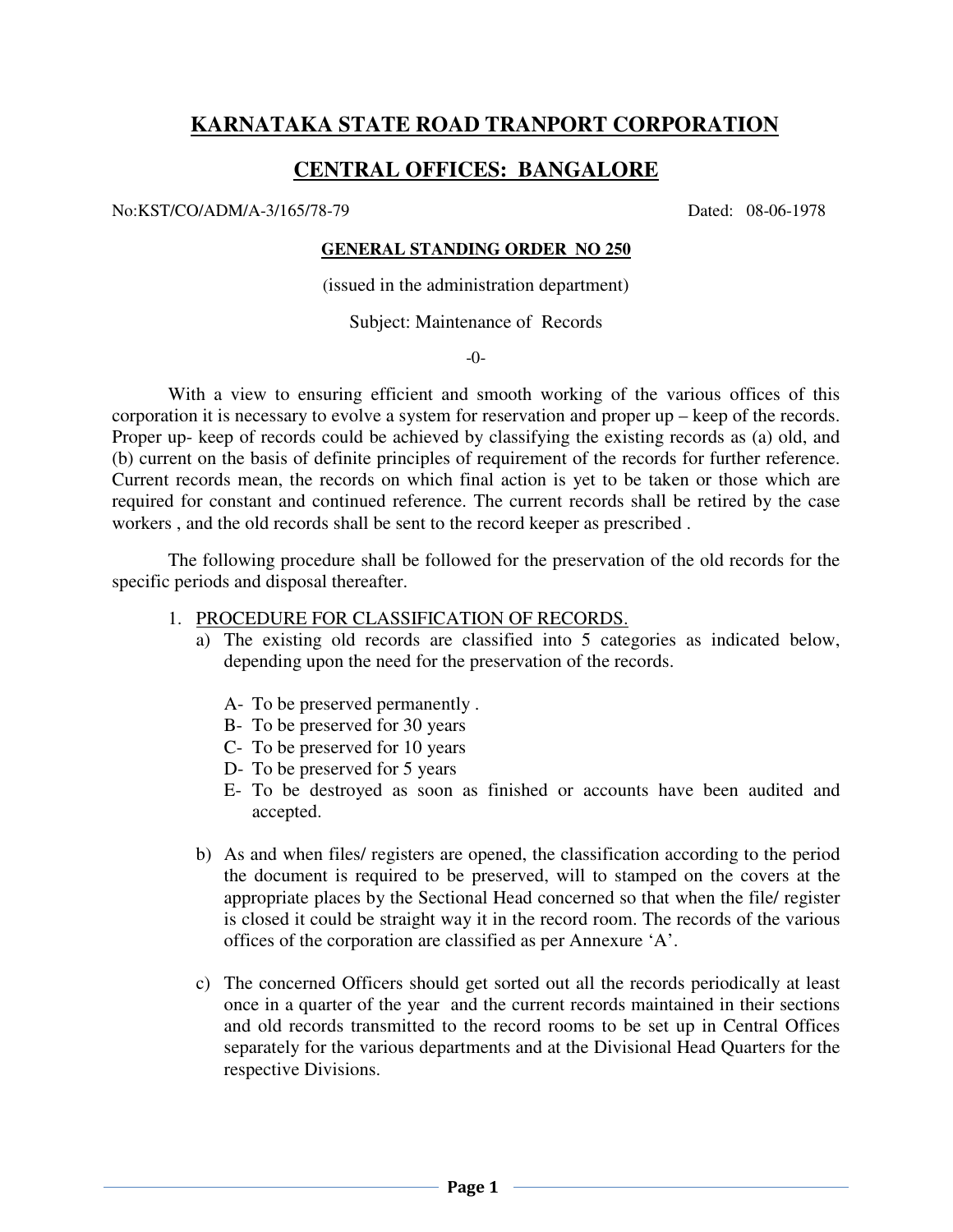d) The Section-Officers after sorting out the old records will classify the old records under the above categories as specified in the Annexure 'A' duly stamping it with appropriate classification with rubber stamp on the outer cover and also indicating the following particulars on the outer cover of each file/ register. I)The name of the compilation viz,. Administration/ Security/ Statistical/ Traffic/ Accounts/ Civil Engineering/Legal/Labour/Mechanical Engineering/Secretarial and the like.

ii) The individual No. of the file /register in serial order

iii) Subject in brief

e) I) The files should be properly indexed quoting the subject matter and the pages relating to the correspondence on the index docket sheet .

ii) Papers should be properly filed and the pages numbered without any loose sheets

**NOTE:** Cases meant to be preserved should not be unduly sub-divided or improperly combined.

f) All un-necessary papers in a file like drafts of correspondence, additional copies of circulars and other correspondence should be weeded out to lesion the bulkiness of the files. A note will be left in the said file to record that the page numbers of the redundant Papers in the said file or removed being superfluous, so that the missing pages are accounted for. No attempt should be made to change the numbers of the pages.

# 2. DISTRUCTION OF THE OLD RECORDS

The records which are classified under B.C.D and E category have to be destroyed after the period of preservation as specified in Annexure 'A' subject to the following:

- a) Special care should be taken to see that old records which are interned for destruction are destroyed only after careful security of such papers.
- b) A register as per Annexure 'C' be maintained for all the files/ records which are to be destroyed, duly attested by the officer in charge of section/ department and security Inspector.
- c) Wherever necessary, other departments or sections to be consulted before taking final action, to make sure that the record can be destroyed.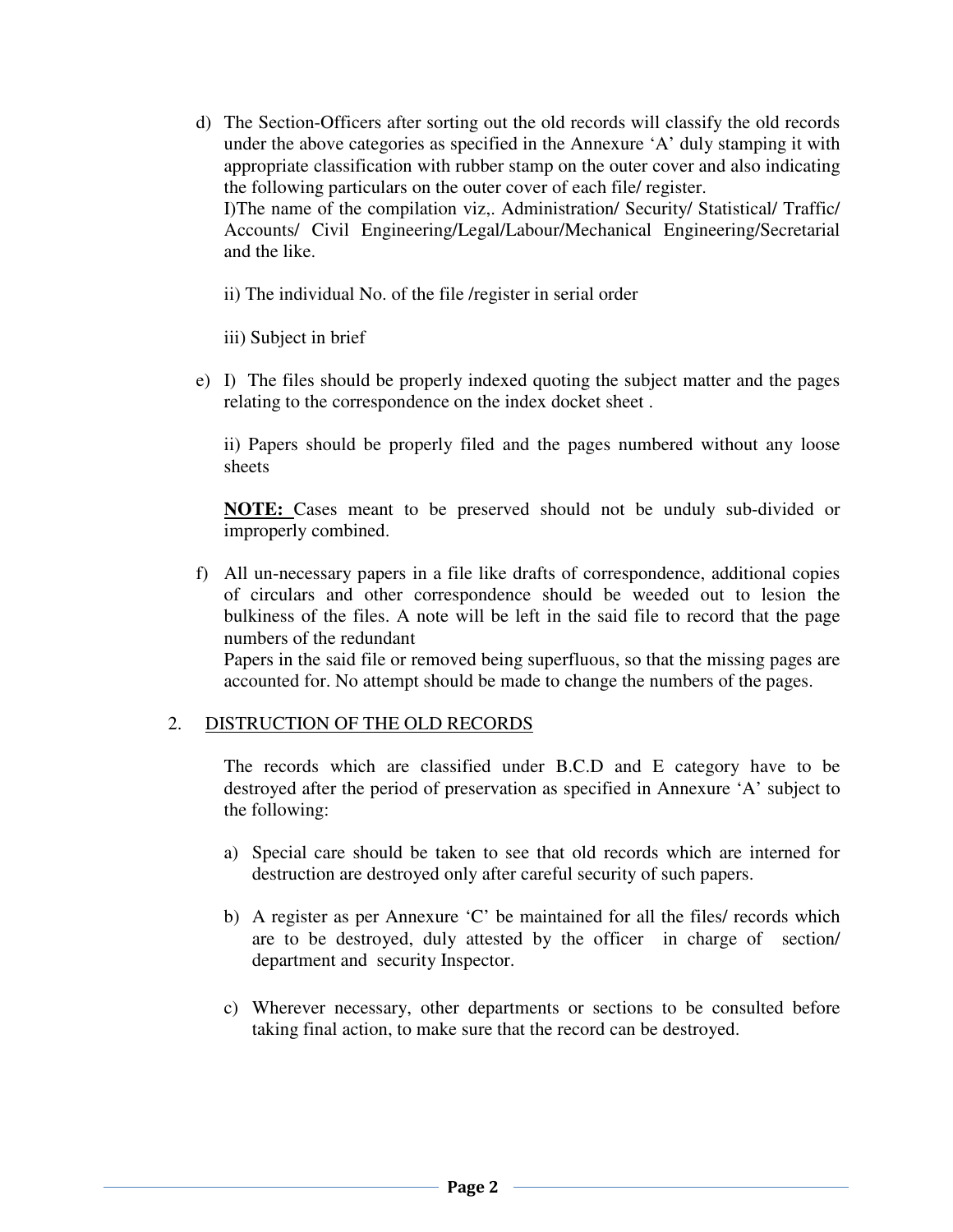- d) All old records which are of confidential nature be destroyed by burning, at a convenient place, ensuring that no damage or loss is caused to the property of the corporation, or any person.
- e) News papers and magazines and other printed or cyclostyled literature which are not confidential in substance which could fetch income to department by re sale,may be deposed of by following procedure stipulated for disposal of materials .

# 3. MOVEMENT OF FILES FROM SECTIONS TO RECORD ROOM AND VICE-VERSA:

- a) The records which are required to be sent to the Record Room should be sent once in a quarter with the particulars already indicated in para 1(d) above, with a list thereof in duplicate .
- b) The In charge of the Record Room shall return one copy of the list duly acknowledging the receipt after verifying the records. He will retain one copy of the list with him, and record the entries in the register maintained for the purpose. The In charge of the Record Room shall maintain seperate registers Department-wise and subject-wise. This register will be as per Annexure  $B'.$
- c) The In charge of the Record Room shall ensure that all the files are with proper index, indicating the file number, subject in brief and keep them under the classification separately. These records have to be arranged year-wise and subject-wise and in the Alphabetical order so that the old records could be traced out promptly when required.
- d) The In charge of the record room shall maintain Inward Register and Outward Register as per the proforma, to control the movement of files, in the forms prescribed in Annexure 'B' and 'C'.

# 4. STAFF FOR RECORD ROOM:

 While standardizing the Staffing pattern for the operation Units, provision has been made to provide staff for the record room. So far as the maintenance of records in the C.E.Divisions. The Regional Workshops some bare minimum staff required for the record room could be drafted from the existing staff working, for the purpose and the records got classified and maintained as laid down, in their respective Units . Similarly the various Departmental Heads in Central Offices will arrange for classification and maintenance of records pertaining to their departments till separate record rooms are provided.

# 5. RECORD ROOM BUILDING: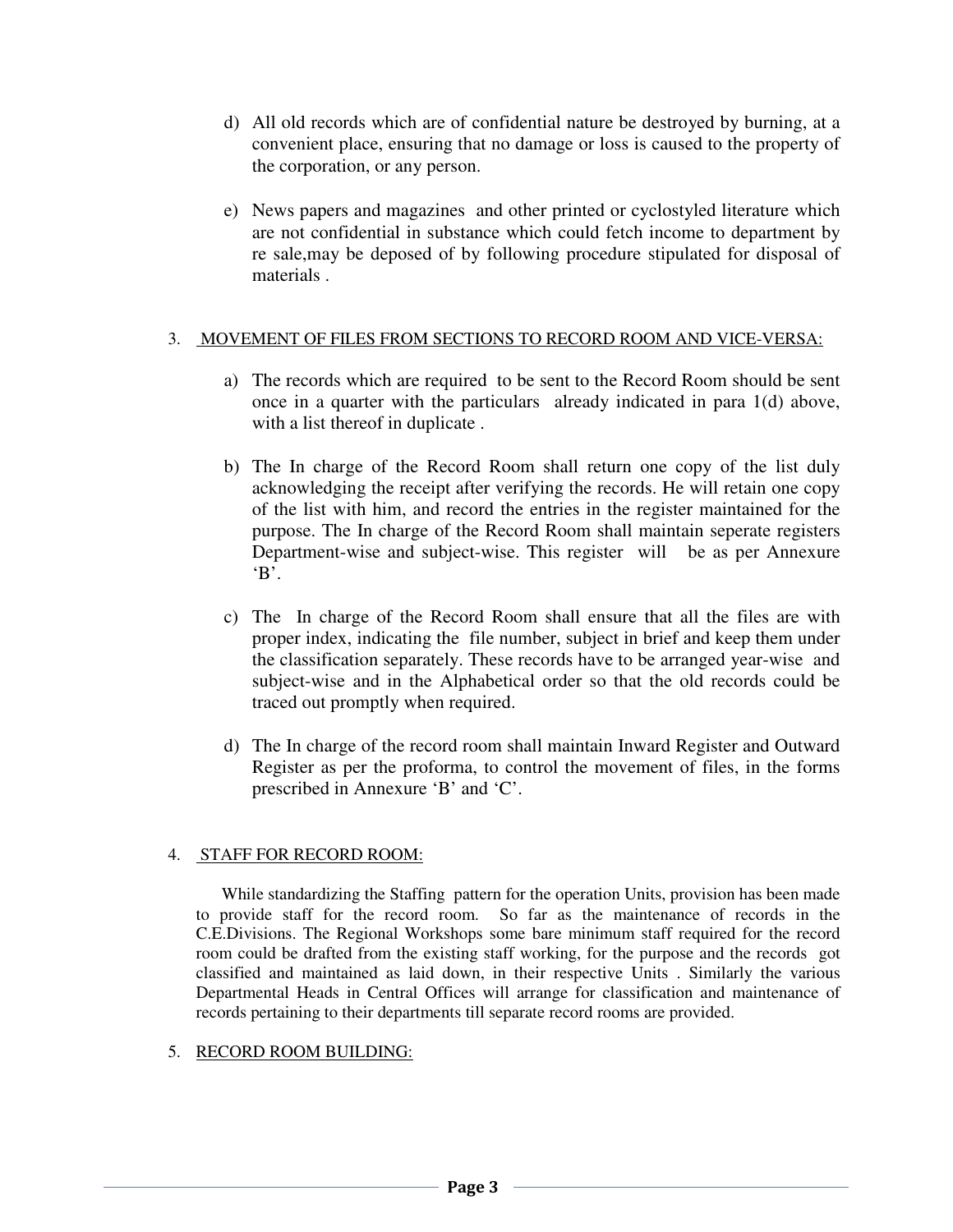- a) Every Unit Head shall make necessary arrangement to provide a separate room exclusively for use as "Record Room" in the existing office building. As far as possible,no room in the ground floor should be allotted for the purpose.
- b) The record room should have proper lighting and it should have proper locking arrangement to ensure safety of the records.
- c) Records should be kept in open racks or built-in –racks. No records should be kept on the ground.
- d) Records should be preserved and maintained undamaged and in good condition and the records should be kept in a systematic way and the movement of records should not deteriorate its condition.
- e) Proper check should be made to ensure that the records are not eaten away by rats, in sects, white ants etc., or affected by dampness.
- f) Care should be taken to see that there is no chance of short circuit of electricity or any chances of fire in the record room.
- g) Admission to record room should be restricted to authorized persons only. Smoking shall be totally prohibited .
- h) The In charge of the record room shall be solely responsible for the loss of or damage to records.
- i) No other material should be stored or kept in the record room except the old records.
- j) Record Room should be properly arranged to avoid any congestion or disorderliness.
- k) Record Room shall be kept clean and tidy and records be dusted periodically, utilising proper disinfectants to avoid moths etc.,

Sd-

#### GENERAL MANAGER.

To

 All Departmental Heads for Information and necessary action. All Unit Heads for Information and necessary action. Encls: 2 copies of GSO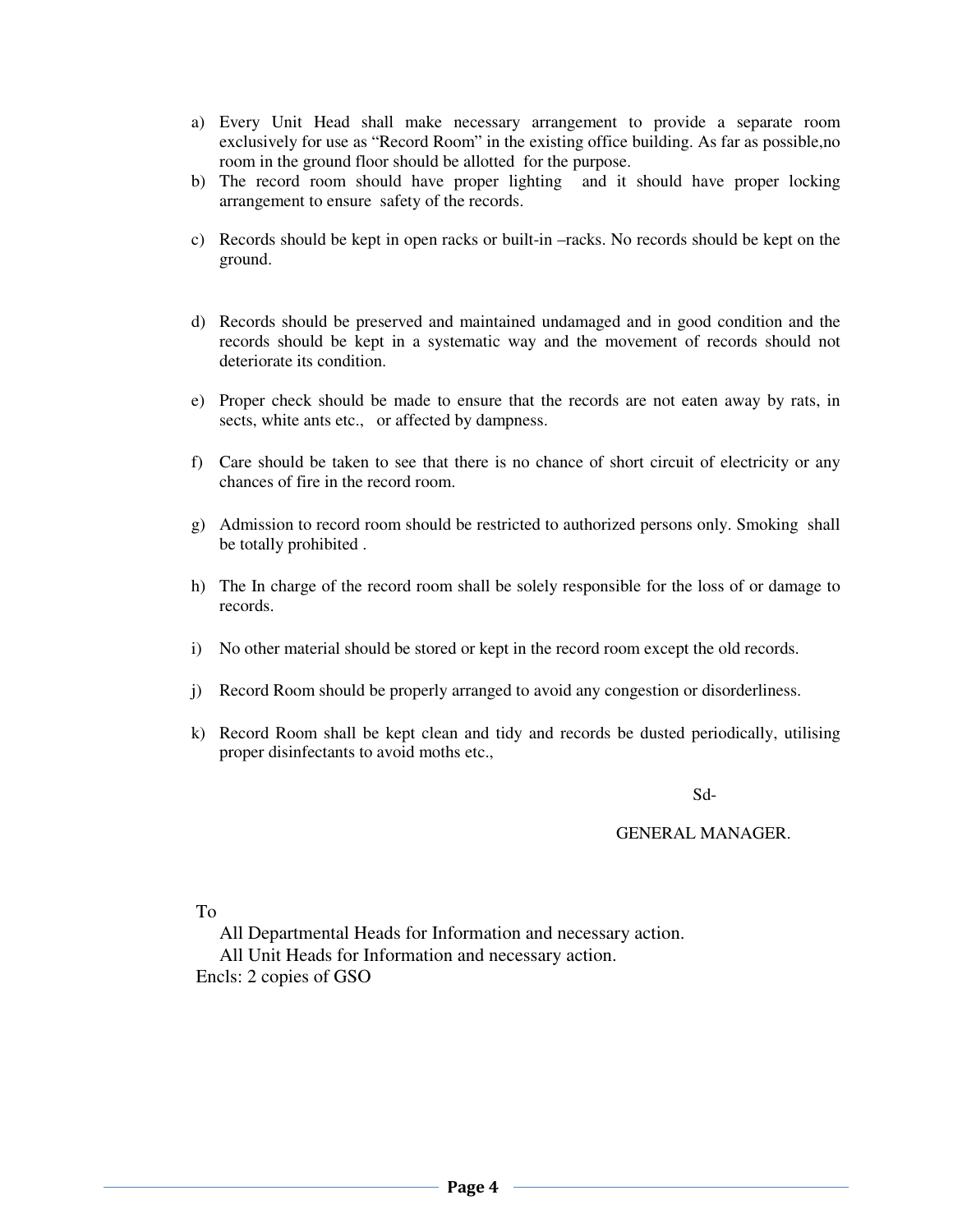# MAINTAINANCE OF RECORDS ANNEXURE-"A"

|              | <b>Classification of Papers</b>                        |                                                                                                                                                                                                                                                                                                                                                                                                                                                                                          |                                                                                                                                                                                                                                                                 |                                                                                                            |                                                                                                                                                                                                                                                                                                                                                                                                                                                                                                                                                                                                                                                                                                                                                                                                                                                                                                                                                                                                                                                                                                                                                                                                |                                                                                      |     |
|--------------|--------------------------------------------------------|------------------------------------------------------------------------------------------------------------------------------------------------------------------------------------------------------------------------------------------------------------------------------------------------------------------------------------------------------------------------------------------------------------------------------------------------------------------------------------------|-----------------------------------------------------------------------------------------------------------------------------------------------------------------------------------------------------------------------------------------------------------------|------------------------------------------------------------------------------------------------------------|------------------------------------------------------------------------------------------------------------------------------------------------------------------------------------------------------------------------------------------------------------------------------------------------------------------------------------------------------------------------------------------------------------------------------------------------------------------------------------------------------------------------------------------------------------------------------------------------------------------------------------------------------------------------------------------------------------------------------------------------------------------------------------------------------------------------------------------------------------------------------------------------------------------------------------------------------------------------------------------------------------------------------------------------------------------------------------------------------------------------------------------------------------------------------------------------|--------------------------------------------------------------------------------------|-----|
| SI.          | Name of the                                            | $'\mathsf{A}'$                                                                                                                                                                                                                                                                                                                                                                                                                                                                           | $\overline{B}$                                                                                                                                                                                                                                                  | $^{\prime}$ C $^{\prime}$                                                                                  | $^{\prime}$ D'                                                                                                                                                                                                                                                                                                                                                                                                                                                                                                                                                                                                                                                                                                                                                                                                                                                                                                                                                                                                                                                                                                                                                                                 | $^\prime$ E'                                                                         | Rem |
| N            | Department                                             |                                                                                                                                                                                                                                                                                                                                                                                                                                                                                          |                                                                                                                                                                                                                                                                 |                                                                                                            |                                                                                                                                                                                                                                                                                                                                                                                                                                                                                                                                                                                                                                                                                                                                                                                                                                                                                                                                                                                                                                                                                                                                                                                                |                                                                                      | ar  |
| 0            | s/Section                                              |                                                                                                                                                                                                                                                                                                                                                                                                                                                                                          |                                                                                                                                                                                                                                                                 |                                                                                                            |                                                                                                                                                                                                                                                                                                                                                                                                                                                                                                                                                                                                                                                                                                                                                                                                                                                                                                                                                                                                                                                                                                                                                                                                |                                                                                      | ks  |
| $\mathsf{I}$ | <b>ACCOUNTS</b><br>DEPARTMENT<br>EST/ACCOUTS<br>& CADT | Pay Bills, EPF Register,<br>Increment<br>Register, EPF<br>Bills,<br>MusterRolls,<br>Standing orders,<br>Government<br>Circulars,<br>Correspondence<br>On I<br>Policy matters and<br>other<br>important<br>documents, Annual<br>Establishment<br>Returns, Paybills with<br>acquaintance Rolls,<br>Office<br>Orders<br>regarding<br>postings,<br>transfers,<br>appointment,<br>Promotions,<br>Reversions,<br>etc.,<br>Leave of all kinds<br>except C.L entered in<br>S.B. Circulars Files. | Sanction<br>Register<br>of I<br>entertainment<br>of temporary<br>establishment<br>foreign service<br>to /from and<br>foreign service<br>contribution<br>'E'<br>register.<br>abstracts<br>with<br>along<br>vouchers i.e.,<br>salary bills and<br>T.A.Bills etc., | Increment<br>Certificate.<br>Sanction<br>to<br>advance<br>for<br>house building,<br>MotorCycle<br>Advance. | T.A.Bills<br>correspondence<br>Files, Establishment Orders<br>Increment Certificates(after<br>entering in Service Book<br>Advance Register , Workmens<br>Compensation<br>Register<br>Papers regarding Deputation<br>Allowance<br>,Scale<br>Audit<br>Journal<br>slips<br>Register,<br>slips<br>Audit<br>Adjustment<br>observation Books Indemnity<br>Document cases, Provisional<br>Register,<br>Proposal<br>Pay<br>allowance<br>Register<br>,Fair<br>expenditure, Audit objection<br>Files, Out Standing Advance<br>Files, Bill Book Register,<br>Deposit<br>Accounts,<br>Government audit memos,<br>expenditure register, Pay Bill<br>book register, Register of<br>Recoveries, Unpaid<br>Misc.<br>wages Register, Register of<br>E.P.F.files,<br>P.F.Advance<br>T.A.Bill<br>Registers.<br>and<br>Rolls<br>quittance<br>and<br>Correspondence<br>thereon.<br>Salary Slips<br>and<br>Leave<br>Officers<br>Certificate<br>of<br>Sanctions for Advance from<br>P.F Sanction for efficiency<br>Charge<br>Reports<br>Bar.<br>.Individual Correspondence<br>regarding affairs age of<br>superannuation's,<br>C.L.Registers and connected<br>papers. Last Pay Certificates,<br>Misc. correspondence. | Casual<br>leave<br>Record<br>Correspondan<br>ce regarding<br>compensatio<br>n cases. |     |
| Ш            | PROVIDENT<br><b>FUND</b><br><b>SECTION</b>             | P.F check register, E.P.F<br>Ledger Books, P.F<br>Personal Files, P.F.<br>Index registers, P.F                                                                                                                                                                                                                                                                                                                                                                                           | Certificate<br>of<br>Final<br>disbursement<br>file.                                                                                                                                                                                                             | E.P.F<br>Final<br>refund register,<br>welfare<br>Staff<br>Fund<br>Register,                                | E.P.F<br>schedules<br>received<br><b>Divisions</b><br>from<br>and<br>AAO(EST), C.O.<br>Daily<br>Dak<br>Register. Outward Register<br>Unposted<br>Amount                                                                                                                                                                                                                                                                                                                                                                                                                                                                                                                                                                                                                                                                                                                                                                                                                                                                                                                                                                                                                                        | Bill<br>wise<br>Statement of<br>E.P.F<br>Deductions.<br>Casual Leave                 |     |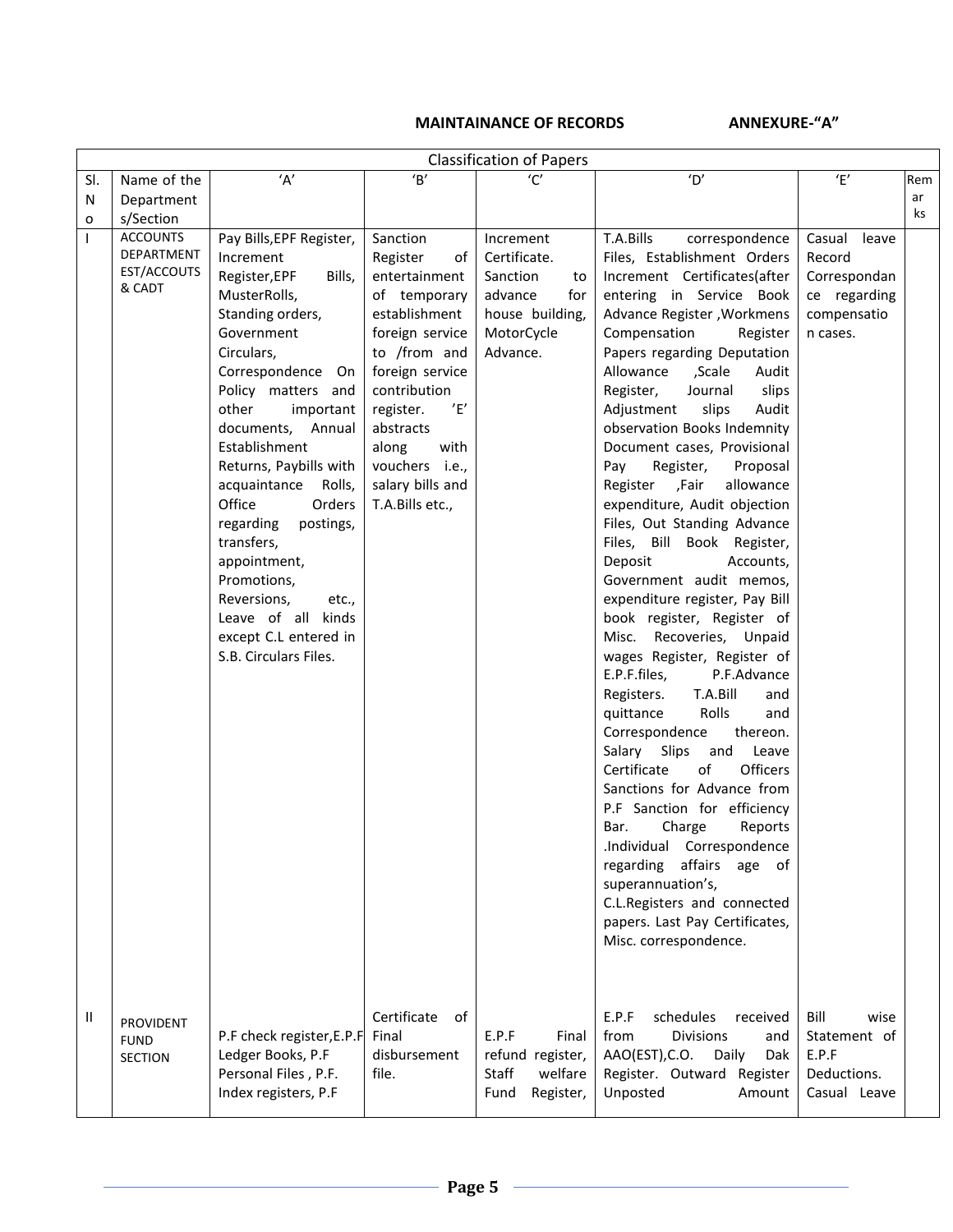|   |                                  | Alphabetical Register,       | P.F.Advance             | Register(to be posted)                           | Register.       |  |
|---|----------------------------------|------------------------------|-------------------------|--------------------------------------------------|-----------------|--|
|   |                                  | <b>Inadvertent Deduction</b> | Register.               |                                                  | Application     |  |
|   |                                  | Register, Insurance          | Refund<br><b>Bills</b>  |                                                  | for advance     |  |
|   |                                  | Premium Register,            | Register(               |                                                  | for E.P.F       |  |
|   |                                  | Unclaimed amount             | Maintained<br>by        |                                                  |                 |  |
|   |                                  | Register, Files of           | Divisions) Advan        |                                                  |                 |  |
|   |                                  |                              |                         |                                                  |                 |  |
|   |                                  | Correspondence with          | ce and Refund           |                                                  |                 |  |
|   |                                  | Dns. Confidential            | Register<br>for         |                                                  |                 |  |
|   |                                  | Report Register,             | P.F<br>giving           |                                                  |                 |  |
|   |                                  | Procedure file, P.F          | Advance<br><b>Bills</b> |                                                  |                 |  |
|   |                                  | Regulation files, files      | Register,               |                                                  |                 |  |
|   |                                  | reg. interest on E.P.F       | Refund<br>Claims        |                                                  |                 |  |
|   |                                  | contributions files re.      | Files.                  |                                                  |                 |  |
|   |                                  | final withdrawal of C.P      |                         |                                                  |                 |  |
|   |                                  | Funds, files re.NCPF         |                         |                                                  |                 |  |
|   |                                  | contributions, files re.     |                         |                                                  |                 |  |
|   |                                  | exemption of Income          |                         |                                                  |                 |  |
|   |                                  | Tax from E.P.F               |                         |                                                  |                 |  |
|   |                                  | correspondence with          |                         |                                                  |                 |  |
|   |                                  | Government Auditors,         |                         |                                                  |                 |  |
|   |                                  | files of correspondence      |                         |                                                  |                 |  |
|   |                                  | with COSP re. Printing       |                         |                                                  |                 |  |
|   |                                  | and stationary,              |                         |                                                  |                 |  |
|   |                                  | Assembly questions fil       |                         |                                                  |                 |  |
|   |                                  | on P.F.matters, Credit       |                         |                                                  |                 |  |
|   |                                  | Register(maintained in       |                         |                                                  |                 |  |
|   |                                  | Divisions),                  |                         |                                                  |                 |  |
|   |                                  | correspondence with          |                         |                                                  |                 |  |
|   |                                  | Divisional Offices file.     |                         |                                                  |                 |  |
|   |                                  | Nomination forms file.       |                         |                                                  |                 |  |
|   |                                  | <b>Investment Register</b>   |                         |                                                  |                 |  |
|   |                                  | and Files.                   |                         |                                                  |                 |  |
|   |                                  |                              |                         |                                                  |                 |  |
|   |                                  |                              |                         |                                                  |                 |  |
|   |                                  |                              |                         |                                                  |                 |  |
|   | <b>ACCOUNTS</b>                  |                              |                         |                                                  |                 |  |
|   | CASH<br>DEPT.                    |                              |                         |                                                  |                 |  |
| Ш | AND                              | Treasury Register,           |                         | Daily payment   Revenue Stamps Amount   Despatch |                 |  |
|   | <b>BOOKING</b><br><b>SECTION</b> | Treasury Pass Books,         | Register,               | Register, Stores consumption                     | Register of 'X' |  |
|   |                                  | Misc., Cash Book,            | Denomination            | statement & Files thereof,                       | & II abstracts  |  |
|   |                                  | Counter foils of             | Books, Balance          | Drawing Account Statement,                       | ,Despatch       |  |
|   |                                  | cheques, Capital             | Register,               | Statement of clearance to                        | Register<br>of  |  |
|   |                                  | Receipt Register,            | Security                | final<br>heads.<br>Stores                        | Cheques,        |  |
|   |                                  | Investment Register          | Deposite                | consumption statement.                           | Daily<br>Cash   |  |
|   |                                  | and files, Duplicate         | Register.               |                                                  | position        |  |
|   |                                  | key register, Short          | Record copies           |                                                  | statements.     |  |
|   |                                  | Term Deposit                 | of<br>abstracts         |                                                  | Journal         |  |
|   |                                  | Register and its             | payment                 |                                                  | Ledger.         |  |
|   |                                  | correspondence.              | orders.ChequeB          |                                                  |                 |  |
|   |                                  |                              | Book<br>stock           |                                                  |                 |  |
|   |                                  |                              | Register, Issue         |                                                  |                 |  |
|   |                                  |                              | and Utilisation         |                                                  |                 |  |
|   |                                  |                              | Register.               |                                                  |                 |  |
|   |                                  |                              | Cancelled               |                                                  |                 |  |
|   |                                  |                              |                         |                                                  |                 |  |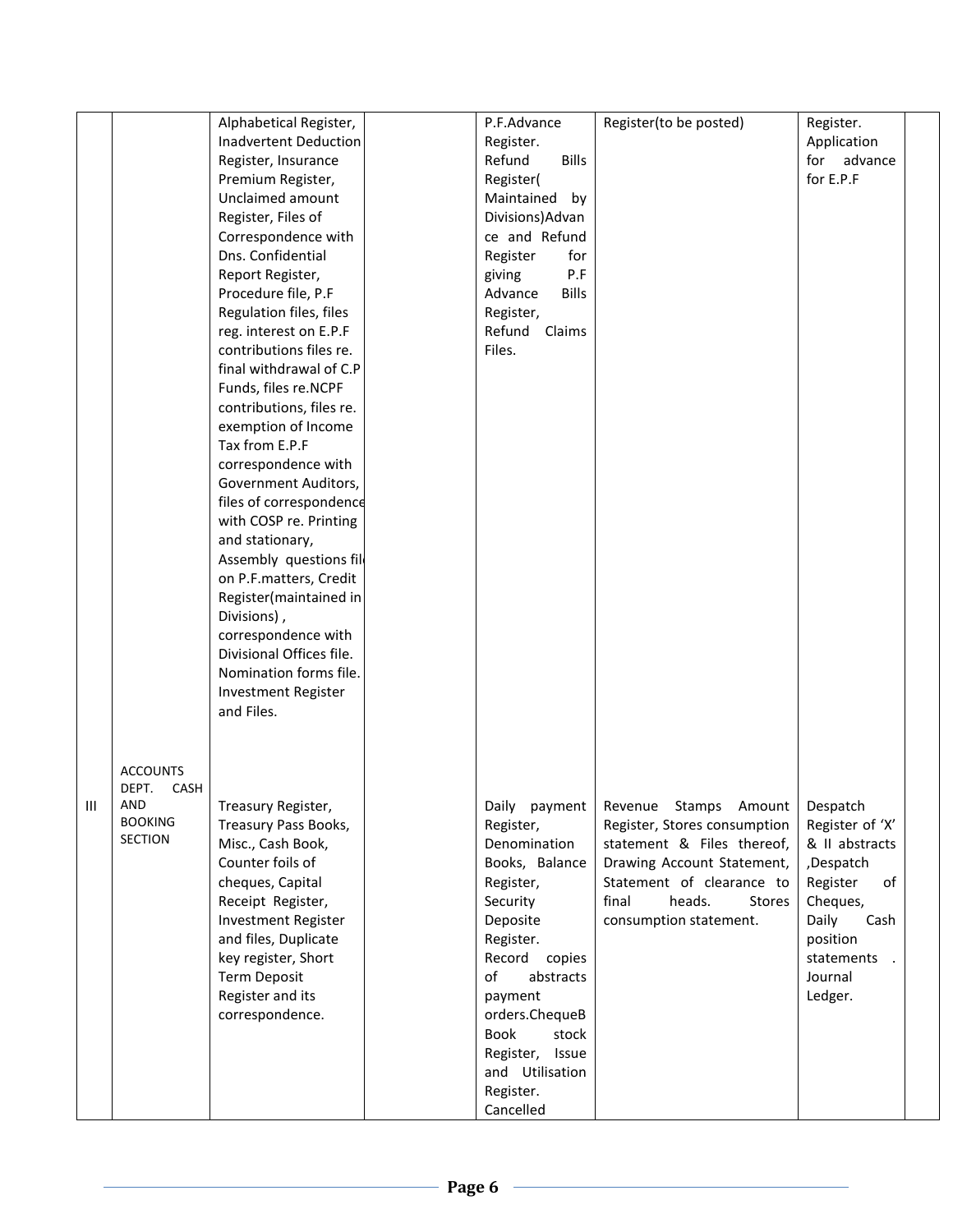|    |                                                                          |                                                                                                                                                                                                                                                   |                                                                | Cheque<br>Register<br>Abstracts along<br>with vouchers,<br>Receipt<br>of<br>Statement like<br>I, II & III shortage<br>statement and<br>thereof.<br>files<br>Transfer<br>of<br>Fund Register.<br>Deposite<br>Register & files.<br>Statement<br>of<br>clearance<br>to<br>final<br>heads<br>Deposite<br>Register & Files. |                                                                                                                                                                                                                                                                                                                                  |                                                            |
|----|--------------------------------------------------------------------------|---------------------------------------------------------------------------------------------------------------------------------------------------------------------------------------------------------------------------------------------------|----------------------------------------------------------------|------------------------------------------------------------------------------------------------------------------------------------------------------------------------------------------------------------------------------------------------------------------------------------------------------------------------|----------------------------------------------------------------------------------------------------------------------------------------------------------------------------------------------------------------------------------------------------------------------------------------------------------------------------------|------------------------------------------------------------|
| IV | <b>ACCOUNTS</b><br>DEPT.CONTIN<br>GENT AUDIT<br><b>SECTION</b><br>(CADT) | Vehicle Register,<br><b>Register of Deposits</b><br>by S.T with other<br>parties, Contract<br>Register & files<br>relating to above.<br>Contract with<br>suppliers, files<br>regarding<br>correspondence<br>relating to Sales Tax<br>& Income Tax | Nil                                                            | Pay<br>Order<br><b>Books</b><br>Journal<br>slip-Books.                                                                                                                                                                                                                                                                 | Fuel<br>Rent<br>Registers,<br>Electricity<br>Registers,<br>Registers,<br>Telephone<br>Registers.<br>Registers<br>for<br>different<br>supplies<br>miscellaneous<br>contingent<br>register,<br>Files<br>payment<br>pertaining to above register<br>Contingent<br>Bills.<br>Miscellaneous<br>Purchase<br>correspondence,<br>Orders. | Corresponde<br>with<br>nce<br>firms<br>warranty<br>claims. |
| ٧  | <b>ACCOUNTS</b><br>DEPT WORKS<br><b>AUDIT</b><br>SECTION(WA<br>DT)       | Works Audit Register<br>other Misc. Register<br>Files of<br>correspondence<br>pertaining to above<br>Register. Completion<br>Reports.                                                                                                             | Monthly<br>Accounts<br>recd.from the<br>executive<br>Engineer. | Sanction<br>to<br>&<br>estimates<br>allotments,<br>of<br>copies<br>accepted<br>Tenders,<br>Misc.Correspon<br>dence Files.                                                                                                                                                                                              |                                                                                                                                                                                                                                                                                                                                  | $---$                                                      |
| ٧I | <b>ACCOUNTS</b><br>DEPT. STORES                                          | <b>Stores Ledgers</b>                                                                                                                                                                                                                             | Nil                                                            | Proposals<br>forwarded<br>to<br>the<br>Vice-                                                                                                                                                                                                                                                                           | Purchase Orders, Vouchers,<br>Receipt Vouchers, Transfer<br>Vouchers,<br>Packing<br>Notes,                                                                                                                                                                                                                                       | Return<br><b>Issue</b><br>Stores                           |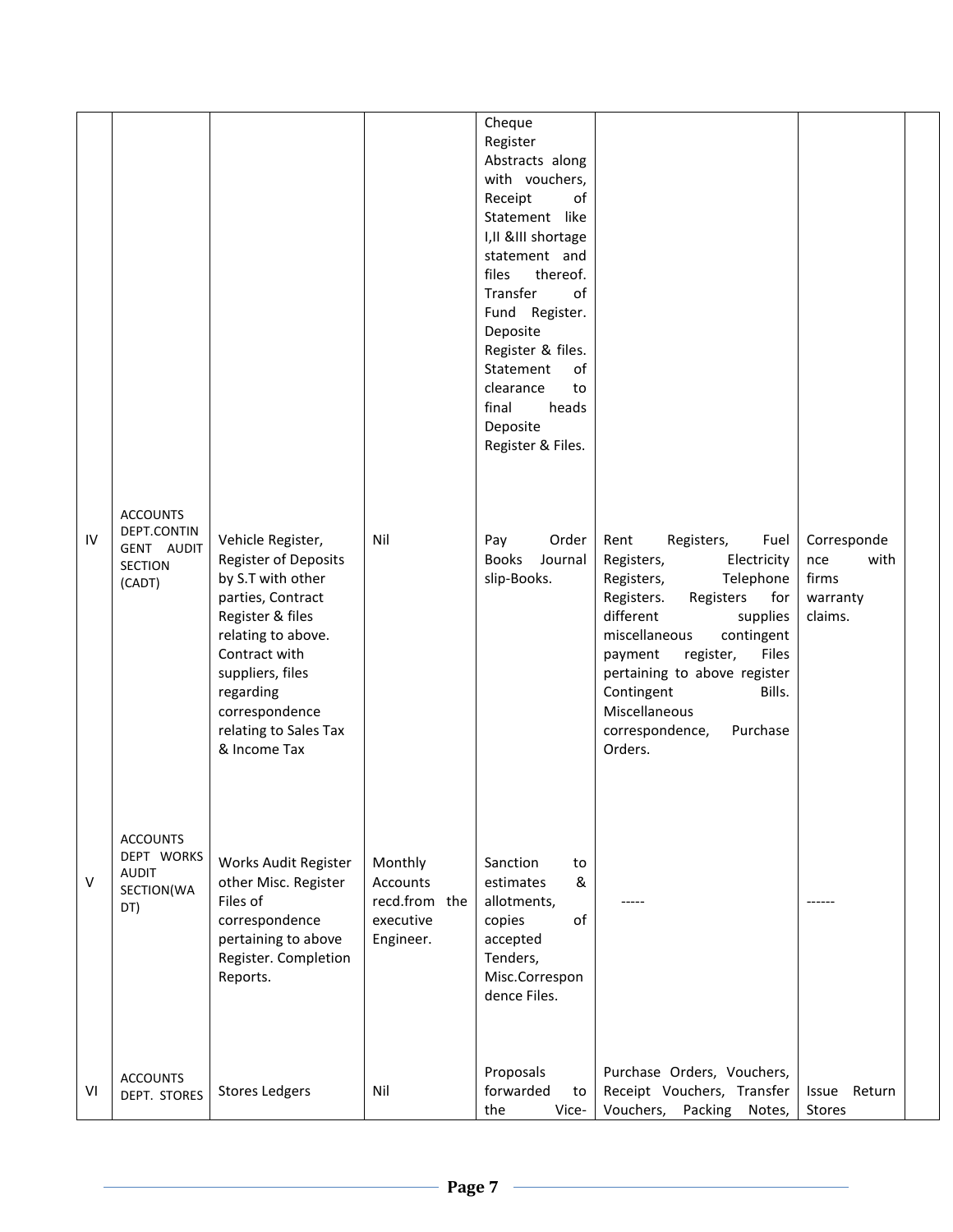|      | <b>ACCOUNTS</b>              |                            | Chairman<br>or   | Tyre Cards, Battery Cards,       | Register.      |
|------|------------------------------|----------------------------|------------------|----------------------------------|----------------|
|      | (SAS)                        |                            | General          | Receipt Voucher Control          |                |
|      |                              |                            | Manager          | Register, Local<br>Purchase      |                |
|      |                              |                            | through<br>the   | Issue<br>Register,<br>Vouchers   |                |
|      |                              |                            | Chief Accounts   | Control Register, Receipt &      |                |
|      |                              |                            | Officer with his | Issue Register, Monthly Fuel     |                |
|      |                              |                            | comments.        | Classification<br>Issues,        |                |
|      |                              |                            |                  | Statement<br>Circular<br>File,   |                |
|      |                              |                            |                  | Reconciliation Statements,       |                |
|      |                              |                            |                  | Correspondence<br>etc.,          |                |
|      |                              |                            |                  | Handing & Taking<br>over         |                |
|      |                              |                            |                  | charge<br>Misc.<br>papers,       |                |
|      |                              |                            |                  | Correspondence file.             |                |
|      |                              |                            |                  |                                  |                |
|      |                              |                            |                  |                                  |                |
| VII  |                              |                            | Audit Reports &  | Half<br>Margin<br>Objections     | Half<br>Margin |
|      | <b>ACCOUNTS</b>              |                            | Inspection       | issued by A.G 'S' Audit          | Objections     |
|      | DEPT. AUDIT<br><b>REPORT</b> |                            | Notes by the     | Parties<br>both<br>at<br>the     | issued by P.A  |
|      | <b>DISPOSAL</b>              |                            | A.G<br>on<br>the | Divl.Offices & Central Office,   | Party<br>while |
|      | <b>SECTION</b>               |                            | of<br>accounts   | while Audit is in progress.      | Audit is<br>in |
|      | (ARD)                        |                            | Divl. Offices &  |                                  | Progress.      |
|      |                              |                            | Central Office.  |                                  |                |
|      |                              |                            | Other            |                                  |                |
|      |                              |                            | correspondenc    |                                  |                |
|      |                              |                            | e on the subject |                                  |                |
|      |                              |                            | of<br>Audit      |                                  |                |
|      |                              |                            | Reports          |                                  |                |
|      |                              |                            | between A.G &    |                                  |                |
|      |                              |                            | S.T any other    |                                  |                |
|      |                              |                            | Misc. Register   |                                  |                |
|      |                              |                            | of<br>losses.    |                                  |                |
|      |                              |                            | Correspondenc    |                                  |                |
|      |                              |                            | e & Returns re.  |                                  |                |
|      |                              |                            | Loss<br>cases,   |                                  |                |
|      |                              |                            | Inspection       |                                  |                |
|      |                              |                            | Notes by the     |                                  |                |
|      |                              |                            | Central Office   |                                  |                |
|      |                              |                            | P.A party &      |                                  |                |
|      |                              |                            | Divl.Accounts &  |                                  |                |
|      |                              | $\overline{\phantom{a}}$   | the<br>Central   |                                  |                |
|      |                              |                            | Office.<br>Any   |                                  |                |
|      |                              |                            | other            |                                  |                |
|      |                              |                            | correspondenc    |                                  |                |
|      |                              |                            | e on the allied  |                                  |                |
|      |                              |                            | subject<br>dealt |                                  |                |
|      |                              |                            | with by the P.A  |                                  |                |
|      |                              |                            | .Party.          |                                  |                |
|      |                              |                            |                  |                                  |                |
|      |                              |                            |                  |                                  |                |
|      |                              |                            |                  |                                  |                |
|      |                              |                            |                  |                                  |                |
| VIII | <b>ACCOUNTS</b><br>DEPT.     | <b>Budget Estimates as</b> | Notes<br>on      | Copies<br>of<br>the<br>Financial | Budget data    |
|      |                              | approved by                | agenda of the    | Proposals<br>with<br>CAO's       | for Revenue    |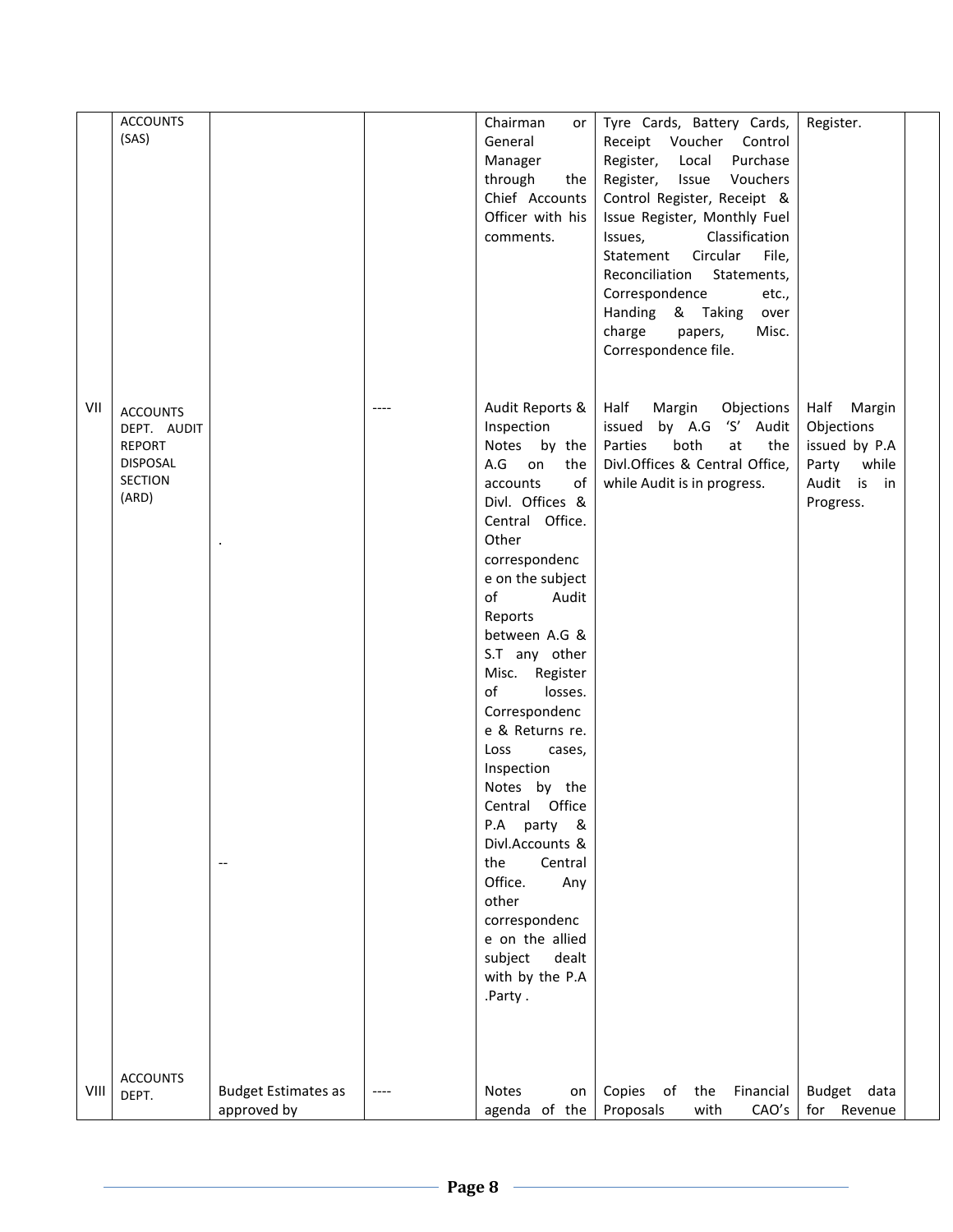|    | <b>BUDGET</b><br>&<br><b>FINANCE</b><br>DEPARTMENT                                      | Government,<br>Canadian Aid.                                                                                                                                              |     | Standing<br>Committee<br>Meetings,<br>Notes<br>on<br>of<br>agenda<br>Corporation<br>Meetings.                                                   | comments, correspondence<br>with Govt. Regarding Budget<br>Financial<br>Misc.<br>Matters<br>for<br>received<br>CAO's<br>comments.                                                             | &<br>Receipts<br>expenditure<br>furnished by<br>D.C's,<br>COSP, Works<br>Manager<br>&<br>other<br>Depts<br>of the Central<br>Office.                                                                                                                                                                                        |  |
|----|-----------------------------------------------------------------------------------------|---------------------------------------------------------------------------------------------------------------------------------------------------------------------------|-----|-------------------------------------------------------------------------------------------------------------------------------------------------|-----------------------------------------------------------------------------------------------------------------------------------------------------------------------------------------------|-----------------------------------------------------------------------------------------------------------------------------------------------------------------------------------------------------------------------------------------------------------------------------------------------------------------------------|--|
| IX | <b>ACCOUNTS</b><br>DEPT.<br><b>BALANCE</b><br>SHEET<br>SECTON(BS)                       | Debenture Registers<br>& files investment<br>Register & Files.                                                                                                            |     | of<br>Issue<br>Debentures<br>Misc.<br>Correspondenc<br>with<br>the<br>e<br>Government, &<br>with<br>other<br>Departments in<br>Central Offices. | Copies<br>of<br><b>Budget</b><br>as<br>approved by the Corporation<br>&<br>forwarded<br>to<br>the<br>Government.<br>Register<br>maintained for consolidation<br>& Scrutiny of the above Data. | Division-<br>For<br>wise<br>Distribution<br>of<br><b>Budget</b><br>control<br>Register.<br>Monthly<br>Operational<br>Review, Cost<br>Analysis<br>&<br>other<br>additional<br>information<br>from<br>Stat<br>Department.<br>Expenditure<br>Register<br>for<br>Budgetary<br>control,<br>Budget data<br>forwarded to<br>C.A.O. |  |
| X  | <b>ACCOUNTS</b><br>DEPT.PURCHA<br><b>SE</b><br><b>AUDIT</b><br><b>SECTION</b><br>(PADT) | nil                                                                                                                                                                       | nil | <b>Notes</b><br>on<br>agenda of the<br>meetings of the<br>Tender<br>Committee<br>of<br>Stores & Civil<br>Engineering.                           | nil                                                                                                                                                                                           | nil                                                                                                                                                                                                                                                                                                                         |  |
| ΧI | <b>ACCOUNTS</b><br>DEPT:<br>GENERAL<br>SECTION(GEN)                                     | Confidential files on<br>different subjects,<br>C.B.R.& S.C.R.<br>Register, Agreements<br>of various types, files<br>regarding<br>correspondence<br>relating to the staff | Nil | nil                                                                                                                                             | Correspondence relating to<br>Misc.<br>queries<br>from the<br>various units of the State<br>Transport,<br>Establishment.Files                                                                 | Casual Leave<br>Record<br>and<br>corresponden<br>of<br>less<br>ce<br>importance.                                                                                                                                                                                                                                            |  |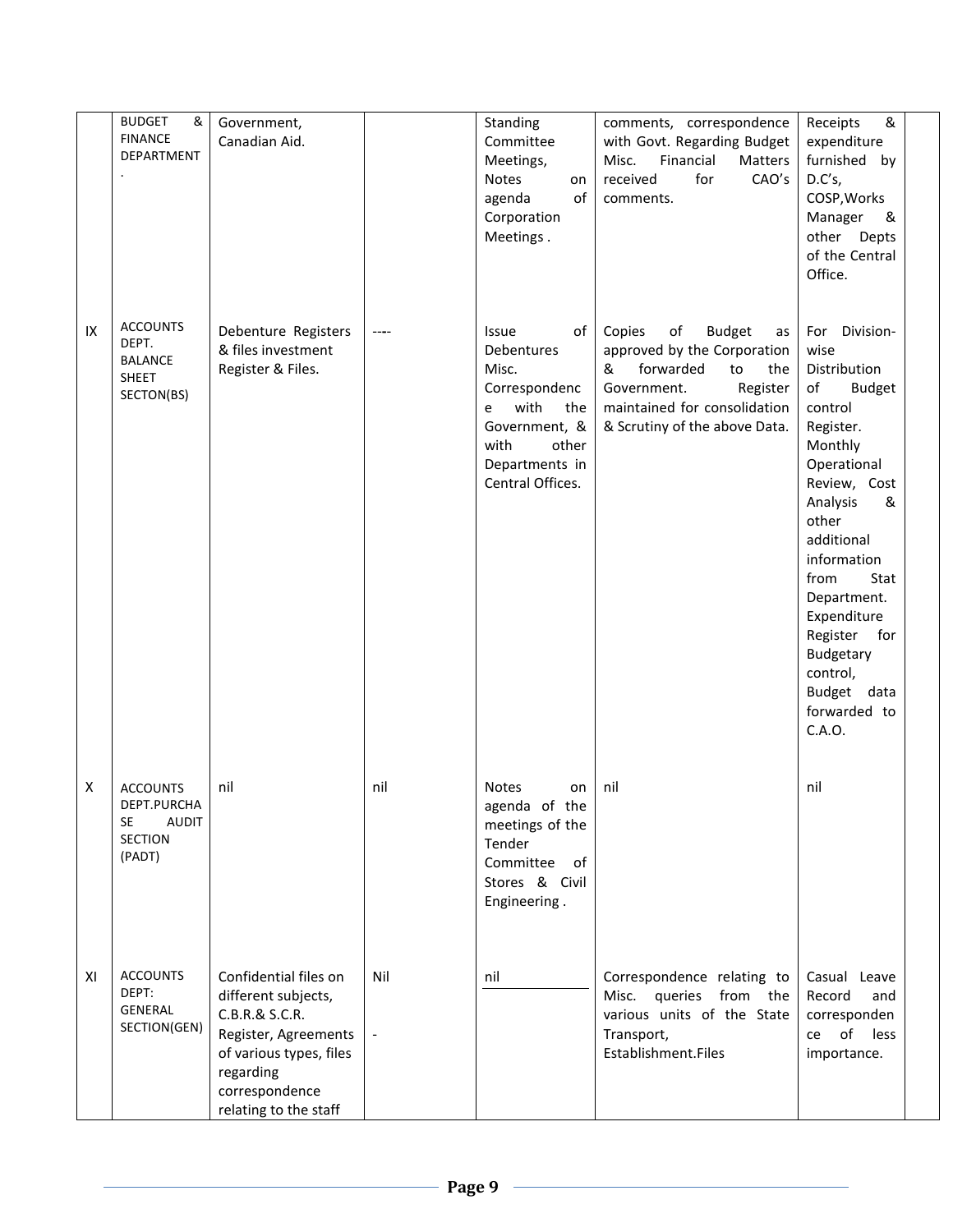|     |                 | structure.                                |                                   |                                  |                                                            |  |
|-----|-----------------|-------------------------------------------|-----------------------------------|----------------------------------|------------------------------------------------------------|--|
|     |                 |                                           |                                   |                                  |                                                            |  |
|     |                 |                                           |                                   |                                  |                                                            |  |
|     |                 |                                           |                                   |                                  |                                                            |  |
|     | <b>ACCOUNTS</b> | <b>General Standing</b>                   | Nil                               | Nil                              | Inward Register, Outward                                   |  |
| XII | DEPT:           | Order files,                              |                                   |                                  | Register, T.A.Bills, Demand                                |  |
|     | <b>RECORD</b>   | Administrative                            |                                   |                                  | Draft, Register,                                           |  |
|     | SECTION(RS)     | Circular files, Central                   |                                   |                                  | correspondence files.                                      |  |
|     |                 | Routine                                   |                                   |                                  |                                                            |  |
|     |                 | Order, General                            |                                   |                                  |                                                            |  |
|     |                 | Routine Order,                            |                                   |                                  |                                                            |  |
|     |                 | <b>General Standing</b>                   |                                   |                                  |                                                            |  |
|     |                 | Order, Dead Stock                         |                                   |                                  |                                                            |  |
|     |                 | Register, Index of the                    |                                   |                                  |                                                            |  |
|     |                 | General Standing                          |                                   |                                  |                                                            |  |
|     |                 | Order and                                 |                                   |                                  |                                                            |  |
|     |                 | Administrative                            |                                   |                                  |                                                            |  |
|     |                 | Circulars Register of<br>General Standing |                                   |                                  |                                                            |  |
|     |                 | Order and                                 |                                   |                                  |                                                            |  |
|     |                 | Administrative                            |                                   |                                  |                                                            |  |
|     |                 | Circulars.                                |                                   |                                  |                                                            |  |
|     |                 |                                           |                                   |                                  |                                                            |  |
|     |                 |                                           |                                   |                                  |                                                            |  |
| X   |                 | G.E.Os, C.E.Os                            |                                   |                                  |                                                            |  |
|     | Administration  | Deputation of                             | (i)Election                       | files<br>General                 | Action<br>G.R.s.<br>on<br>Govt.                            |  |
|     | (Estab)         | Govt, Servents,                           | Committee                         | Hindi/Kannada                    | Circulars, Govt. Notifications                             |  |
|     |                 |                                           | Statements.                       | Examination.                     | Minimum<br>etc.,<br>Wages                                  |  |
|     |                 | G.S.Os                                    | (ii)Action<br>on                  | Apprentice                       | Act(Cases on) Payment of                                   |  |
|     |                 | Administration                            | Corpn.Resoluti                    | Training-                        | Wages<br>Act(cases<br>on)                                  |  |
|     |                 | <b>Circulars</b>                          | and<br>on                         | scheme.                          | Proposals for grant of Higher                              |  |
|     |                 |                                           | Regulations                       | Rewards.                         | starting Pay for Advance                                   |  |
|     |                 | All documents                             | Committee                         | Awards.                          | Increments. Category wise                                  |  |
|     |                 | pertaining to                             | and                               | <b>Territorial Army</b>          | Registers.<br>Sanction<br>of                               |  |
|     |                 | important decisions                       | maintenance                       | Training                         | Staff<br>Temporary<br>under<br>various C.Rs. Mustering out |  |
|     |                 | regarding<br>employment.                  | of the minutes                    | <b>Training</b><br>.(Inland<br>& | concession to<br>Ex-State                                  |  |
|     |                 |                                           | the<br>оt                         | Overseas<br>&                    | Servants & Extension of                                    |  |
|     |                 |                                           | Corporation.<br>(iii) Sanction of | Grant of Study                   | Government<br>to<br>them.                                  |  |
|     |                 | Personal files                            | different                         | Leave)                           | Monthly<br>Service<br>Books.                               |  |
|     |                 | verification of                           | Allowances                        | Absorption<br>of I               | Statement<br>such<br>as                                    |  |
|     |                 | Character                                 | Water<br>viz.,                    | retrenched                       | requirement & Promotion &                                  |  |
|     |                 | Antecadents.                              | allowance,                        | staff. Staff Lists.              | other returns.<br>Increment                                |  |
|     |                 |                                           | Cashier's                         | Cases<br>of                      | Register. Black List. Trade                                |  |
|     |                 | <b>Selection Committee</b>                | allowance,                        | condonation of                   | Test<br>Register.<br>Audit                                 |  |
|     |                 | proceedings.                              | HRA, Badclimat                    | physical                         | Staff<br>Objection<br>File.                                |  |
|     |                 |                                           | e                                 | disabilities.                    | adjustments. Porter's, Licece                              |  |
|     |                 |                                           | Allowances, etc                   | Allowances-                      | Register. Weekly Gazette.                                  |  |
|     |                 |                                           |                                   | Washing, daily                   |                                                            |  |
|     |                 |                                           | (iv)Staff                         | etc. Movement                    |                                                            |  |
|     |                 |                                           | Registers,                        | order<br>files.                  |                                                            |  |
|     |                 |                                           | Reservation of                    | containing                       |                                                            |  |
|     |                 |                                           |                                   | instructions                     |                                                            |  |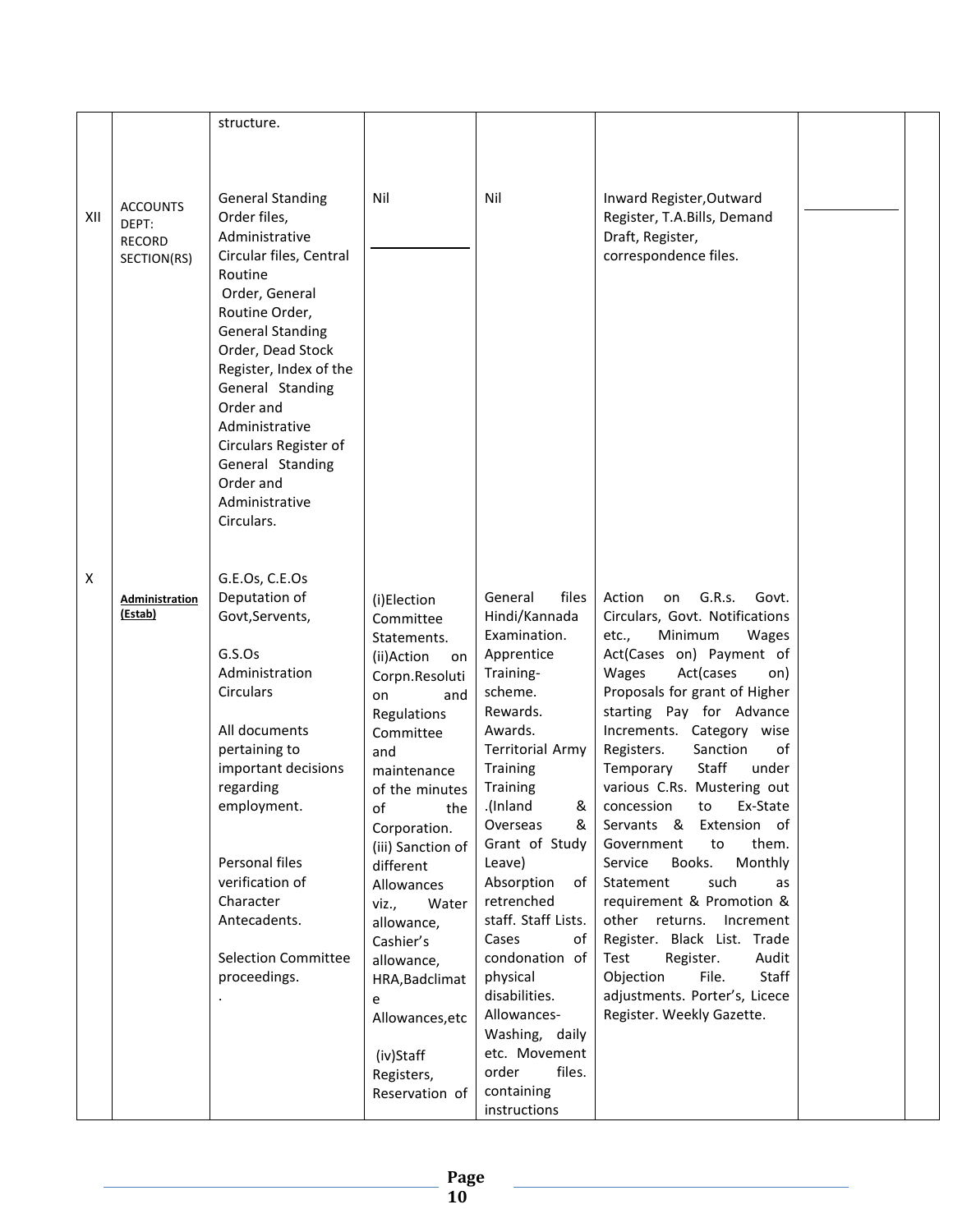|                          |                                                                      | seats<br>and<br>apprentice<br>sceame<br>for<br>BK, Class<br>Candidate.Fixa<br>tion of rate of<br>daily wages. | re:Training<br>in<br>&<br><b>Drivers</b><br>Conductors<br>duties.<br>Correspondenc<br>e re:Telephone<br>installations. |                                                                                                                                                 |  |
|--------------------------|----------------------------------------------------------------------|---------------------------------------------------------------------------------------------------------------|------------------------------------------------------------------------------------------------------------------------|-------------------------------------------------------------------------------------------------------------------------------------------------|--|
|                          |                                                                      |                                                                                                               | Correspondenc<br>e re: half yearly<br>and<br>annual<br>progress<br>reports.                                            |                                                                                                                                                 |  |
| Administration<br>(Dept) | G.S.Os<br>Administration<br>Circulars.<br><b>Important Circulars</b> | Securities<br>re;Staff<br>Handling<br>stores.                                                                 | Apprentice<br>Training.<br>Training of Staff<br>as Drivers<br>- &                                                      | Confidential<br>Correspondence re: Security<br>Dept.re: Theft<br>of Strike.<br>Trunk<br>Call<br>Statement.                                      |  |
|                          | Routine Orders.<br>Disposal of Waste<br>Papers.                      | Defalcation of<br>KSRTC., Funds.<br>Circulars from                                                            | Conductors.<br>Individual<br>Incentive                                                                                 | Scrutiny of Vehicles Diaries.<br>Telegraphic address of KSRTC<br>Units.                                                                         |  |
|                          | Instructions re:<br>Alignment of<br>jurisdiction &<br>functions of.  | different<br>Depots.<br>Telephone                                                                             | Scheme<br>for<br>&<br><b>Drivers</b><br>Conductors.<br>Correspondenc                                                   | Correspondence reg<br>Divisional<br>Selection<br>Committee.                                                                                     |  |
|                          | Corporation<br>Resolutions.                                          | Installation.                                                                                                 | e re: Payment<br>of M.V. Taxes.<br>Routine                                                                             | Correspondence<br>re:<br>S.T.P.F.Transfer<br>Register.<br>Budget Estimate. Unitwise<br>Register. Files containing                               |  |
|                          | The Service Book.<br>Implimentation<br>Committee<br>Proceedings.     |                                                                                                               | Financial<br>matters.<br>(Divisionwise)<br>Allocation<br>of                                                            | Correspondence on routine<br>matters with Sectional Heads<br>& I/Cs. Of the<br>Unit.<br>Correspondence<br>routine                               |  |
|                          | Regulation<br>Committee<br>Proceedings.                              |                                                                                                               | accommodatio<br>n.<br>Amenities<br>to<br>Staff & Public.                                                               | cases with Department Head<br>C.O., Daily<br>Dairys<br>of<br>in<br>respect of Class I &II Officers.<br>To notes of distinguished                |  |
|                          | Co-Ordination<br>Committee<br>Proceedings                            |                                                                                                               | Minutes of the<br>Sectional Heads<br>and<br>I/Cs<br>meeting.                                                           | visitors. Proposals for Ex-<br>Post-Facto<br>sanction<br>of<br>expenditure.<br>Correspondence                                                   |  |
|                          | Radio Licences.                                                      |                                                                                                               | Receipt, Vouche<br>rs in respect of<br>Stores Items.                                                                   | re:Requisition<br>of<br>Dept.<br>Vehicles.<br>Allottement<br>of<br>Dept. Vehicles Stores &<br><b>Supplies</b><br>(Divisionwise                  |  |
|                          |                                                                      |                                                                                                               | Correspondenc<br>re:<br>e<br>Entertaining<br>expenceses                                                                | Correspondence). Inspection<br>of tour reports. Circulation of<br>Govt.<br>Orders.<br>Correspondence reg.<br>inter<br>departmental<br>&<br>with |  |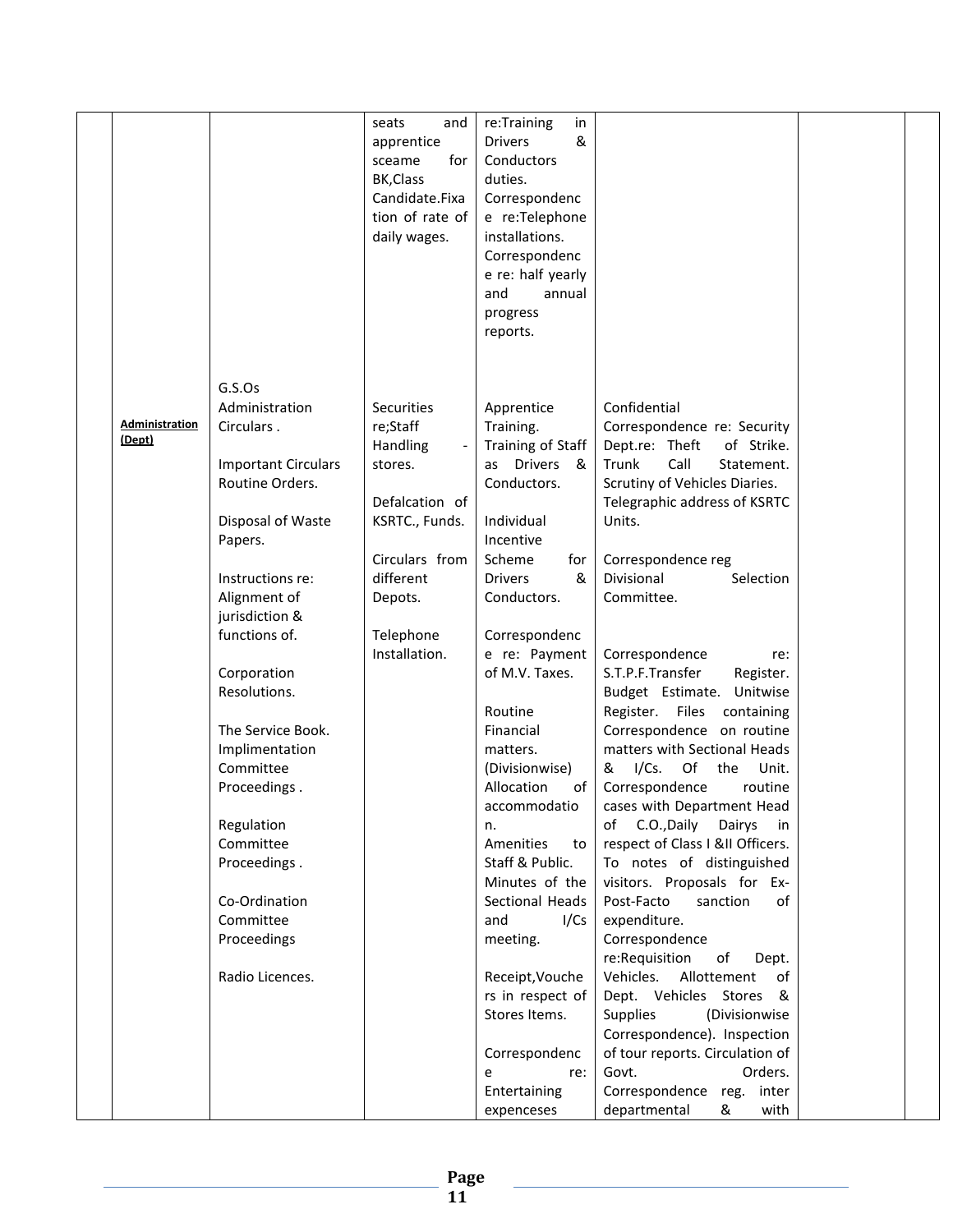|    |                       |                       |                 | advertisement        | Divl.Heads conference<br>of          |               |
|----|-----------------------|-----------------------|-----------------|----------------------|--------------------------------------|---------------|
|    |                       |                       |                 | correspondenc        | D.Cs & Departmental Heads.           |               |
|    |                       |                       |                 | e.                   | Rules re: Use of Service             |               |
|    |                       |                       |                 | Correspondenc        | Stamps. Correspondence re:           |               |
|    |                       |                       |                 | e re:Certificates    | of<br><b>Visits</b><br>distinguished |               |
|    |                       |                       |                 | in respect of        | persons. Miscellaneous               |               |
|    |                       |                       |                 |                      |                                      |               |
|    |                       |                       |                 | Workshop             | Correspondence<br>from               |               |
|    |                       |                       |                 | Tools,<br>Depot      | Divisions. On subject which          |               |
|    |                       |                       |                 | Tools & Vehicle      | cannot be assigned to any            |               |
|    |                       |                       |                 | Tools. Register      | particular Dept.                     |               |
|    |                       |                       |                 | of<br>Appeals.       |                                      |               |
|    |                       |                       |                 | Register<br>οf       |                                      |               |
|    |                       |                       |                 | Taxes                |                                      |               |
|    |                       |                       |                 | Correspondenc        |                                      |               |
|    |                       |                       |                 | e                    |                                      |               |
|    |                       |                       |                 | re:Administrati      |                                      |               |
|    |                       |                       |                 | Sanction.<br>ve      |                                      |               |
|    |                       |                       |                 | Correspondenc        |                                      |               |
|    |                       |                       |                 | e re:Water &         |                                      |               |
|    |                       |                       |                 | Electricity,         |                                      |               |
|    |                       | Leave Records         |                 |                      |                                      |               |
| XI | <b>Administration</b> |                       | Suspension      | Quarterly            | Sale of application forms.           | Answer Books  |
|    | Dept continued        | Supply of Application | (To be filed in | Returns<br>of        | Registers & Receipt Books.           | of candidates |
|    |                       | forms                 | personal files) | Dharwad Class        | D.M.Training Courses.                | for promotion |
|    |                       |                       |                 | Candidates.          |                                      | &             |
|    |                       | Summons &             | Retrenchment    | Fidelity             | Staff Proposals for various          | Recruitment.  |
|    |                       | Correspondence        | Representatio   | Insurance Regr.      | KSRTC Units & C.O.                   |               |
|    |                       | reg.Compensation      | ns.             | <b>Minutes</b><br>οf |                                      |               |
|    |                       | cases.                |                 | D.C's                | Miscellaneous proposals to           |               |
|    |                       |                       | Promotions.     | Conference.          | corporation and S.O.                 |               |
|    |                       |                       |                 | Handing<br>and       | Appeal from all units.               |               |
|    |                       |                       | Revision<br>of  | Taking<br>over       |                                      |               |
|    |                       |                       | pay rules.      | charges              | of<br>Review<br>cases.               |               |
|    |                       |                       | Medical         | reports.             | Correspondence<br>re:Posting         |               |
|    |                       |                       | Exam.Regr.      | <b>Minutes</b><br>of | in C.O. Divisions.                   |               |
|    |                       |                       |                 | of<br>Conference     |                                      |               |
|    |                       |                       | Condonation     | M.E.(ops).           | Maintenance of<br>Issue              |               |
|    |                       |                       | of age limits.  | Papers re:Class      | Vouchers<br>from<br>Central          |               |
|    |                       |                       |                 | 18<br>Class II       | Stores.                              |               |
|    |                       |                       | Educational     | officers.            |                                      |               |
|    |                       |                       | qualifications, | Original list of     |                                      |               |
|    |                       |                       | etc.,           | staff-employed       |                                      |               |
|    |                       |                       |                 | with<br>private      |                                      |               |
|    |                       |                       | KSRTC.          | operators.           |                                      |               |
|    |                       |                       | Employees       | Appeal<br>cases      |                                      |               |
|    |                       |                       | service         | against              |                                      |               |
|    |                       |                       | Regulations     | dismissal/remo       |                                      |               |
|    |                       |                       | staff sanction  | val.                 |                                      |               |
|    |                       |                       | file.           |                      |                                      |               |
|    |                       |                       |                 | Default              |                                      |               |
|    |                       |                       | Service Rolls.  | registers to be      |                                      |               |
|    |                       |                       |                 | maintained<br>at     |                                      |               |
|    |                       |                       | Confidential    | Depot as well        |                                      |               |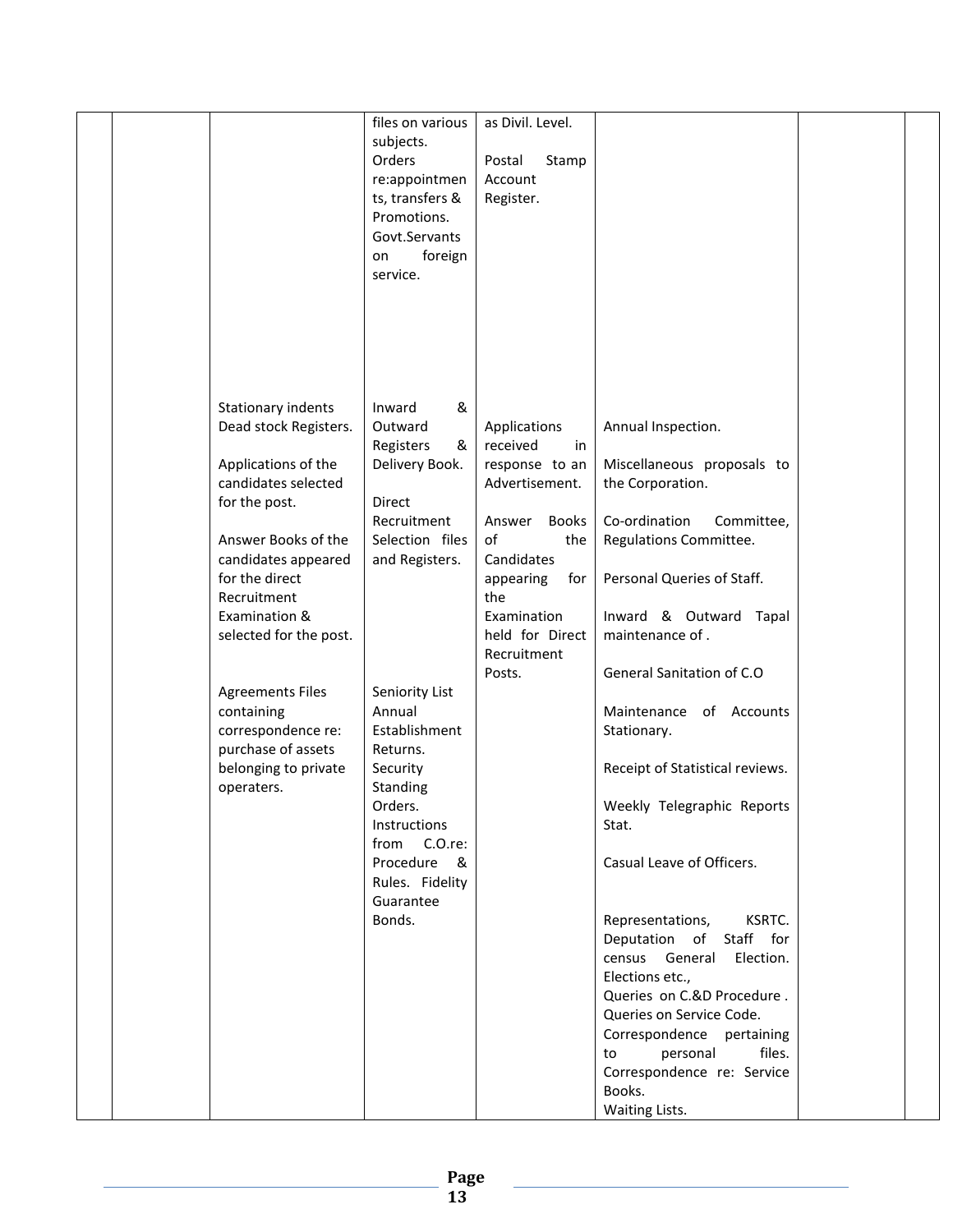|    |                     |                     |     |                 | Community wise statements.    |               |  |
|----|---------------------|---------------------|-----|-----------------|-------------------------------|---------------|--|
|    |                     |                     |     |                 | Fixation of pay of Class III  |               |  |
|    |                     |                     |     |                 | Servants, including Retires   |               |  |
|    |                     |                     |     |                 | Govt. servants                |               |  |
|    |                     |                     |     |                 |                               |               |  |
|    |                     |                     |     |                 | Application forms files.      |               |  |
|    |                     |                     |     |                 | objections.(Outside<br>Audit  |               |  |
|    |                     |                     |     |                 | Audit)                        |               |  |
|    |                     |                     |     |                 | Leave                         |               |  |
|    |                     |                     |     |                 | <b>Ordinary Applications.</b> |               |  |
|    |                     |                     |     |                 | General<br>Correspondence     |               |  |
|    |                     |                     |     |                 | pertaining to employment.     |               |  |
|    |                     |                     |     |                 | Correspondence<br>with        |               |  |
|    |                     |                     |     |                 |                               |               |  |
|    |                     |                     |     |                 | Candidates.                   |               |  |
|    |                     |                     |     |                 | A.B.C.Statements.             |               |  |
|    |                     |                     |     |                 | Provident Fund Lists          |               |  |
|    |                     |                     |     |                 | Forwarding of applications to |               |  |
|    |                     |                     |     |                 | outside agencies.             |               |  |
|    |                     |                     |     |                 | Transfers.                    |               |  |
|    |                     |                     |     |                 | Medical<br>Exam.              |               |  |
|    |                     |                     |     |                 | Correspondence,               |               |  |
|    |                     |                     |     |                 |                               |               |  |
|    |                     |                     |     |                 | Re.imbursement of medical     |               |  |
|    |                     |                     |     |                 | expenses                      |               |  |
|    |                     |                     |     |                 | Recategorisation.             |               |  |
|    |                     |                     |     |                 | Addl.<br>&<br>Officiating     |               |  |
|    |                     |                     |     |                 | allowance.                    |               |  |
|    |                     |                     |     |                 | Miscellaneous                 |               |  |
|    |                     |                     |     |                 | Correspondence.               |               |  |
|    |                     |                     |     |                 | Transfer,                     |               |  |
|    |                     |                     |     |                 | Regarding                     |               |  |
|    |                     |                     |     |                 | Promotion,<br>Medical         |               |  |
|    |                     |                     |     |                 | Exam.etc.,                    |               |  |
|    |                     |                     |     |                 |                               |               |  |
|    |                     |                     |     |                 | Representations on arrears    |               |  |
|    |                     |                     |     |                 | of pay Holidays.              |               |  |
|    |                     |                     |     |                 | Private matters of KSRTC      |               |  |
|    |                     |                     |     |                 | Employees.                    |               |  |
|    |                     |                     |     |                 |                               |               |  |
|    |                     |                     |     |                 | with<br>Correspondence        |               |  |
|    |                     |                     |     |                 |                               |               |  |
|    |                     |                     |     |                 | outside<br>parties<br>Public  |               |  |
|    |                     |                     |     |                 | Complaints.                   |               |  |
|    |                     |                     |     |                 |                               |               |  |
|    |                     |                     |     |                 | Increments.                   |               |  |
|    |                     |                     |     |                 |                               |               |  |
|    |                     |                     |     |                 | General<br>Correspondence     |               |  |
|    |                     |                     |     |                 | re:Sty.Furniture etc.,        |               |  |
|    |                     |                     |     |                 |                               |               |  |
|    |                     |                     |     |                 | Audit Observation (Internal   |               |  |
|    |                     |                     |     |                 | Audit)                        |               |  |
|    |                     |                     |     |                 |                               |               |  |
|    |                     |                     |     |                 |                               |               |  |
|    |                     |                     |     |                 | Appeal cases against other    |               |  |
|    |                     | Records required to |     |                 | forms of Punishments.         |               |  |
|    |                     | be maintained in    | NII | Labour<br>Joint | Establishment<br>matters      | Casual Leave  |  |
| XI | <b>LABOUR DEPT.</b> | pursuance of or in  |     | Consultation    | (Routine)                     | Applications. |  |
|    |                     | connection with the |     | Committee and   | Correspondence on matters     |               |  |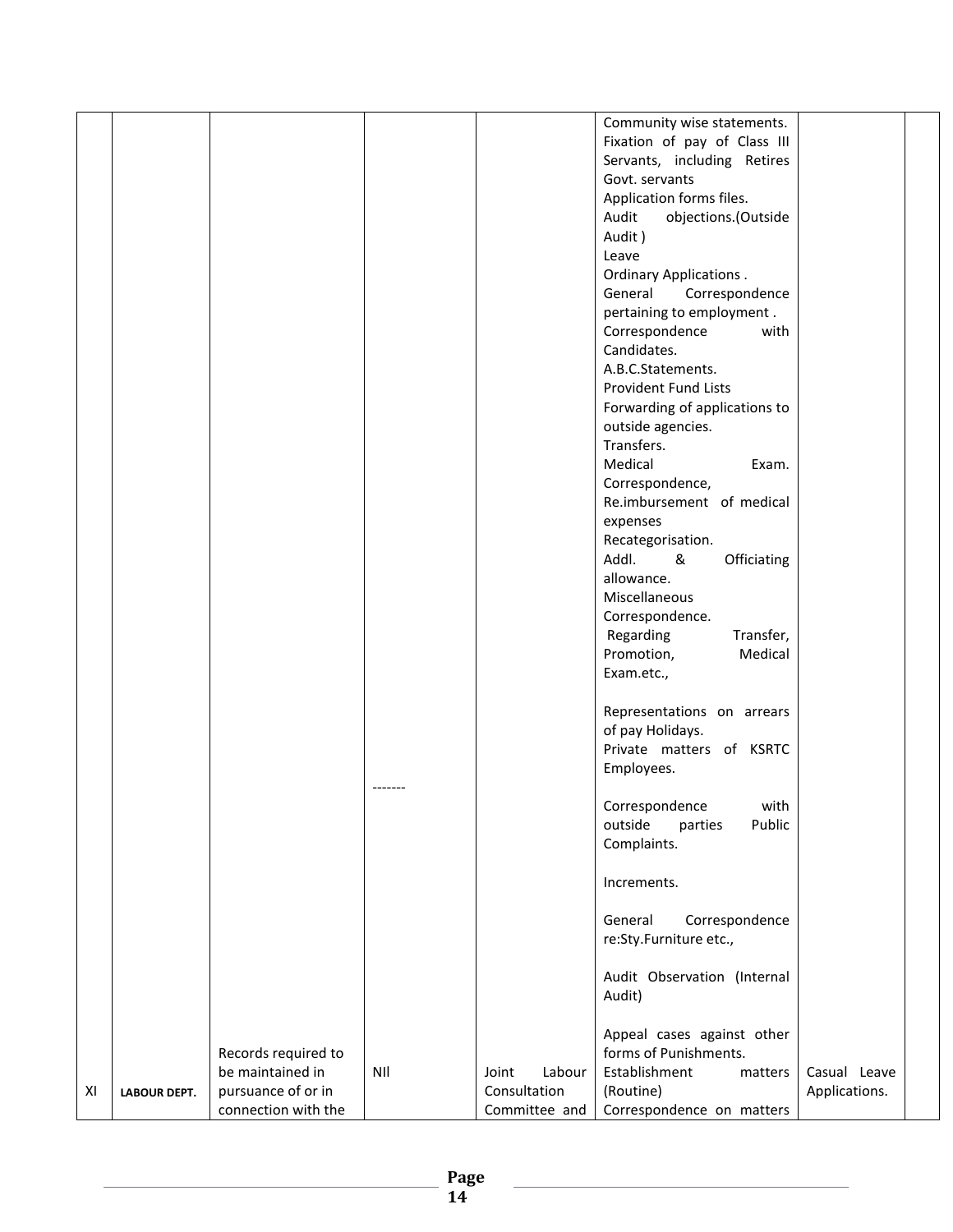|    |                      | Labour Laws                 |     | Settlement       | of General importance.         |                 |
|----|----------------------|-----------------------------|-----|------------------|--------------------------------|-----------------|
|    |                      | applicable to the           |     | $\lambda$        | CLOs Inspection Tours.         |                 |
|    |                      |                             |     | Awards etc.,     | Daily Diaries.                 |                 |
|    |                      | Corporation.                |     | of               |                                |                 |
|    |                      |                             |     | <b>Minutes</b>   | Stationary Indents.            |                 |
|    |                      | Establishment               |     | various          | Appeals, Complaints<br>and     |                 |
|    |                      | matters relating to         |     | Committees       | Grievances.                    |                 |
|    |                      | <b>Confidential Reports</b> |     | Works,<br>reg.   | Correspondence<br>General      |                 |
|    |                      | of selection of             |     | Canteen, Satefy, | Routine.                       |                 |
|    |                      | Labour Officers,            |     | Recognised       | Welfare<br>Fund                |                 |
|    |                      | Assistance etc.,            |     | Unions, Sports   | Register(Workers)              |                 |
|    |                      |                             |     | etc.,            | Anniversaries                  |                 |
|    |                      | Welfare & Recreation,       |     |                  | Independence Day, Republic     |                 |
|    |                      |                             |     | Compensation.    | Day.                           |                 |
|    |                      | General                     |     | Register Under   | from<br>Representations        |                 |
|    |                      | Correspondence, Stat        |     | Commercial       | Workers                        |                 |
|    |                      | s, Reports, Articles,       |     | Act.             | Daily<br>Dairies<br>of<br>L.O. |                 |
|    |                      | etc., special.              |     | &<br>Inward      | Correspondence re:<br>Divil.   |                 |
|    |                      |                             |     | Outward          | Works Committee.               |                 |
|    |                      | Correspondence re:          |     | Register.        | Stamp Accounts Register.       |                 |
|    |                      | Govt. references.           |     |                  | Progress<br>Reports<br>of      |                 |
|    |                      | Correspondence in           |     |                  | Dispensariries.                |                 |
|    |                      | connection with             |     |                  | Family Planning Statements.    |                 |
|    |                      | C.B.R.                      |     |                  | <b>Statistical Reviews.</b>    |                 |
|    |                      | Sanction &                  |     |                  | Weekly<br>Reports<br>on        |                 |
|    |                      | Correspondence              |     |                  | Passengers and Transport.      |                 |
|    |                      | re:Welfare                  |     |                  |                                |                 |
|    |                      | Recreation.                 |     |                  |                                |                 |
|    |                      | <b>Maintenance Factory</b>  |     |                  |                                |                 |
|    |                      | Licence.                    |     |                  |                                |                 |
|    |                      | Labour Awards &             |     |                  |                                |                 |
|    |                      | Settlements in S.T.         |     |                  |                                |                 |
|    |                      | Orders under                |     |                  |                                |                 |
|    |                      | Industrial                  |     |                  |                                |                 |
|    |                      | Employment                  |     |                  |                                |                 |
|    |                      | Standing Order.             |     |                  |                                |                 |
|    |                      |                             |     |                  |                                |                 |
|    |                      |                             |     |                  |                                |                 |
|    |                      |                             |     |                  |                                |                 |
|    |                      |                             |     |                  |                                |                 |
|    |                      |                             |     |                  |                                |                 |
|    |                      |                             |     |                  |                                |                 |
|    |                      |                             |     |                  |                                |                 |
|    |                      |                             |     |                  |                                |                 |
|    |                      |                             |     |                  |                                |                 |
|    |                      |                             |     |                  |                                |                 |
|    |                      |                             |     |                  |                                |                 |
|    |                      |                             |     |                  |                                |                 |
|    |                      |                             |     |                  |                                |                 |
|    |                      |                             |     |                  |                                |                 |
|    |                      |                             |     |                  |                                |                 |
| IX |                      | Survey Reports,             | Nil |                  |                                | Closed<br>Cases |
|    | <b>TRAFFIC DEPT.</b> | Permits, Agreements.        |     | Govt.            | Compliant Book.                | Public<br>of    |
|    |                      |                             |     | notifications in | B/R Register.                  | Complaints      |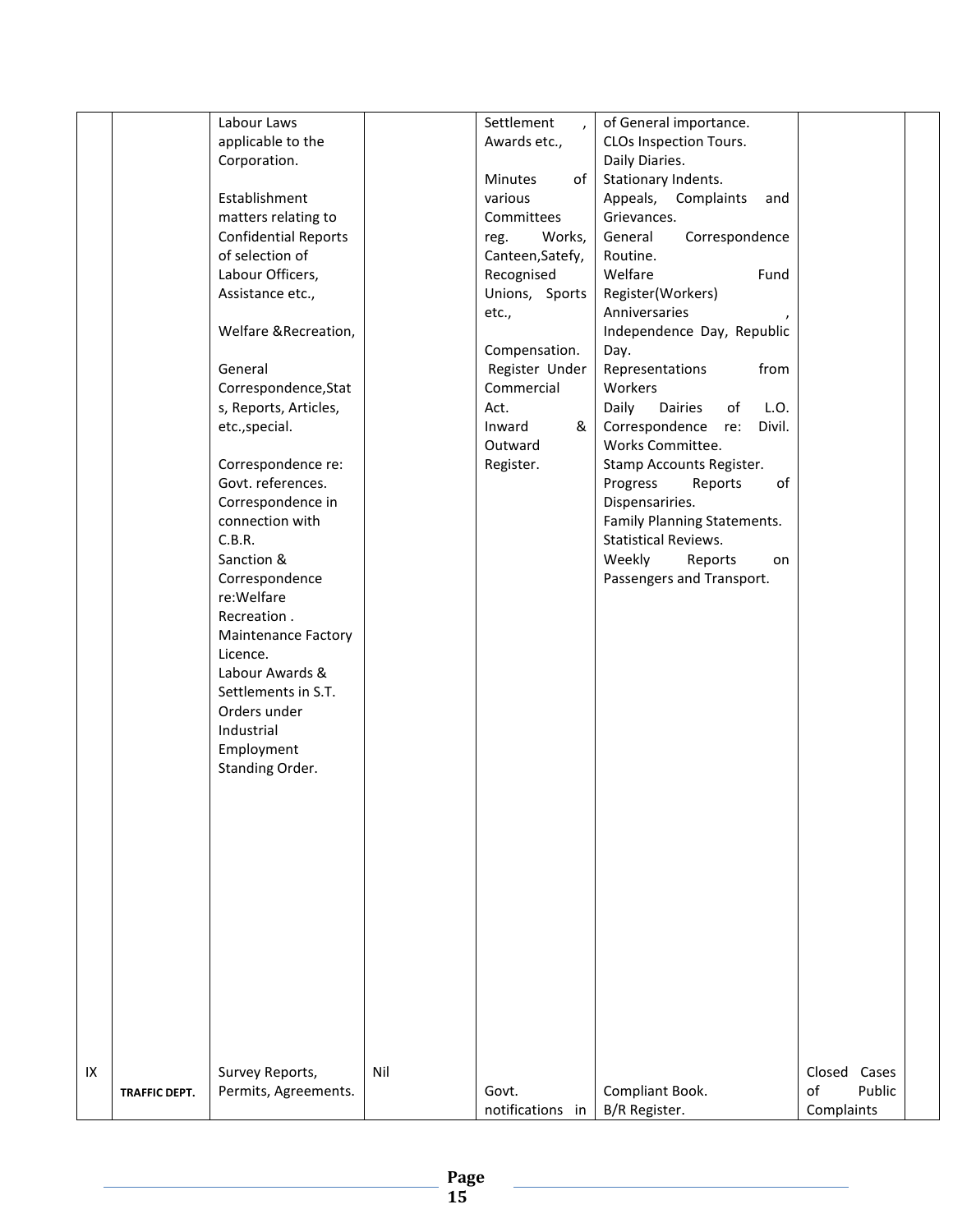|    | Survey Reports,            |                | the<br>Gazette      | General Correspondence.           | against               |  |
|----|----------------------------|----------------|---------------------|-----------------------------------|-----------------------|--|
|    | Agreement with the         |                | pertaining<br>to    | Advertisement Registers.          | inspectorial          |  |
|    | Oil Companies.             |                | subjects dealt      | Unaccompanied<br>luggage          | staff<br>traffic      |  |
|    |                            |                | by KSRTC only       | Register.                         | controllers           |  |
|    | Govt. References,          |                | these should be     | Drivers & Conductors Licence      | <b>Drivers</b><br>and |  |
|    | except Public              |                | taken out and       | Register.                         | Conductors.           |  |
|    | Complaints                 |                | filed.              | <b>Duplicates</b><br>of<br>all    |                       |  |
|    |                            |                |                     | Statements.& returns.             | Closed cases          |  |
|    | Interstate Reciprocal      |                | Operational         | Post main Register.               | of<br>public          |  |
|    | Agreements.                |                | Reviews.            | Duplicate C.W, A. Books.          | complaint             |  |
|    |                            |                |                     | Used Free Pass Books.             | with<br>regard        |  |
|    | Correspondence of          |                | Training of Staff   | Casual Contract Form.             | to suggestion         |  |
|    | Scheduled Lorry            |                | as Drivers<br>_&    | <b>Concession Passes Register</b> | for<br>and            |  |
|    | Services etc.,             |                | Conductors.         | Lost Property Register.           | augmentation          |  |
|    |                            |                |                     | O.T.Register.                     | of services for       |  |
|    | Correspondence             |                | Individual          | All graphs, charts, etc.,         | introduction          |  |
|    | regarding the              |                | Incentive           | Minutes<br>of<br>the              | of<br>new             |  |
|    | M.V.Act.                   |                | scheme<br>for       | D.A.C.meetings                    | routes,               |  |
|    |                            |                | <b>Drivers</b><br>& | Govt.<br>Gazettes;<br>only        | diviation,            |  |
|    | Minutes of the             |                | Conductors.         | Notification pertaining KSRTC     | extemsion,            |  |
|    | Meeting S.T.O., R.T.O.     |                |                     | should be taken out<br>and        | and                   |  |
|    | <b>Planning Committees</b> |                | Correspondenc       | filed.                            | curtailment           |  |
|    | etc.,                      |                | e re: Payment       | Govt. References in regard to     | of services.          |  |
|    |                            |                | of M.V.Tax.         | Public<br>Complaints/             |                       |  |
|    | Correspondence with        |                |                     | Suggestion for augmentation       |                       |  |
|    | the Oil Companies re:      |                | Routine             | of Services, for introduction     |                       |  |
|    | The allocation of the      |                | Financial           | of new routes, deviations,        |                       |  |
|    | area.                      |                | matters             | extensions and curtailment        |                       |  |
|    |                            |                | Divisionwise.       | of services.                      |                       |  |
|    | Survey Reports             |                |                     | Correspondence with the           |                       |  |
|    | Agreements with the        |                | Allocation<br>of    | local authorities re: Wheel       |                       |  |
|    | Oil Companies & also       |                | Accommodatio        | Tax Octroi.                       |                       |  |
|    | the Agreements of all      |                | n.                  | Inward & Outward Register.        |                       |  |
|    | other kinds.               |                | Eminity to Staff    | Complaints(Six months after       |                       |  |
|    |                            |                | & Public.           | the case is closed) Occasional    |                       |  |
|    | Stage Table Files and      |                | M.V.Tax<br>Bills-   | Statements.                       |                       |  |
|    | connected records.         |                | After Audit.        | Sanction given for the            |                       |  |
| XI |                            |                | Wheel Tax Bills     | installation of pumps.            |                       |  |
|    | Provision of fare files    |                | after Audit.        |                                   |                       |  |
|    | and connected              |                | Accident Cases.     | Correspondence<br>the<br>re:      |                       |  |
|    | records.                   | Accident       | Interstate          | pump sites.                       |                       |  |
|    |                            | Register       | R.T.Conference      | Correspondence re: Octroi         |                       |  |
|    | Ticket structure and       | Control Chart. | s.                  | Correspondence Clandestine        |                       |  |
|    | connected records.         |                | Working<br>of       | Operation.                        |                       |  |
|    |                            |                | Dispensaries.       | Correspondence                    |                       |  |
|    | Affiliation with the       |                | Indents<br>of       | re:Operating centres, Bus -       |                       |  |
|    |                            |                |                     |                                   |                       |  |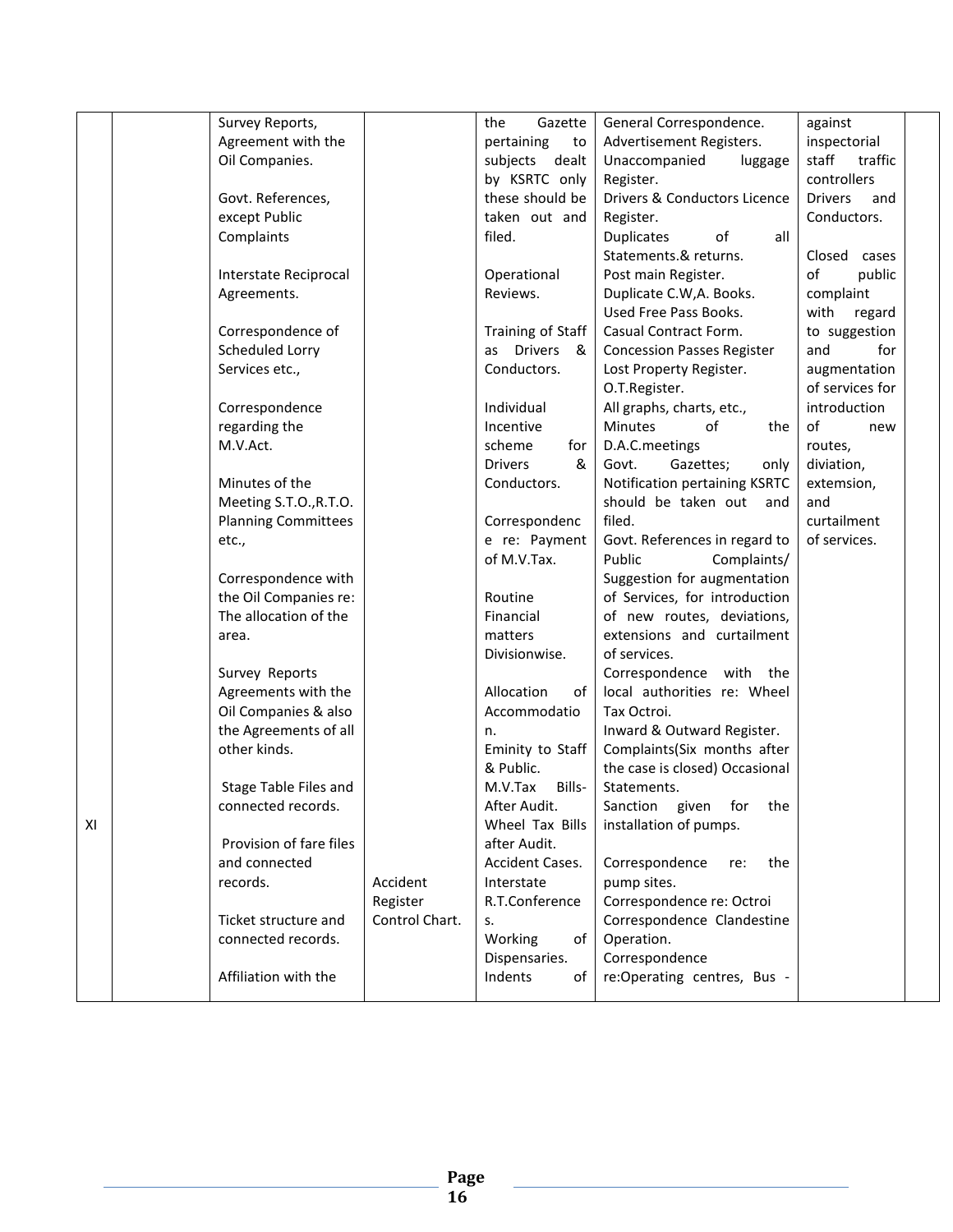| Associations example    | Stores           | stations, Sheds etc.,          |  |
|-------------------------|------------------|--------------------------------|--|
| affiliation with safety | Duel<br>Control  | Sanction to right of the       |  |
| first Association.      | Vehicles.        | losses.                        |  |
|                         | Issue of Free    | Assembly Questions.            |  |
| <b>General Standing</b> | Passes.          | Minutes of the meetings of     |  |
| Orders and circulars    | Permanent        | the Departmental Head.         |  |
| of Traffic              | Advances.        | <b>Time Tables</b>             |  |
| Department.             | Circular<br>from | Appeal Cases.                  |  |
|                         | Divisions.       | Correspondence with R.T.O      |  |
|                         |                  | reg. non use intimation etc.,  |  |
|                         |                  | files<br>of<br>Dafault<br>the  |  |
|                         |                  | discharged<br>dismissed        |  |
|                         |                  | persons.                       |  |
|                         |                  | Canteen files.                 |  |
|                         |                  | Fairs.                         |  |
|                         |                  | Statements called from the     |  |
|                         |                  | depot and OGs of the           |  |
|                         |                  | Statement sent to C.O R.T.O    |  |
|                         |                  | Correspondence.                |  |
|                         |                  | Time Tables.                   |  |
|                         |                  | General<br>Msc.                |  |
|                         |                  | Correspondence.                |  |
|                         |                  | $T-4$                          |  |
|                         |                  | Way Bill (One year after the   |  |
|                         |                  | audit of C.w.A's)              |  |
|                         |                  | T-6(One year after the audit   |  |
|                         |                  | of C.W.A's)                    |  |
|                         |                  | Used Pass Books after audit.   |  |
|                         |                  | Postal Mail Bills after audit. |  |
|                         |                  | Fair expenditure<br>sanction   |  |
|                         |                  | after audit.                   |  |
|                         |                  | Other sanction.                |  |
|                         |                  | Compensation cases<br>re:      |  |
|                         |                  | unaccompanied luggage.         |  |
|                         |                  | Monthly<br>summery<br>of       |  |
|                         |                  | operational reports- received  |  |
|                         |                  | from the ch.Stat.              |  |
|                         |                  | Goods<br>Lg.sheet.<br>Return   |  |
|                         |                  | Correspondence thereof.        |  |
|                         |                  | Operation Reviews.             |  |
|                         |                  | Inward & Outward register.     |  |
|                         |                  | <b>Fuel Arrangements</b>       |  |
|                         |                  | Telephones.                    |  |
|                         |                  | Casual<br>contract             |  |
|                         |                  | Correspondence.                |  |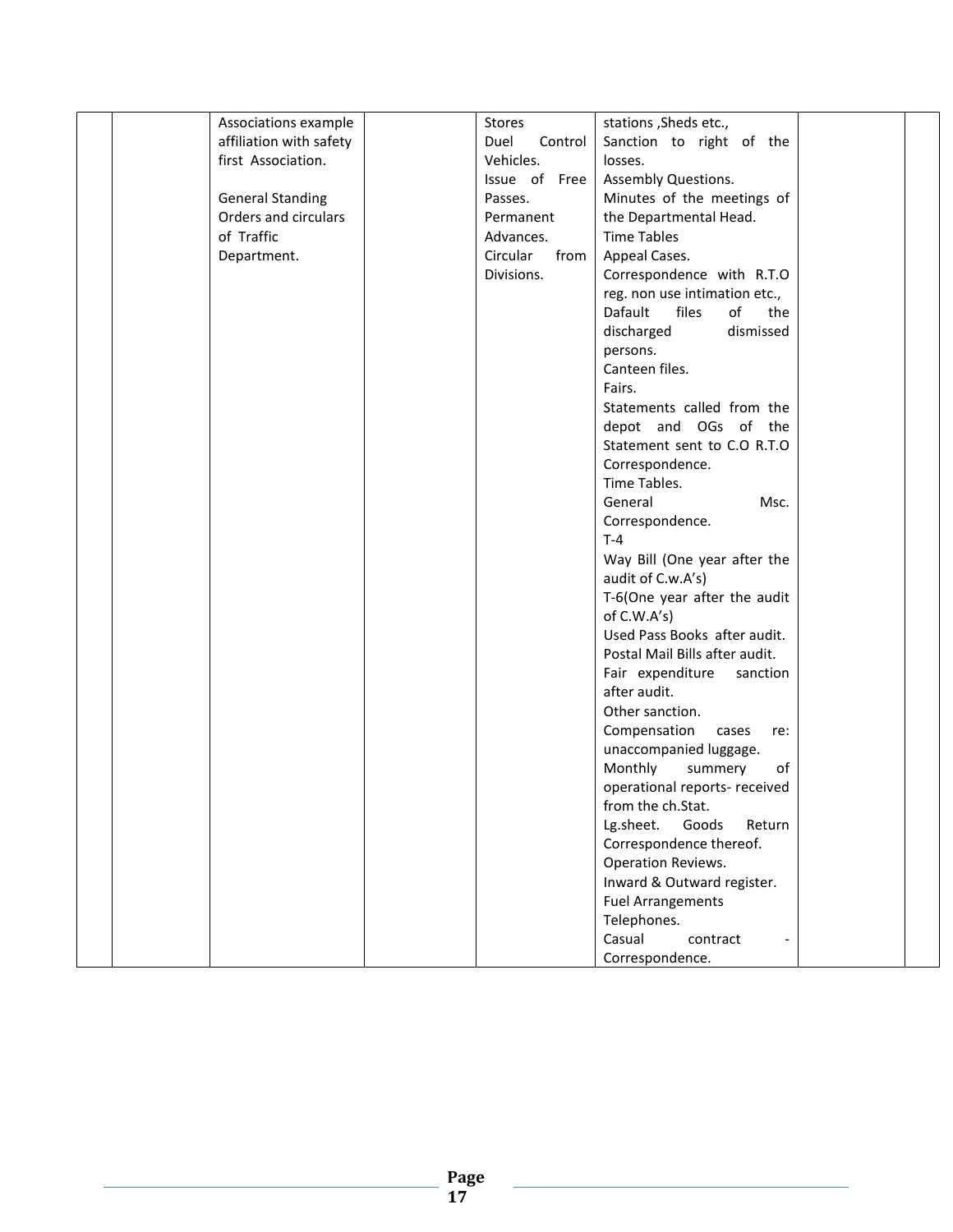|  |  | Monthly<br>statement<br>in      |  |
|--|--|---------------------------------|--|
|  |  | respect of performance of       |  |
|  |  | Central Line checking squad     |  |
|  |  | & Divisional Line checking      |  |
|  |  |                                 |  |
|  |  | squad and staff & position of   |  |
|  |  | Jeeps.                          |  |
|  |  | Diaries of D.Cs/Deputy C.S/     |  |
|  |  | D.T.Os & ATM.                   |  |
|  |  | Refund cases                    |  |
|  |  | Out agency correspondence.      |  |
|  |  | Canteens, Tea Stalls, ect.      |  |
|  |  | Printing of Time Tables.        |  |
|  |  | <b>RTO</b><br>Correspondence    |  |
|  |  | General nature.                 |  |
|  |  | Correspondence<br>re.           |  |
|  |  | Stationery & Furniture.         |  |
|  |  | Miscellaneous                   |  |
|  |  | correspondence                  |  |
|  |  | Correspondence re: repairs      |  |
|  |  | to Roads.                       |  |
|  |  |                                 |  |
|  |  | Correspondence<br>re:           |  |
|  |  | Advertisement                   |  |
|  |  | Correspondence re; First Aid    |  |
|  |  | Training                        |  |
|  |  | Correspondence<br>re:Casual     |  |
|  |  | Contract.                       |  |
|  |  | Recommendations for san         |  |
|  |  | ction of the staff.             |  |
|  |  | Correspondence re: Permitts     |  |
|  |  | Correspondence<br>re:<br>The    |  |
|  |  | grant of concessional rates     |  |
|  |  | Statements, Returns, etc.       |  |
|  |  | from the Divisional Offices.    |  |
|  |  | Weekly Operational Reports,     |  |
|  |  | received from the Ch.Stat.      |  |
|  |  | Compensation<br>cases<br>re;    |  |
|  |  | accompanied luggage.            |  |
|  |  | Tender(Canteen etc.)            |  |
|  |  |                                 |  |
|  |  | Receipt vouchers.               |  |
|  |  | <b>Buspass</b><br>register<br>& |  |
|  |  | complaints of Bus Pass &        |  |
|  |  | Correspondence.                 |  |
|  |  |                                 |  |
|  |  |                                 |  |
|  |  |                                 |  |
|  |  |                                 |  |
|  |  |                                 |  |
|  |  |                                 |  |
|  |  |                                 |  |
|  |  |                                 |  |
|  |  |                                 |  |
|  |  |                                 |  |
|  |  |                                 |  |
|  |  |                                 |  |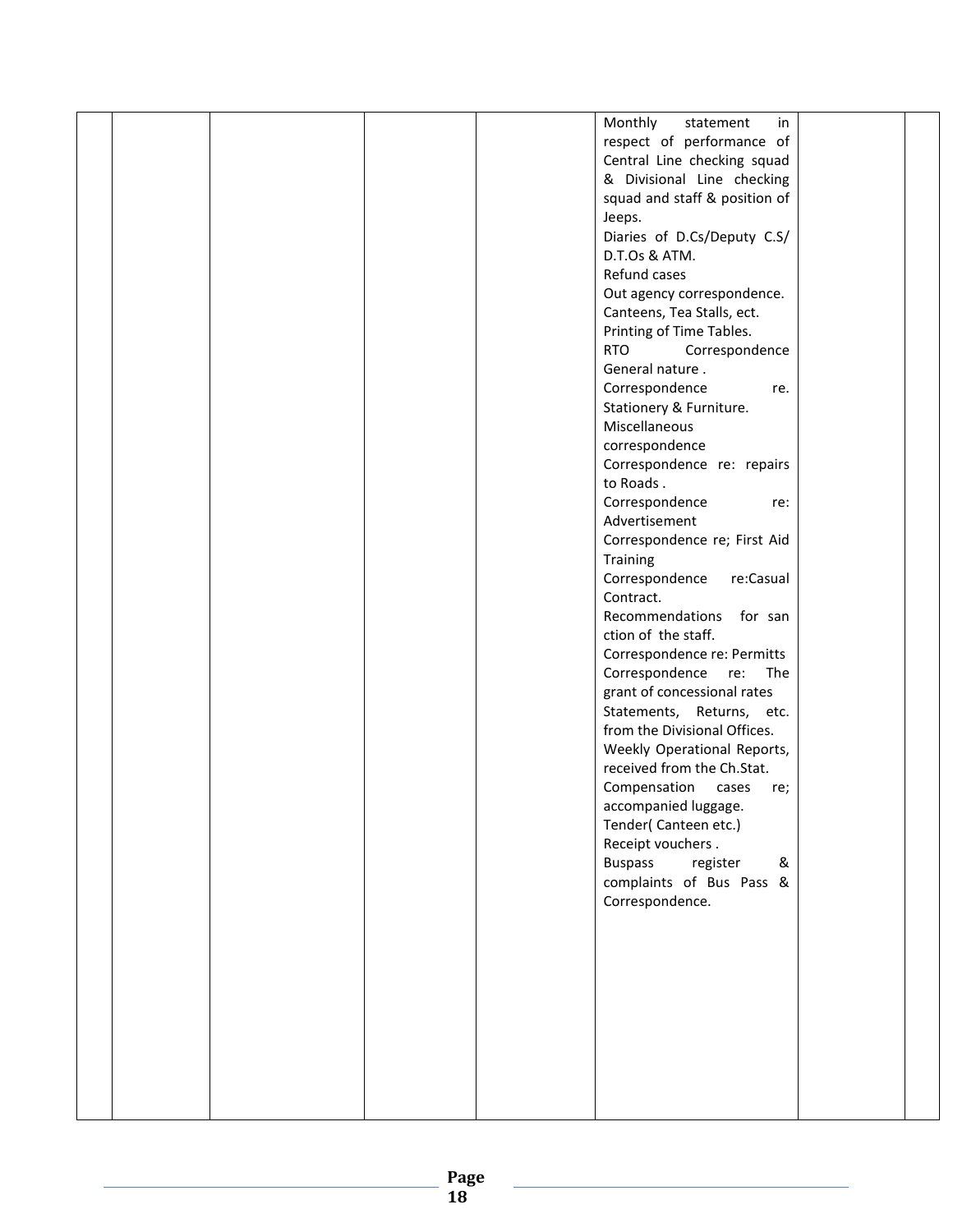|     | <b>LEGAL DEPT</b> | Files pertaining to      | Claim<br>cases        | Appeal<br>is      | Approval of journey of the       | Casual Leave     |  |
|-----|-------------------|--------------------------|-----------------------|-------------------|----------------------------------|------------------|--|
|     |                   | service matters and      | arising out of        | preferred         | Asst.Law Officers.               | Register.        |  |
|     |                   | other<br>contract        | Motor                 | before the STAF   |                                  |                  |  |
|     |                   | matters.                 | Accidents.            | in<br>route       | Correspondence pertaining        | Allotment of     |  |
|     |                   |                          |                       | matters.          | to service and other allied      | vehicles<br>file |  |
|     |                   | Files pertaining to      | Workmen               |                   | matters.                         | and<br>other     |  |
|     |                   | Misc. First Appeals      | Compensation          | Service matters   |                                  | Misc. matters    |  |
|     |                   | and Regular Second       | cases,                | in the Labour     | Files<br>pertaining<br>to<br>the | pertaining to    |  |
|     |                   | Appeal in the High       | Industrial            | Court.            | sanction of posts and other      | the              |  |
|     |                   | Court ad Supreme         | <b>Disputes</b>       |                   | recommendations of Unit          | administratio    |  |
|     |                   | court.                   | cases.                | Claim<br>cases    | Head/Head of Dept.               | n and outside    |  |
|     |                   |                          |                       | the<br>before     |                                  | corporation.     |  |
|     |                   | All<br>original<br>suits | Labour<br>Court       | Labour Court.     | Outward/Inward Registers.        |                  |  |
|     |                   | the<br>relating<br>to    | Award.                |                   |                                  |                  |  |
|     |                   | of<br>contract           |                       | Confidential      |                                  |                  |  |
|     |                   | appointments,            | Judgements            | reports of the    |                                  |                  |  |
|     |                   | regulations,             | and<br>Decrees        | Officers of Law   |                                  |                  |  |
|     |                   | Industrial Truce<br>&    | passed in the         | Department.       |                                  |                  |  |
|     |                   | other<br>similar         | Lower<br>Court        |                   |                                  |                  |  |
|     |                   | matters.                 | either in the         | Registers         |                                  |                  |  |
|     |                   |                          | service matter        | maintained<br>in  |                                  |                  |  |
|     |                   | All India Reporter,      | in<br>or<br>the       | respect of cases  |                                  |                  |  |
|     |                   | Mysore Law Journal       | contract              | and fee payable   |                                  |                  |  |
|     |                   | other similar<br>and     | matter.               | the<br>to         |                                  |                  |  |
|     |                   | Journals if any.         |                       | Advocates.        |                                  |                  |  |
| VII | <b>Public</b>     | All<br>decisions<br>of   | Articles              | Papers relating   | Paper regd. Establishment        | Diary<br>news    |  |
|     | Relation          | Chairman, MTC and        | written<br>by         | inter<br>to       | with<br>in<br>matters,<br>the    | papers,          |  |
|     | <b>Department</b> | GM on questions of       | chairman. V.C.        | departmental      | department.                      | magazines        |  |
|     |                   | policy re: publicity     | &<br>G.M.,            | discussions.      |                                  | etc.,<br>which   |  |
|     |                   | commercial publicity     | Papers relating       |                   | financial<br>Important           | not of<br>are    |  |
|     |                   | public<br>relations,     | to minutes of         | Decisions taken   | periodicals etc. kept as loose   | permanent        |  |
|     |                   |                          |                       |                   |                                  |                  |  |
|     |                   | public complaints.       | corporation           | inter<br>on       |                                  |                  |  |
|     |                   |                          |                       |                   | copies etc.,                     | importance.      |  |
|     |                   | Circulars to D,Cs        | meetings and          | departmental      |                                  |                  |  |
|     |                   |                          | Standing<br>Committee | meetings etc.,    | Public and Press complaints.     |                  |  |
|     |                   | Standing Orders.         | meetings.             | All<br>important  | Miscellaneous                    |                  |  |
|     |                   |                          |                       | financial         |                                  |                  |  |
|     |                   | copies<br>15<br>of       | Speeches              | periodicals<br>in | Correspondence.                  |                  |  |
|     |                   | STR.(bond volumes)       | delivered.            | bound volumes.    |                                  |                  |  |
|     |                   | and 6 copies of call     |                       |                   |                                  |                  |  |
|     |                   | brochures.               | Chairman, V.C,        | All purchase of   |                                  |                  |  |
|     |                   |                          | GM. At press          | photographic      |                                  |                  |  |
|     |                   |                          | conferences           | materials.        |                                  |                  |  |
|     |                   |                          | supplies              |                   |                                  |                  |  |
|     |                   |                          | conferences,          | Papers relating   |                                  |                  |  |
|     |                   |                          | D.Cs<br>at            | diaries<br>to     |                                  |                  |  |
|     |                   |                          | Conferences,          | brochures etc.,   |                                  |                  |  |
|     |                   |                          | Library books         |                   |                                  |                  |  |
|     |                   |                          | etc.,                 | Advertisement     |                                  |                  |  |
|     |                   |                          |                       | Bills.            |                                  |                  |  |
|     |                   |                          |                       |                   |                                  |                  |  |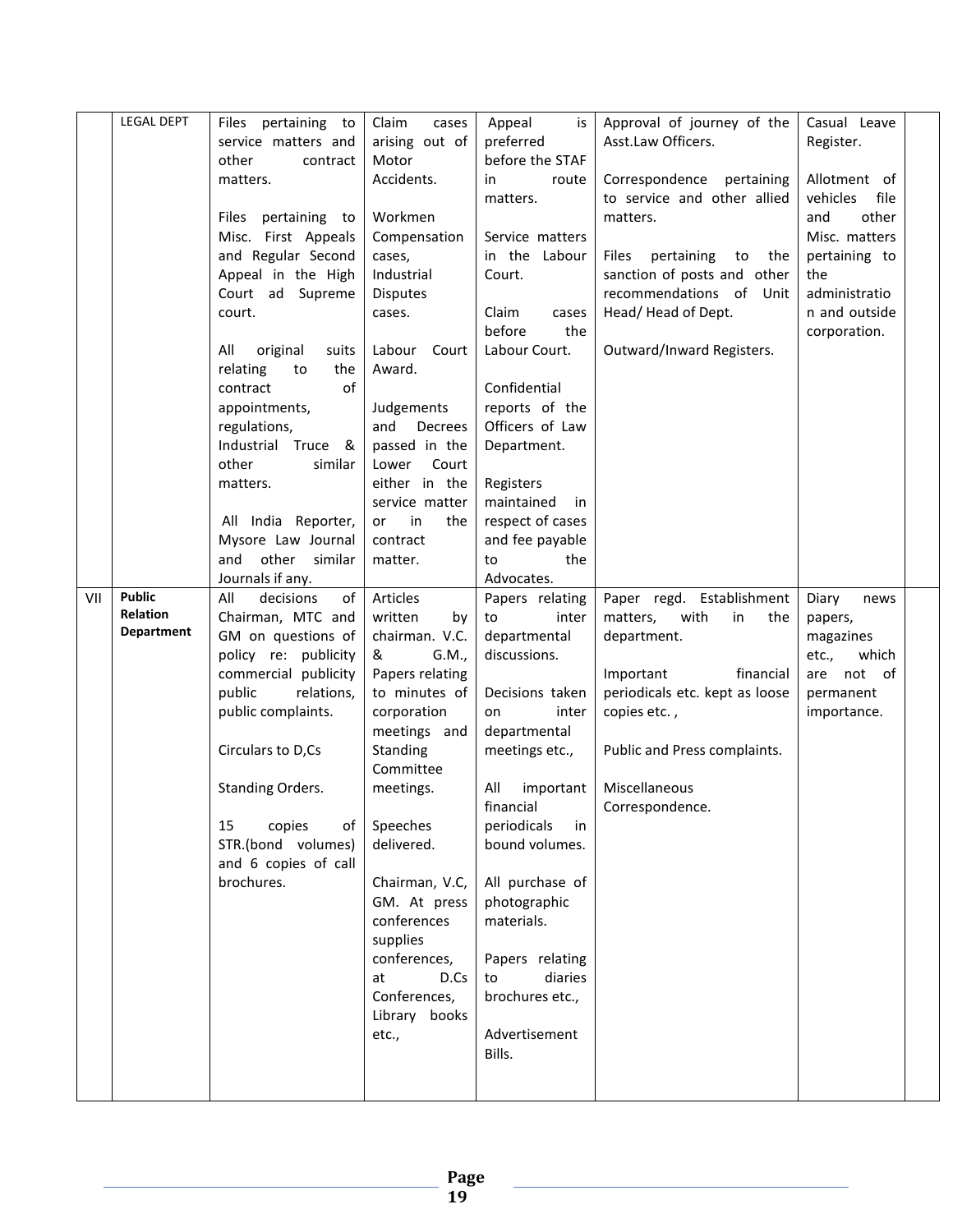| Statistical | General<br>Standing    | Nil | <b>Minutes</b><br>and | Correspondence<br>General              | of<br>Returns   |
|-------------|------------------------|-----|-----------------------|----------------------------------------|-----------------|
| Department  | Orders<br>G.R.Os.,     |     | reports of the        | with Deptl.Heads, Controller           | primary data    |
|             | C.O.R., Os., C.S.Os.,  |     | conferences of        | Stores,<br><b>Divisions</b><br>&<br>of | received from   |
|             | and Admn. Circulars    |     | the Statisticians     | Workshops, Regl. Workshops.            | other           |
|             | etc.,                  |     | of KSRTC with         |                                        | sections and    |
|             |                        |     | other                 | Correspondence<br>Regd.                | depots etc.     |
|             |                        |     |                       |                                        |                 |
|             | Files<br>special<br>on |     | Organizations.        | Machines such<br>as Type               |                 |
|             | studies<br>undertaken  |     | Correspondenc         | Writers facit Machines etc.,           |                 |
|             | research work done     |     | e with Govt.          | etc.,                                  |                 |
|             | and notes prepared     |     | Ref: as relate to     |                                        |                 |
|             | on certain important   |     | Estimates             | Date re: yearly: six monthly           | The lines on    |
|             | subjects etc.,         |     | Committees,           | & quarterly reports<br>- &             | Corresponde     |
|             |                        |     | Inquiries<br>and      | Correspondence thereon.                | with<br>nce     |
|             |                        |     | Reports,              |                                        | Central Office  |
|             |                        |     | Financial             | C.L.Os of Class I & II Officers        | and<br>other    |
|             |                        |     | matters,<br>five      | re: Leave, Transfer and                | branches<br>of  |
|             |                        |     | year plan.            | Promotion etc.,                        | Division<br>the |
|             |                        |     |                       |                                        | and<br>routine  |
|             |                        |     | Monthly<br>Opl.       | Monthly costing data recd.             | notes<br>on     |
|             |                        |     | <b>Statistics</b>     | From all Divisions Central             | operative       |
|             |                        |     | Monthly               | Office & other KSRTC Units.            | bills.<br>way   |
|             |                        |     | costing<br>Data       |                                        | Daily vehicle   |
|             |                        |     | and all Primary       | Monthly fuel consumption               | position.       |
|             |                        |     | Data recd. From       | (Stores) Statements recd.              | W.26<br>forms   |
|             |                        |     | the Divl. Office      | From Divisions.                        | from<br>Depot   |
|             |                        |     | and Units.            |                                        | Garage.         |
|             |                        |     | Monthly<br>Opl.       | Correspondence re: costing             | Daily           |
|             |                        |     | and<br>cost           | date, fuel consumption etc.,           | Workshop        |
|             |                        |     | Reviews<br>on         |                                        | position from   |
|             |                        |     | and<br>Passenger      | Quarterly staff returns and            | Divl.Worksho    |
|             |                        |     | Goods                 | Correspondence. Thereon.               | p,              |
|             |                        |     | Transport             | A.B.C.Statements<br>from               | Weekly          |
|             |                        |     | received<br>from      | Administrative Dept.                   | Mileage from    |
|             |                        |     | Central Office.       | Correspondence.<br>With                | the<br>fuel     |
|             |                        |     |                       | <b>Divisions</b><br>re:<br>Breakdown   | Section.        |
|             |                        |     | Monthly<br>Opl        |                                        |                 |
|             |                        |     | <b>Statistics</b>     | statements.                            |                 |
|             |                        |     | (Goods)               | Weekly<br>Telegraphic                  |                 |
|             |                        |     | Financial             | Reports(Telegrams and post             |                 |
|             |                        |     | Matters<br>re:        | copies<br>received<br>from             |                 |
|             |                        |     | Budgets.              | divisions).                            |                 |
|             |                        |     | Reports<br>and        | Summary<br>оf<br>monthly               |                 |
|             |                        |     | matters relating      | operational                            |                 |
|             |                        |     | to Statisticians'     | statistics(Telegrams and post          |                 |
|             |                        |     | Conference            | copies)<br>received<br>from            |                 |
|             |                        |     | (Internal<br>&        | divisions.                             |                 |
|             |                        |     | External).            | Quarterly<br>Road<br>State             |                 |
|             |                        |     | Five year plan        | Transport<br>From<br>Statistics        |                 |
|             |                        |     | queries.              | Divisions.                             |                 |
|             |                        |     | Information           | Weekly Statistics re: Make             |                 |
|             |                        |     | supplied<br>in        | wise vehicle position                  |                 |
|             |                        |     | connection with       | Weekly<br>Production                   |                 |
|             |                        |     | Assembly<br>the       | statement received<br>from             |                 |
|             |                        |     | question.             | R.Ws.                                  |                 |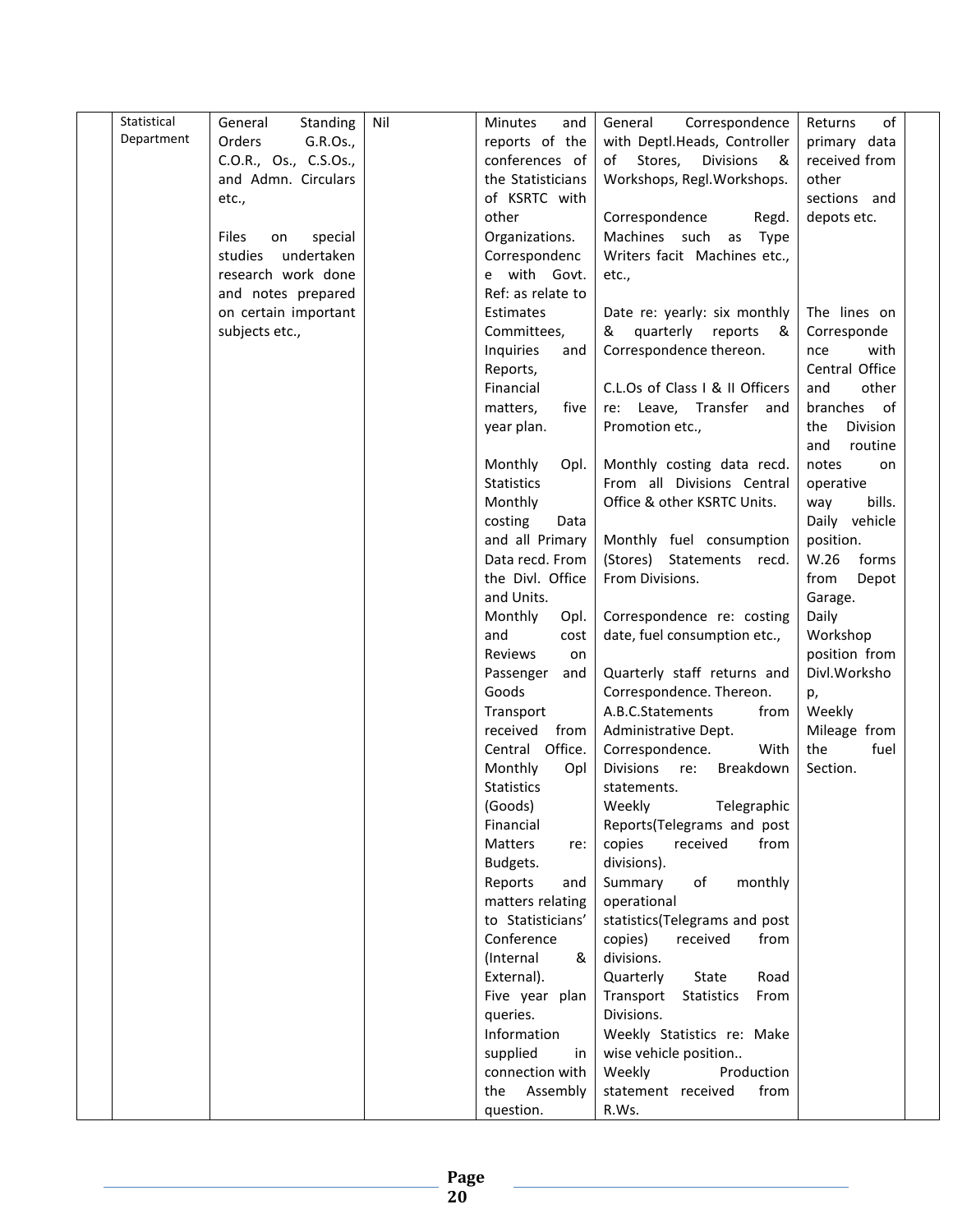| Weekly Statistical reports of         |  |
|---------------------------------------|--|
| goods.                                |  |
| Transport operations from             |  |
| Divisions.                            |  |
| All papers, reports<br>and            |  |
| relating<br>matters<br>to             |  |
| conference of Statistician            |  |
| Internal and External.                |  |
| Correspondence<br>re:                 |  |
| Forthrightly L.F. Analysis.           |  |
| Correspondence re: Monthly            |  |
|                                       |  |
| Progressive<br>mileage<br>statements. |  |
|                                       |  |
| Correspondence re: Monthly            |  |
| <b>Evaporation Statements.</b>        |  |
| Statements re: Lead Factor            |  |
| Analysis.                             |  |
| Monthly<br>Statements<br>re:          |  |
| Breakdowns from Divisions.            |  |
| Monthly<br>Statements<br>re:          |  |
| Progressive Mileage.                  |  |
| Monthly<br>Statements<br>re:          |  |
| <b>Evaporation Statement.</b>         |  |
| Correspondence<br>with                |  |
| outsides.                             |  |
| Exhibition: Correspondence            |  |
| thereon.                              |  |
| Monthly<br>Operational                |  |
| Statistics received, from             |  |
| Division, Central Offices, and        |  |
| other S.T.Units.                      |  |
| Correspondence<br>with and            |  |
| Data from Divisions<br>re:            |  |
| Administration<br>Annual              |  |
| Report of the Organization.           |  |
| Miscellaneous                         |  |
| Correspondence with Deptts,           |  |
| the Central<br>Office,<br>in          |  |
| Controller of Stores, Works           |  |
| Manager and Divisions re:             |  |
| Operational                           |  |
| (monthly/weekly) Statistics.          |  |
| Monthly<br>Operational and            |  |
| costing<br>data<br>(Goods             |  |
| received from<br>Operation)           |  |
| divisions.                            |  |
|                                       |  |
| Correspondence re: Monthly            |  |
| Tyre and Battery Mileage.             |  |
| Road Mileage - classification         |  |
| - Data from divisions.                |  |
| Data (Monthly) re: Tyre &             |  |
| Battery mileage.                      |  |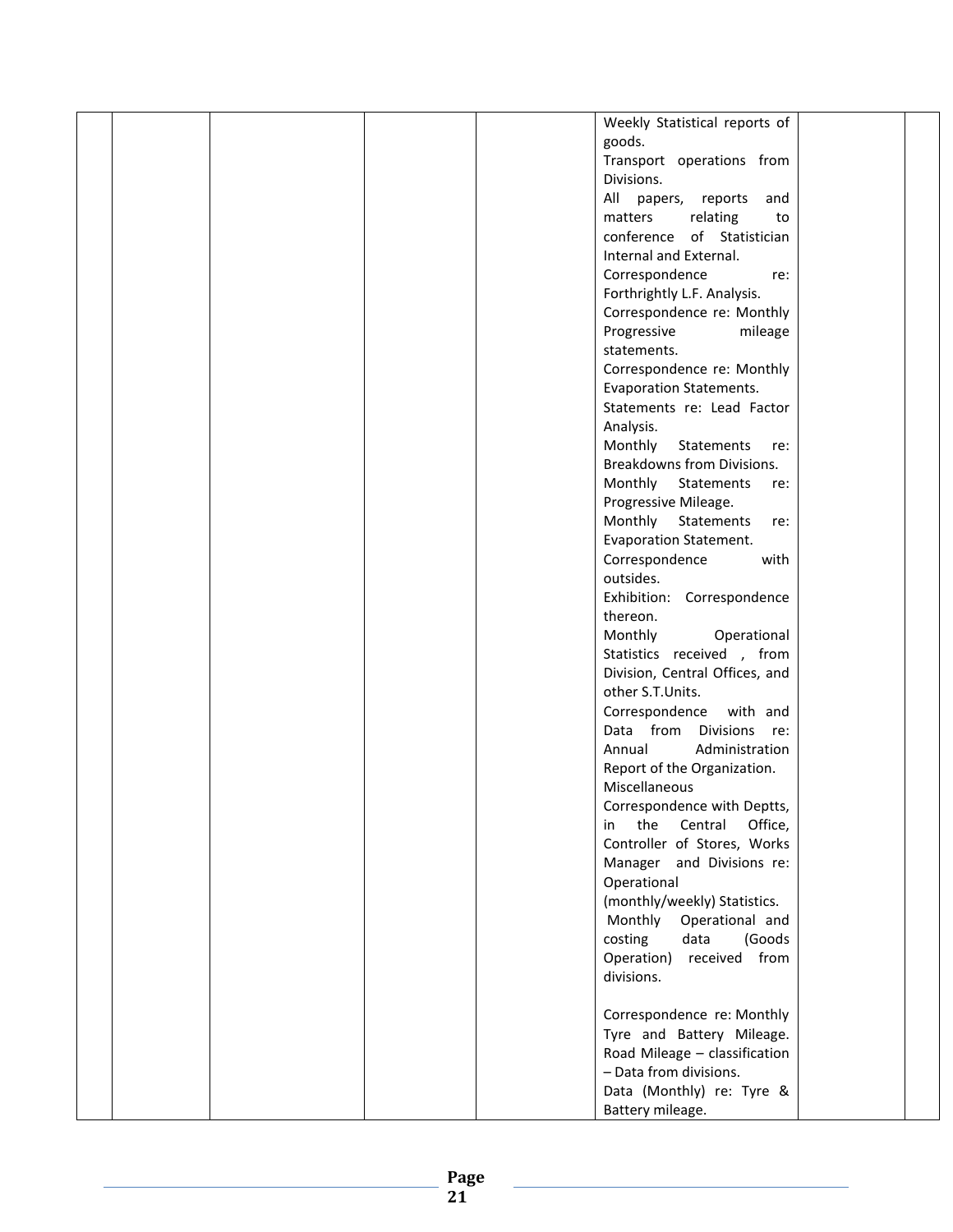|  |  | Correspondence<br>re:         |  |
|--|--|-------------------------------|--|
|  |  | Examinitations,               |  |
|  |  | Monthly staff return from     |  |
|  |  |                               |  |
|  |  | Divns. And correspondence.    |  |
|  |  | Correspondence                |  |
|  |  | Re:Stationery                 |  |
|  |  | Correspondence re: Books      |  |
|  |  | Magazines and periodical.     |  |
|  |  | Correspondence<br>re:         |  |
|  |  | Telephone.                    |  |
|  |  | Daily<br>of<br>diaries        |  |
|  |  | Divl.Statisticians.           |  |
|  |  | Casual<br>Leave<br>and        |  |
|  |  | correspondence thereon.       |  |
|  |  | Correspondence                |  |
|  |  | (Miscellaneous &General) re:  |  |
|  |  |                               |  |
|  |  | Goods Operational data        |  |
|  |  | Quarterly<br>statements       |  |
|  |  | regarding Road Transport.     |  |
|  |  | Operational data with cost.   |  |
|  |  | Administrative Report data    |  |
|  |  | for.                          |  |
|  |  | Information regarding road    |  |
|  |  | surface - and mileage         |  |
|  |  | operated by state Transport   |  |
|  |  | under different types of      |  |
|  |  | roads.                        |  |
|  |  | Weekly notes on weekly        |  |
|  |  | telegraphic report and goods  |  |
|  |  | transport received<br>from    |  |
|  |  | Central Office.               |  |
|  |  | Weekly reports on Goods       |  |
|  |  | Transport received from       |  |
|  |  | Central Office.               |  |
|  |  | Weekly reports on Goods       |  |
|  |  | Transport.                    |  |
|  |  | Workshop position as on the   |  |
|  |  | last day of the week Goods)   |  |
|  |  | results of schedules Lorry    |  |
|  |  |                               |  |
|  |  | services.                     |  |
|  |  | Monthly<br>Statement          |  |
|  |  | regarding Operational results |  |
|  |  | of the schedules<br>lorry     |  |
|  |  | services.                     |  |
|  |  | Monthly Statements private    |  |
|  |  | contracts<br>and<br>primary   |  |
|  |  | data(Goods)                   |  |
|  |  | All primary data received     |  |
|  |  | from<br>Divl.Office<br>and    |  |
|  |  | operating (Goods)             |  |
|  |  | Correspondence<br>with        |  |
|  |  | outsiders<br>regarding        |  |
|  |  | operational matters.          |  |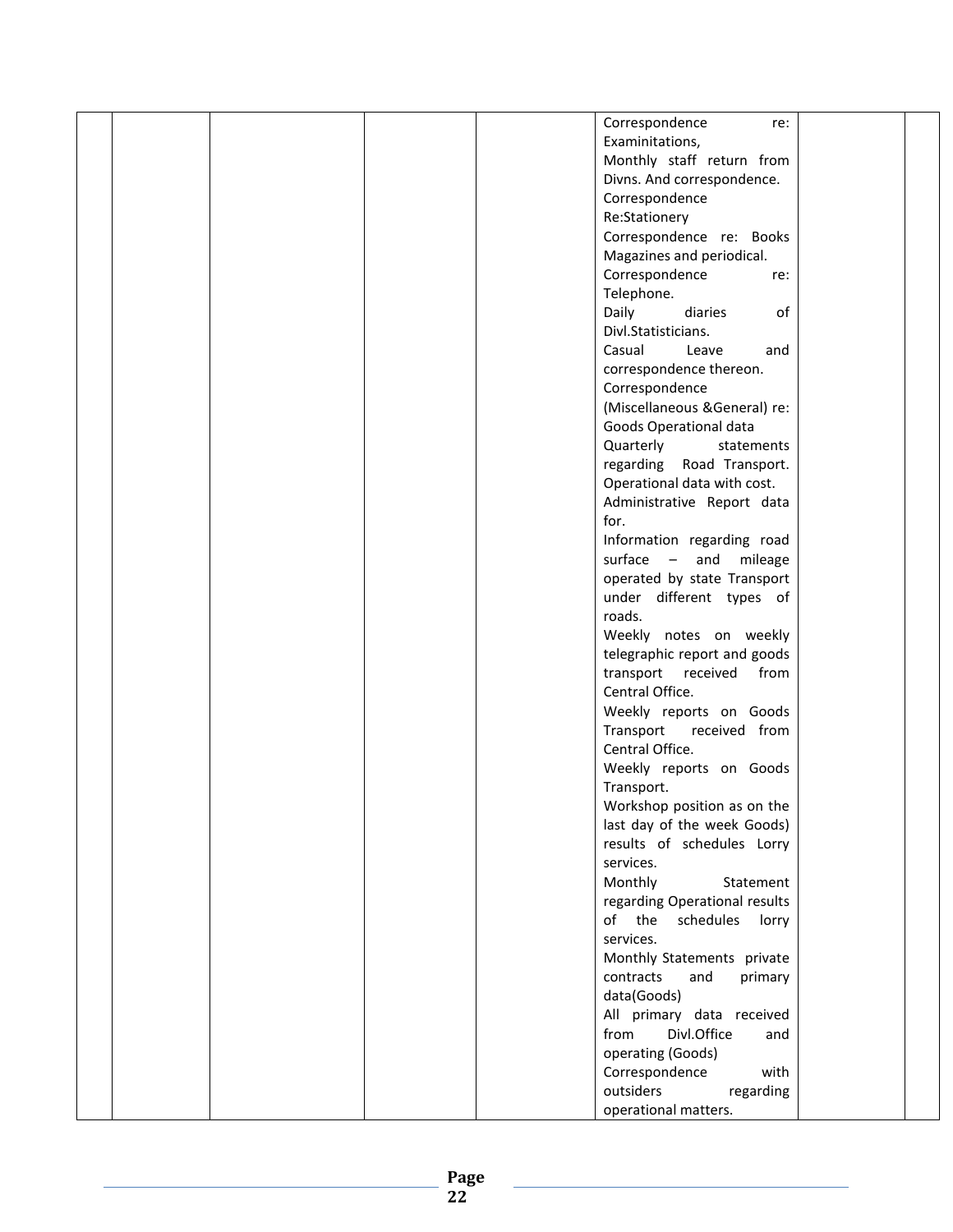|  |  | Time Tables.                   |  |
|--|--|--------------------------------|--|
|  |  | Correspondence<br>regarding    |  |
|  |  | Facit calculators,             |  |
|  |  | of<br>Dairy<br>Divisional      |  |
|  |  | Statistician and tour notes.   |  |
|  |  | Adcock Statistics.             |  |
|  |  |                                |  |
|  |  | Road Transport Operational     |  |
|  |  | cost M.P.C.                    |  |
|  |  | Inventory<br>of<br>plant,      |  |
|  |  | equipment and stationery.      |  |
|  |  | Route wise and trip wise       |  |
|  |  | posting register.              |  |
|  |  | Breakdown register             |  |
|  |  | Regularity register.           |  |
|  |  | Chart and Graphs               |  |
|  |  | T6-Control chart.              |  |
|  |  |                                |  |
|  |  | L.F. 5 statements.             |  |
|  |  | Saturday workshop position.    |  |
|  |  | Post<br>copy<br>of<br>weekly   |  |
|  |  | telegraphic reports.           |  |
|  |  | Weekly operational reviews.    |  |
|  |  | Statement<br>showing           |  |
|  |  | irregularity<br>of<br>services |  |
|  |  | accidents, breakdowns way      |  |
|  |  | bills.                         |  |
|  |  | L.F. 5 From Depots/Garages.    |  |
|  |  |                                |  |
|  |  | Fortnightly<br>Lead<br>Factor  |  |
|  |  | analysis.                      |  |
|  |  | Monthly report to the Road     |  |
|  |  | Superintendent.                |  |
|  |  | All primary data received      |  |
|  |  | Divl.office<br>from<br>and     |  |
|  |  | operating Units for compiling  |  |
|  |  | monthly opl. stat              |  |
|  |  | Tyre and battery mileage,      |  |
|  |  | tyre register.                 |  |
|  |  |                                |  |
|  |  | Weekly<br>breakdown            |  |
|  |  | irregularity<br>and<br>crew    |  |
|  |  | utilization statement.         |  |
|  |  | Progressive mileage statistics |  |
|  |  | and primary data.              |  |
|  |  | Out Agency Statistics and      |  |
|  |  | Primary date.                  |  |
|  |  | Parcel Statistics and all      |  |
|  |  | primary data.                  |  |
|  |  | Performance of engines, fuel   |  |
|  |  | injection pumps data.          |  |
|  |  |                                |  |
|  |  | Overtime monthly statement     |  |
|  |  | - Primary data.                |  |
|  |  | Quarterly Statistics to be     |  |
|  |  | supplied to the Ministry of    |  |
|  |  | Transport, Government of       |  |
|  |  | India.                         |  |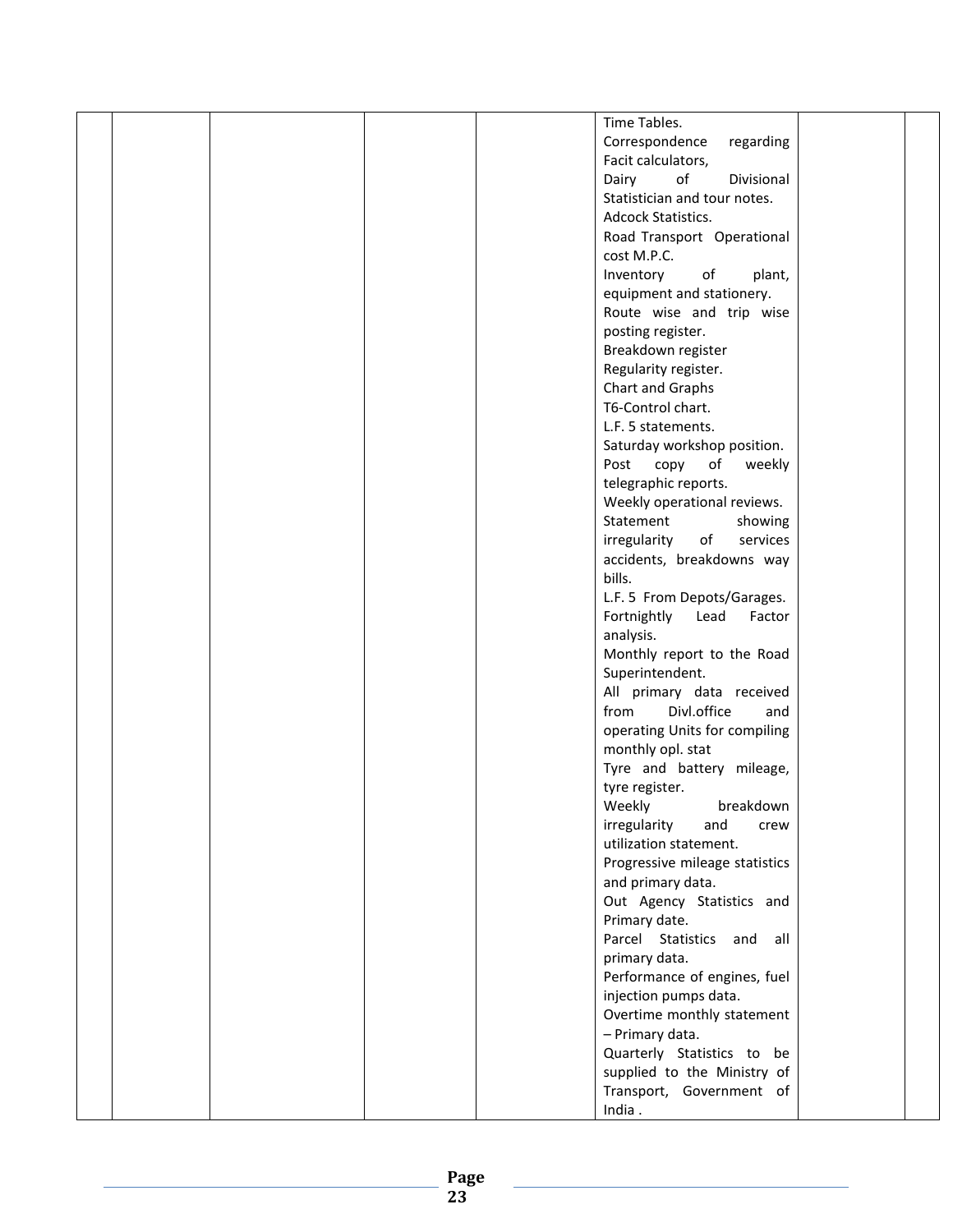|    | Secretarial       | Files containing                     | Files              | Files containing        | <b>Files</b><br>containing        | Miscellaneou                |  |
|----|-------------------|--------------------------------------|--------------------|-------------------------|-----------------------------------|-----------------------------|--|
|    |                   | Notes in original put                | containing         | Correspondenc           | Correspondence<br>with            | S.                          |  |
|    |                   | up to:                               | important          | with<br>e               | Departmental<br>Heads<br>to       | corresponden                |  |
|    |                   | 1)Corporation                        | Corresponden       | commercial              | ascertain section on various      | of un-<br>ce                |  |
|    |                   | 2)Sub-Committees                     | ce with State      | Audit                   | Resolutions<br>of<br>the          | important                   |  |
|    |                   | appointed<br>under                   | Government &       | Department in           | Corporation.<br>Sub-              | nature.                     |  |
|    |                   | Section 12 of RTC.                   | Govt. of India.    | observation on          | Committees. And<br>Special        |                             |  |
|    |                   | Act.                                 |                    | Corporation             | Committees.                       |                             |  |
|    |                   | 3)SpecialCommittees                  |                    | and<br>Sub-             |                                   |                             |  |
|    |                   | constituted by the                   |                    | Committee               | Correspondence with sister        |                             |  |
|    |                   | Corporation.                         |                    | Resolutions.            | undertakings relating<br>to       |                             |  |
|    |                   |                                      |                    |                         | corporation matters.              |                             |  |
|    |                   | Files containing the                 |                    | Files containing        |                                   |                             |  |
|    |                   | minutes in original                  |                    | Correspondenc           | Correspondence relating to        |                             |  |
|    |                   | approved by the                      |                    | with<br>e               | Conference of Chairman of         |                             |  |
|    |                   | Chairman KSRTC. and                  |                    | Government on           | Road<br>State<br>Transport        |                             |  |
|    |                   | by the respective                    |                    | Govt.                   | Corporations in India.            |                             |  |
|    |                   | Chairman of the Sub-                 |                    | observations on         |                                   |                             |  |
|    |                   | Committees<br>and                    |                    | the Resolutions         |                                   |                             |  |
|    |                   | Special Committees.                  |                    | of<br>the               |                                   |                             |  |
|    |                   | Index of Resolutions                 |                    | Corporation.            |                                   |                             |  |
|    |                   | of the Corporation                   |                    |                         |                                   |                             |  |
|    |                   | as well as of its Sub-               |                    | Annual                  |                                   |                             |  |
|    |                   | Committee.                           |                    | Administration.         |                                   |                             |  |
|    |                   |                                      |                    | Report<br>and           |                                   |                             |  |
|    |                   | showing<br>Register                  |                    | Correspondenc           |                                   |                             |  |
|    |                   | powers delegated by                  |                    | thereof-<br>e           |                                   |                             |  |
|    |                   | the Corporation.                     |                    | pertaining<br>to        |                                   |                             |  |
|    |                   |                                      |                    | the Branch.             |                                   |                             |  |
|    |                   | Correspondence with                  |                    |                         |                                   |                             |  |
|    |                   | the Govt. in regard to               |                    | Register                |                                   |                             |  |
|    |                   | the Constitution of                  |                    | pertaining<br>to        |                                   |                             |  |
|    |                   | the Corporation and                  |                    | action taken on         |                                   |                             |  |
|    |                   | appointment of its                   |                    | the Resolutions         |                                   |                             |  |
|    |                   | Members.                             |                    | of<br>the               |                                   |                             |  |
|    |                   | Correspondence                       |                    | Corporation.            |                                   |                             |  |
|    |                   | pertaining<br>to                     |                    |                         |                                   |                             |  |
|    |                   | amendments to Road                   |                    |                         |                                   |                             |  |
|    |                   | Transport                            |                    |                         |                                   |                             |  |
|    |                   | Corporation. Act and                 |                    |                         |                                   |                             |  |
|    | <b>Security</b>   | Rules there under.<br>Sanction<br>of |                    | Orders                  | Muster Rolls.                     |                             |  |
| IV | <b>Department</b> | Posts<br>Pay-Scale<br>&              | Monthly<br>Review. | about<br>Security<br>of |                                   | Progressive<br>Statement of |  |
|    |                   | allowances.                          |                    | Workshops,              | <b>Training Courses.</b>          | secrete                     |  |
|    |                   | Personal<br><b>Files</b><br>of       | Political<br>or    | Depots<br>and           |                                   | Service.                    |  |
|    |                   | Security Staff                       | other              | other<br><b>KSRTC</b>   | Indiscipline. Mis-conduct and     | Baksheesh to                |  |
|    |                   |                                      | Substantive        | Property.               | rude behavior on the part of      | peons.                      |  |
|    |                   | Substantive<br>appt.                 | activities<br>of   |                         | <b>KSRTC Employees.</b>           |                             |  |
|    |                   | Orders.                              | <b>KSRTC</b>       | Establishment           |                                   | Establishment               |  |
|    |                   |                                      | Employees.         | orders                  | Verification of Character &       | monthly                     |  |
|    |                   | Circulars<br>from                    |                    | regarding               | antecedents<br>of<br><b>KSRTC</b> | Returns.                    |  |
|    |                   | Chairman.                            |                    | appointments,           | Personnel.                        |                             |  |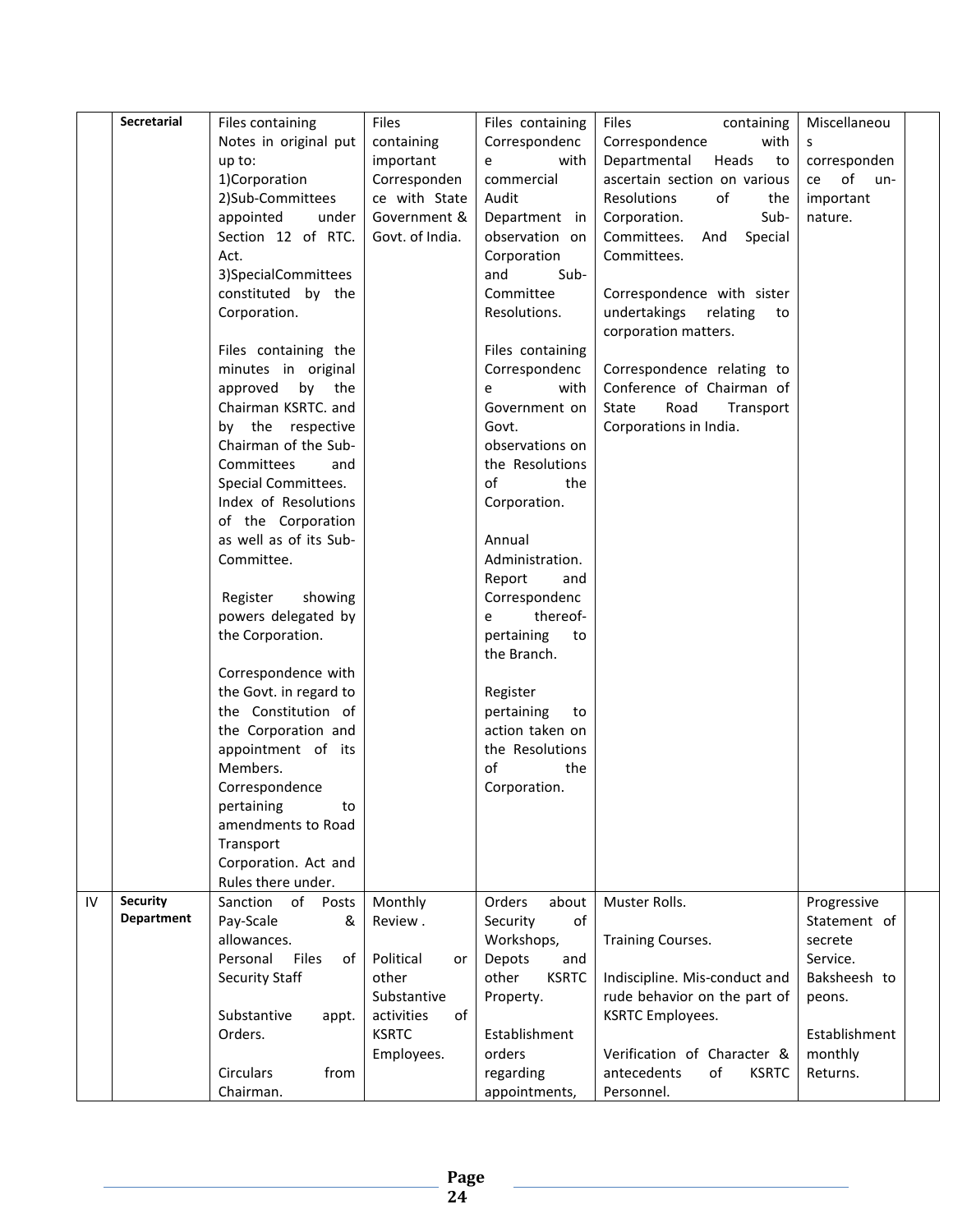|  |                            | Promotions etc. |                                     | Fire Reports.   |
|--|----------------------------|-----------------|-------------------------------------|-----------------|
|  | Budget.                    |                 | Neglect<br>Orders<br>&<br>of        |                 |
|  |                            | Confidential    | Inefficiency.                       | Loss of KSRTC   |
|  | Top Secret, Standing       | Report on the   |                                     | Tickets.        |
|  | Orders.                    | work<br>of      | Dishonesty by Conductors &          |                 |
|  |                            | Security Staff. | other KSRTC Employees.              | Local           |
|  | Secrete<br><b>Standing</b> |                 |                                     | Purchase<br>of  |
|  | Orders.                    | Miscellaneous   | Rash & Negligent Driving -          | Property        |
|  |                            | Conf, files in  |                                     |                 |
|  |                            |                 | Reports on Misappropriation         | Items.          |
|  | Important Circulars.       | Special Branch. | Theft, etc., On the part of         |                 |
|  |                            |                 | Conductors & others.                | Uniforms        |
|  | Standing Orders.           | of<br>Reports   |                                     | supply to the   |
|  |                            | Enquiries<br>in | Loss, Theft etc. of KSRTC           | Workmen.        |
|  | Important                  | important       | Stores.                             |                 |
|  | Confidential files in      | Cases<br>by     |                                     | Uniforms not    |
|  | Special Branch.            | Security.       | Petrol Leakage, Theft, or           | wearing<br>on   |
|  |                            |                 | <b>Black Marketing.</b>             | duty.           |
|  | Personal Files.            | Complaint       |                                     |                 |
|  |                            | Registers Duty  | Mis-use of KSRTC Vehicles.          | Leave           |
|  |                            | Book.           | for I                               |                 |
|  | Service Registers.         |                 | Applications                        | Application.    |
|  |                            |                 | Employment.                         | Fire<br>Arms    |
|  | Register of Issue of       | Monthly         | Police<br>Check<br>Reports          | applications    |
|  | <b>Identity Card</b>       | Review & Line   | Appreciation of services of         | from            |
|  |                            | Checking        | <b>KSRTC Employees.</b>             | S.TEmployees    |
|  | Register of Issue of       | Register.       | Suggestions<br>from<br><b>KSRTC</b> |                 |
|  | Line<br>Checking           |                 | Staff.                              | Indents<br>for  |
|  | Authority.                 | Clandestine     |                                     | Furniture       |
|  |                            | Operation       | Corruption Cases.                   | Stationary &    |
|  | Dead Stock Register        | Register.       |                                     | office<br>other |
|  | issue of Free passes       |                 | Assaults of KSRTC Buses &           | requirements    |
|  | for travelling in city     | Store<br>In     | <b>KSRTC Employees.</b>             |                 |
|  | Bus.                       |                 | Line<br>Checking<br>Default         | Receipt         |
|  |                            | Registers.      |                                     | Vouchers for    |
|  | Important                  |                 | Report.                             |                 |
|  | Confidential Files in      | Out<br>Store    | Reports on Security of Cash.        | Furniture       |
|  | Special Branch.            | Registers.      | Reports on Watch & Ward.            | Stationary      |
|  |                            |                 | Reports on Fire Fighting.           | etc.            |
|  |                            | Gate            | Issue of Identity Cards.            |                 |
|  | &<br>Ward<br>Watch         | passes/Issue    | Loss Property Register.             | Tenders<br>of   |
|  | Instructions               | vouchers.       | Labour Unrest.                      | supply          |
|  | Registers.                 |                 | of<br>Activities<br><b>KSRTC</b>    | Uniforms.       |
|  |                            |                 | Employees in Labour Union.          |                 |
|  |                            |                 | Sabotage<br>by<br><b>KSRTC</b>      | Accident<br>to  |
|  |                            |                 | Employees & Public.                 | S.T             |
|  |                            |                 |                                     | Employees       |
|  |                            |                 | Original Weekly diaries, in         | while           |
|  |                            |                 |                                     | on              |
|  |                            |                 | Central Offices, SSI's and          | Duty.           |
|  |                            |                 | D.S.I's offices.                    |                 |
|  |                            |                 |                                     | Casual Leave    |
|  |                            |                 | Carriage of prohibited items        | Applications.   |
|  |                            |                 | in KSRTC buses of storage of        | Tender<br>of    |
|  |                            |                 | prohibited<br>items<br><b>KSRTC</b> | supply<br>of    |
|  |                            |                 | premises.                           | Stationary      |
|  |                            |                 |                                     | etc.            |
|  |                            |                 |                                     |                 |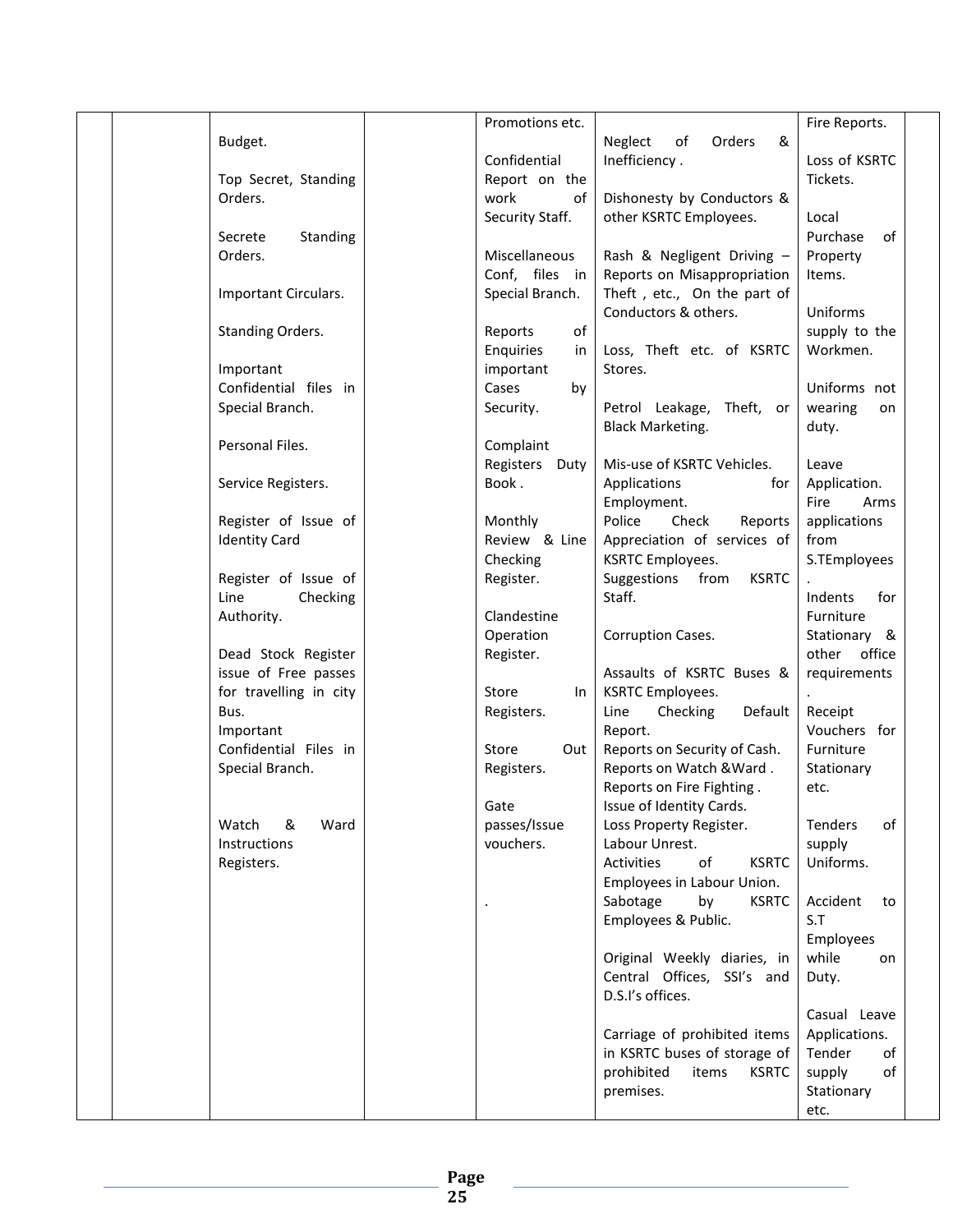|  |  | Departmental                   |              |  |
|--|--|--------------------------------|--------------|--|
|  |  | Examinitations.                | Visitors     |  |
|  |  |                                | Registers.   |  |
|  |  | Copies of Weekly diaries       |              |  |
|  |  | received in Central Offices.   | &<br>Watch   |  |
|  |  |                                |              |  |
|  |  |                                | Ward         |  |
|  |  | Information<br>required<br>by  | Allocation   |  |
|  |  | Estimate Committee.            | Registers.   |  |
|  |  |                                |              |  |
|  |  | Issue of Free Passes.          | &<br>Watch   |  |
|  |  |                                | Ward         |  |
|  |  |                                |              |  |
|  |  | Damage<br>S.T.Property<br>to   | Attendance   |  |
|  |  | other than fire.               | Registers.   |  |
|  |  |                                |              |  |
|  |  | Irregularity of S.T. Dervices. | Night Round  |  |
|  |  |                                | Registers.   |  |
|  |  | Ticketless travelling.         |              |  |
|  |  |                                | Individual   |  |
|  |  |                                |              |  |
|  |  | Un-authorized<br>of<br>use     | Gate<br>Pass |  |
|  |  | premises.                      | Registers.   |  |
|  |  |                                |              |  |
|  |  | Public complaints.             |              |  |
|  |  |                                |              |  |
|  |  | Watch on undesirables.         |              |  |
|  |  |                                |              |  |
|  |  |                                |              |  |
|  |  | Interference from outsiders    |              |  |
|  |  | in activities of Ex-Operators. |              |  |
|  |  |                                |              |  |
|  |  | Cases against ATIs & TIs from  |              |  |
|  |  | Line Checking.                 |              |  |
|  |  |                                |              |  |
|  |  | Reports of enquiries made by   |              |  |
|  |  |                                |              |  |
|  |  | Security Officers.             |              |  |
|  |  | Personal files of KSRTC.       |              |  |
|  |  | Employee who resign or are     |              |  |
|  |  | discharged of dismissed.       |              |  |
|  |  | Verification of files of those |              |  |
|  |  | who resign or are dismissed    |              |  |
|  |  |                                |              |  |
|  |  | or discharged. Inward and      |              |  |
|  |  | Outward<br>Registers.          |              |  |
|  |  | Miscellaneous                  |              |  |
|  |  | Correspondence.                |              |  |
|  |  |                                |              |  |
|  |  | Weekly Diaries of Security     |              |  |
|  |  | Havildars.                     |              |  |
|  |  |                                |              |  |
|  |  |                                |              |  |
|  |  | Peons' Delivery Books.         |              |  |
|  |  |                                |              |  |
|  |  | Vehicle in Registers.          |              |  |
|  |  | Vehicle out Registers.         |              |  |
|  |  | Key Registers.                 |              |  |
|  |  |                                |              |  |
|  |  | Local Purchase Registers.      |              |  |
|  |  | Watch & Ward O.T. Register     |              |  |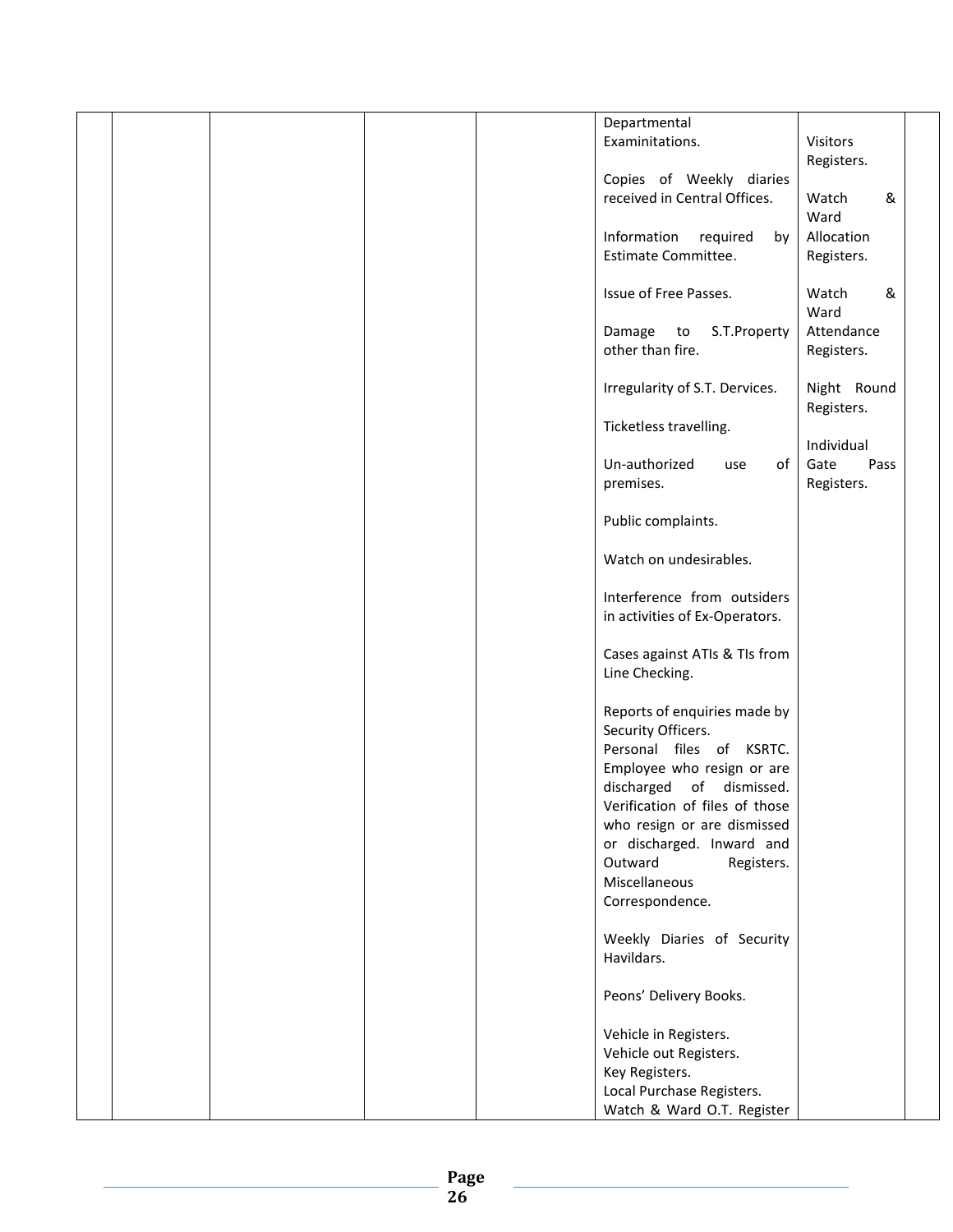|   |                                                              |     |                                                                |                                                                                                                                                                                                      | & O.T. Statements.<br>Paid Holidays Registers.<br>& Ward<br>Watch<br>Leave<br>Registers.<br>Private<br>Article<br>Register<br>(Articles<br>pertaining<br>to<br>Contractors etc.,)<br>Station Diaries(Registers).                                                                                                                                                                                                                                                                                                                                                                                                                                                                               |                                                                                                                 |  |
|---|--------------------------------------------------------------|-----|----------------------------------------------------------------|------------------------------------------------------------------------------------------------------------------------------------------------------------------------------------------------------|------------------------------------------------------------------------------------------------------------------------------------------------------------------------------------------------------------------------------------------------------------------------------------------------------------------------------------------------------------------------------------------------------------------------------------------------------------------------------------------------------------------------------------------------------------------------------------------------------------------------------------------------------------------------------------------------|-----------------------------------------------------------------------------------------------------------------|--|
| Ш | <b>Mechanical</b><br><b>Engineering</b><br><b>Department</b> | Nil | Nil<br>Appreciation<br>of Services of<br>Employees<br>rewards. | Nil<br>Gate Registers<br>&<br>Weekly<br>Diaries of Staff.<br>Receipt of New<br>Chassis<br>with<br>Tyres,<br>Master<br>Register(New &<br>retread)<br><b>Tyres</b><br>fitting<br>and<br>removal forms. | Correspondence<br>re:<br>Inspection of Vehicle /<br>Components of particulate<br>makes with all makes-<br>Vehicles/ Components.<br>Cancelled<br>&<br>Duplicate<br>Identity Cards, Gate Passes,<br>Diaries of Fire Fighting<br>Office<br>Personnel,<br>Correspondence Files.<br>Receipt of Vehicles<br>for<br>Reconditioning.<br>Registers for Tyres read.<br>From Divisions for retreading<br>& Reconditioned Vehicles.<br>Master Register,<br>Retread<br>Register Serviceable repair<br>Register, Serviceable Tyre<br>Register, Tyre Job Cards,<br>Inspection Reports,<br>Issue<br>Vouchers,<br>Scrap<br>Tyre<br>Register.<br>Regional<br>Visitors<br>to<br>Workshops.<br>Regional Bulletins. | Inspection<br>Report<br>on<br>standard<br>forms, other<br>Miscellaneou<br>s<br>Corresponde<br>nce.<br>Nil       |  |
|   | <b>Mechanical</b><br><b>Engineering</b><br><b>Department</b> | Nil | Nil                                                            | Nil                                                                                                                                                                                                  | Office Copies of Report<br>Books Inspection Reports of<br>Vehicles, Register of Work<br>Orders Stage wise. Okay slips<br>from Inspection.                                                                                                                                                                                                                                                                                                                                                                                                                                                                                                                                                      | Issue<br>Vouchers<br>only<br>with<br>Office Copies.<br>Daily<br><b>Diaries</b><br>of<br>Work.<br>$O/Cs$ .<br>Of |  |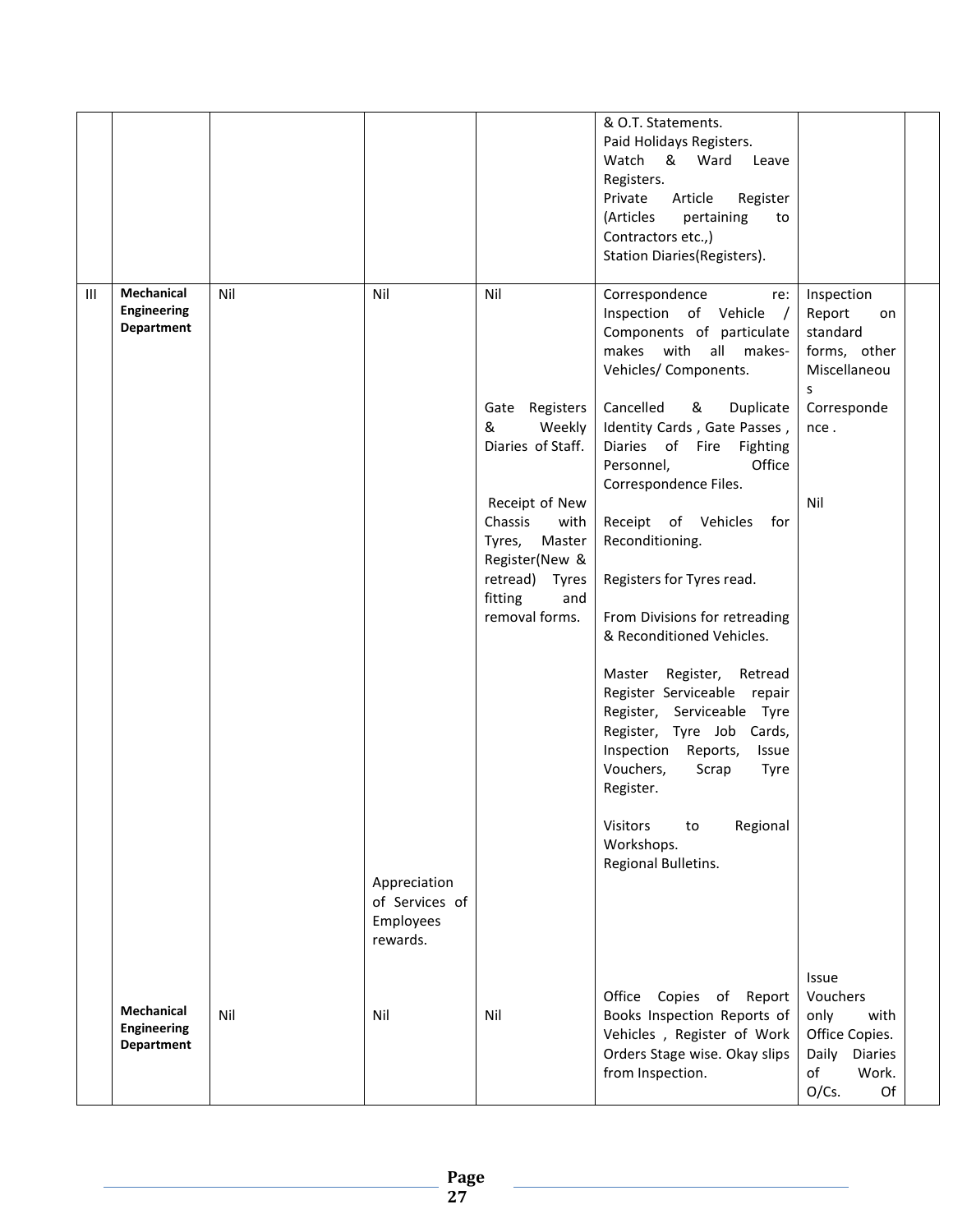|                                         | Nil            | Nil | Nil                                                                                                                                                                                                                                                                                                                                | Office<br>copies of report<br>Books.                                                                                                                                                                                   | Indents.<br>Issue<br>Vouchers<br>only<br>with<br>Office Copies<br>Battery Cards,<br>$O/Cs$ .<br>Of<br>Indents, Stock<br>Registers.<br>Nil |
|-----------------------------------------|----------------|-----|------------------------------------------------------------------------------------------------------------------------------------------------------------------------------------------------------------------------------------------------------------------------------------------------------------------------------------|------------------------------------------------------------------------------------------------------------------------------------------------------------------------------------------------------------------------|-------------------------------------------------------------------------------------------------------------------------------------------|
|                                         | Nil            | Nil | Correspondenc<br>Work<br>re:<br>e<br>Orders & Body<br>Building.                                                                                                                                                                                                                                                                    | Nil                                                                                                                                                                                                                    |                                                                                                                                           |
|                                         | Library Books. | Nil | Technical<br>Information<br>drawings<br>of<br>Auto & Body<br>$\sqrt{ }$<br>Parts<br>Civil<br>Works/<br>Machinery<br>&<br>Equipments/Bu<br><b>Bodies</b><br>&<br>S<br>Components.<br>Electrical<br>Equipment.<br>Sketches Body<br>194"<br>on<br>W.B.Ford,<br>F.F.C.Ford<br>Chassis<br>specifications /<br>Bills<br>of<br>materials. | Internal<br>Correspondence.<br>Stationary<br>records,<br>leave<br>letters,<br>modifications<br>to<br>vehicles, work orders, Body<br>Building for other states,<br>General<br>Correspondence<br>Daily Diaries of staff. |                                                                                                                                           |
| <b>Mechanical</b>                       | Nil            | Nil | R.V. Registers.                                                                                                                                                                                                                                                                                                                    | R.V.S<br>Claims<br>&<br>Claims<br>Register, Inspection Reports,<br>Registers,<br>Location<br>Loan<br>I/V & Control<br>Registers,<br>R.R.<br>seats,<br>Register,<br>acknowledged<br>issue<br>vouchers.                  | Loss<br>statements<br>Proposals for<br>write off,<br>Loss Register,<br>Gate Passes,<br>Octroi<br>Memos<br>$\lambda$<br>Carting agent      |
| <b>Engineering</b><br><b>Department</b> |                |     |                                                                                                                                                                                                                                                                                                                                    |                                                                                                                                                                                                                        | Register.                                                                                                                                 |
|                                         | Nil            | Nil | -do-                                                                                                                                                                                                                                                                                                                               | Correspondence re:<br>1) Divisional<br>Machinery<br>&<br>equipment-repairs<br>&                                                                                                                                        |                                                                                                                                           |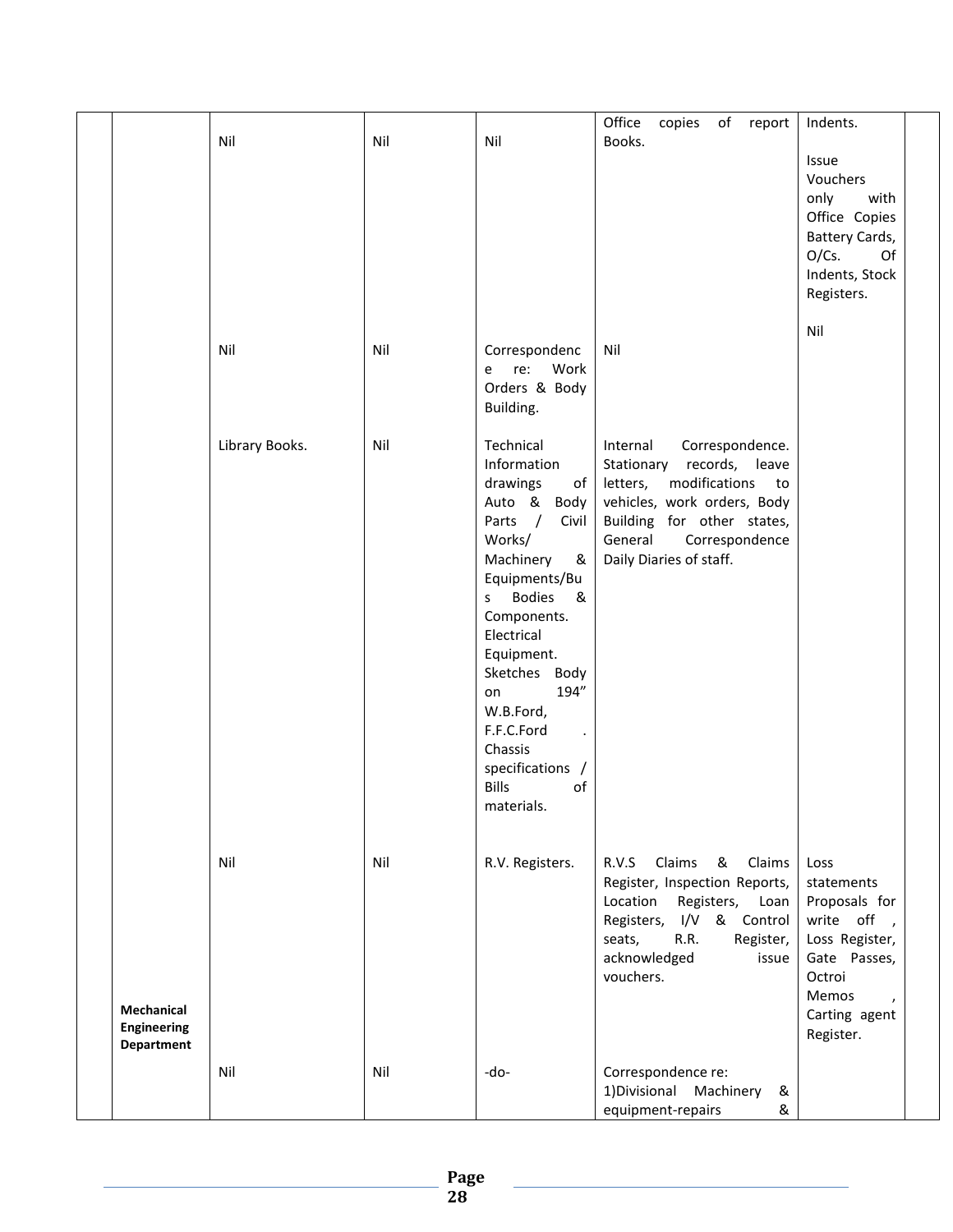|  |                                                                        |                                                                                                                                       |                                                                                                                          | maintenance.<br>for all<br>2)<br>Spare<br>parts                                                                                                                                                                                                                       |                                                                                                                  |  |
|--|------------------------------------------------------------------------|---------------------------------------------------------------------------------------------------------------------------------------|--------------------------------------------------------------------------------------------------------------------------|-----------------------------------------------------------------------------------------------------------------------------------------------------------------------------------------------------------------------------------------------------------------------|------------------------------------------------------------------------------------------------------------------|--|
|  |                                                                        |                                                                                                                                       |                                                                                                                          | machines<br>Regional<br>in<br>Workshops &<br>Divisional<br>Machinery & equipment.<br>3) Internal Correspondence.                                                                                                                                                      |                                                                                                                  |  |
|  | Engine<br>History<br>Register.<br>Economy<br>Engine Shop.              | Apprentices<br>Training , lifting<br>of parts<br>at<br>Regional<br>Workshop/<br>Corresponden<br>ce Kirloskar<br>Bearings.<br>Indents. | Engine receipt<br>dispatch<br>&<br>register.<br>Make<br>wise<br>indenting.<br>Correspondenc<br>e with Central<br>Office. | Test Reports, History Cards,<br>Engine Inspection. Schedule.<br>Operational Cards, Issue<br>Vouchers.<br>Reports,<br>Correspondence with firms<br>the<br>and<br>internal<br>Correspondence inventory of<br>equipment in Engine shop.<br>Petrol Engine reconditioning. | External<br>check<br>reports, Fuel<br>injection<br>pump<br>register, Issue<br>vouchers<br>from<br>old<br>stores. |  |
|  | Purchase Vehicles.                                                     | Nil                                                                                                                                   | Defect<br>in<br>chassis<br>and<br>bodies,<br>conventions                                                                 | Sanctions<br>under<br>G.S.O.<br>Stores supply, Inspections.                                                                                                                                                                                                           |                                                                                                                  |  |
|  | Purchase of chassis ,,<br>& Body Building &<br>sale thereof.           |                                                                                                                                       | , purchases from<br>disposals, Test<br>&Trials.<br>Purchases<br>of                                                       |                                                                                                                                                                                                                                                                       |                                                                                                                  |  |
|  | G.S.Os<br>and<br>other<br>standing orders &<br>instructions.           |                                                                                                                                       | kits.                                                                                                                    | of<br>Workshop<br>Supply<br>equipment, VoR records.                                                                                                                                                                                                                   |                                                                                                                  |  |
|  | with<br>Agreement<br>different firms<br>on<br>various purchases.       |                                                                                                                                       |                                                                                                                          | Supply of standard vehicle<br>tool kits.                                                                                                                                                                                                                              |                                                                                                                  |  |
|  | files<br>Policy<br>on<br>workshop procedure,<br>Training, Stores etc., |                                                                                                                                       |                                                                                                                          | Reconditioning at Regional<br>Workshops.                                                                                                                                                                                                                              |                                                                                                                  |  |
|  | correspondence<br>on<br>M.V.<br>Rules<br>and<br>Regulations.           |                                                                                                                                       |                                                                                                                          | Public Complaints.<br>Security Reports.                                                                                                                                                                                                                               |                                                                                                                  |  |
|  |                                                                        |                                                                                                                                       |                                                                                                                          | Staff matters.<br>Miscellaneous<br>Correspondence.                                                                                                                                                                                                                    |                                                                                                                  |  |
|  |                                                                        |                                                                                                                                       |                                                                                                                          | Job Cards.<br>Workshop Diaries.<br>Vehicle Diaries.<br>Job-wise statements.<br>Shop-wise Statements. Loss<br>statements                                                                                                                                               |                                                                                                                  |  |
|  |                                                                        |                                                                                                                                       |                                                                                                                          |                                                                                                                                                                                                                                                                       |                                                                                                                  |  |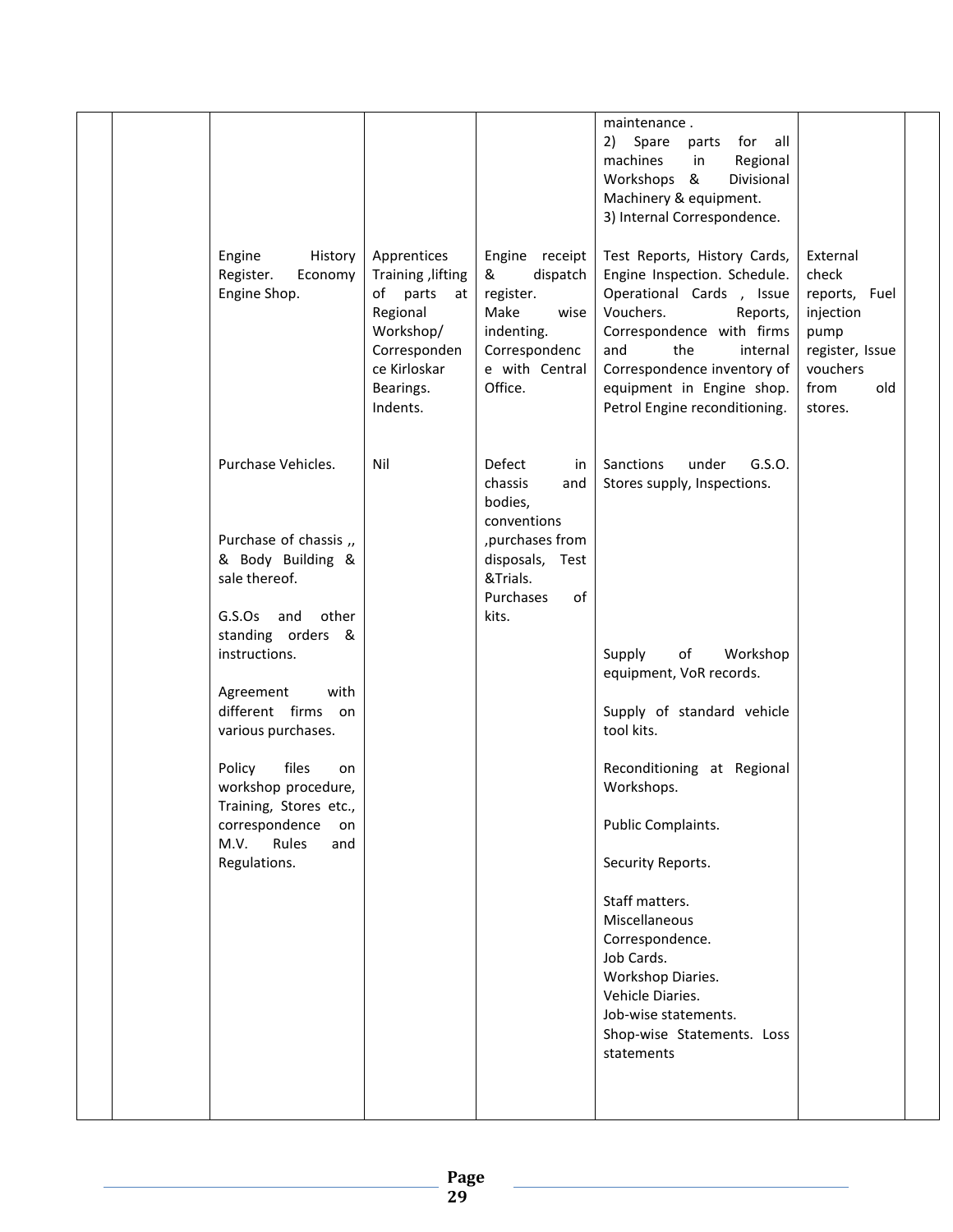| Mechanical         |                     |                 | Under             |                               |  |
|--------------------|---------------------|-----------------|-------------------|-------------------------------|--|
|                    | Standing Order Act. |                 |                   |                               |  |
| <b>Engineering</b> |                     |                 | com.Act.Registe   |                               |  |
| <b>Department</b>  |                     |                 | under<br>r        |                               |  |
|                    |                     |                 | Factories<br>and  |                               |  |
|                    |                     |                 | Minimum           |                               |  |
|                    |                     |                 | Act.<br>wages     |                               |  |
|                    |                     |                 | Inspection        |                               |  |
|                    |                     |                 | reports. Annual   |                               |  |
|                    |                     |                 | Adm.Report re:    |                               |  |
|                    |                     |                 | Welfare           |                               |  |
|                    |                     |                 | Activities,       |                               |  |
|                    |                     |                 | accident          |                               |  |
|                    |                     |                 |                   |                               |  |
|                    |                     |                 | reports.<br>Press |                               |  |
|                    |                     |                 | Cutting<br>and    |                               |  |
|                    |                     |                 | Imp. Articles on  |                               |  |
|                    |                     |                 | labour            |                               |  |
|                    |                     |                 | Correspondenc     |                               |  |
|                    |                     |                 | e with union      |                               |  |
|                    |                     |                 | decisions<br>and  |                               |  |
|                    |                     |                 | and               |                               |  |
|                    |                     |                 | implementation    |                               |  |
|                    |                     |                 | canteen<br>and    |                               |  |
|                    |                     |                 | Chawl.            |                               |  |
|                    |                     |                 | Agreements.       |                               |  |
|                    |                     |                 | Factory records.  |                               |  |
|                    |                     |                 | Com-cases         |                               |  |
|                    |                     |                 | return.           |                               |  |
|                    |                     |                 |                   |                               |  |
|                    |                     |                 |                   |                               |  |
|                    |                     |                 |                   |                               |  |
|                    |                     | Vehicle<br>Log  | Assembly          | Assembly register in the case |  |
|                    |                     | Book 30 years   | register In the   | of divisions 5 years after    |  |
|                    |                     | or one year     | of<br>case        | scrapping or transfer to      |  |
|                    |                     | after<br>the    | Regional          | other Units.                  |  |
|                    |                     | vehicle<br>is   | Workshops 10      |                               |  |
|                    |                     | scrapped<br>and | after<br>years    |                               |  |
|                    |                     | sold<br>out     | scrapping of the  |                               |  |
|                    |                     | whichever is    | assemblies.       |                               |  |
|                    |                     | earlier.        |                   |                               |  |
|                    |                     |                 |                   |                               |  |
|                    |                     |                 |                   |                               |  |
|                    |                     |                 |                   |                               |  |
|                    |                     |                 |                   |                               |  |
|                    |                     |                 |                   |                               |  |
|                    |                     |                 |                   |                               |  |
|                    |                     |                 |                   |                               |  |
|                    |                     |                 |                   |                               |  |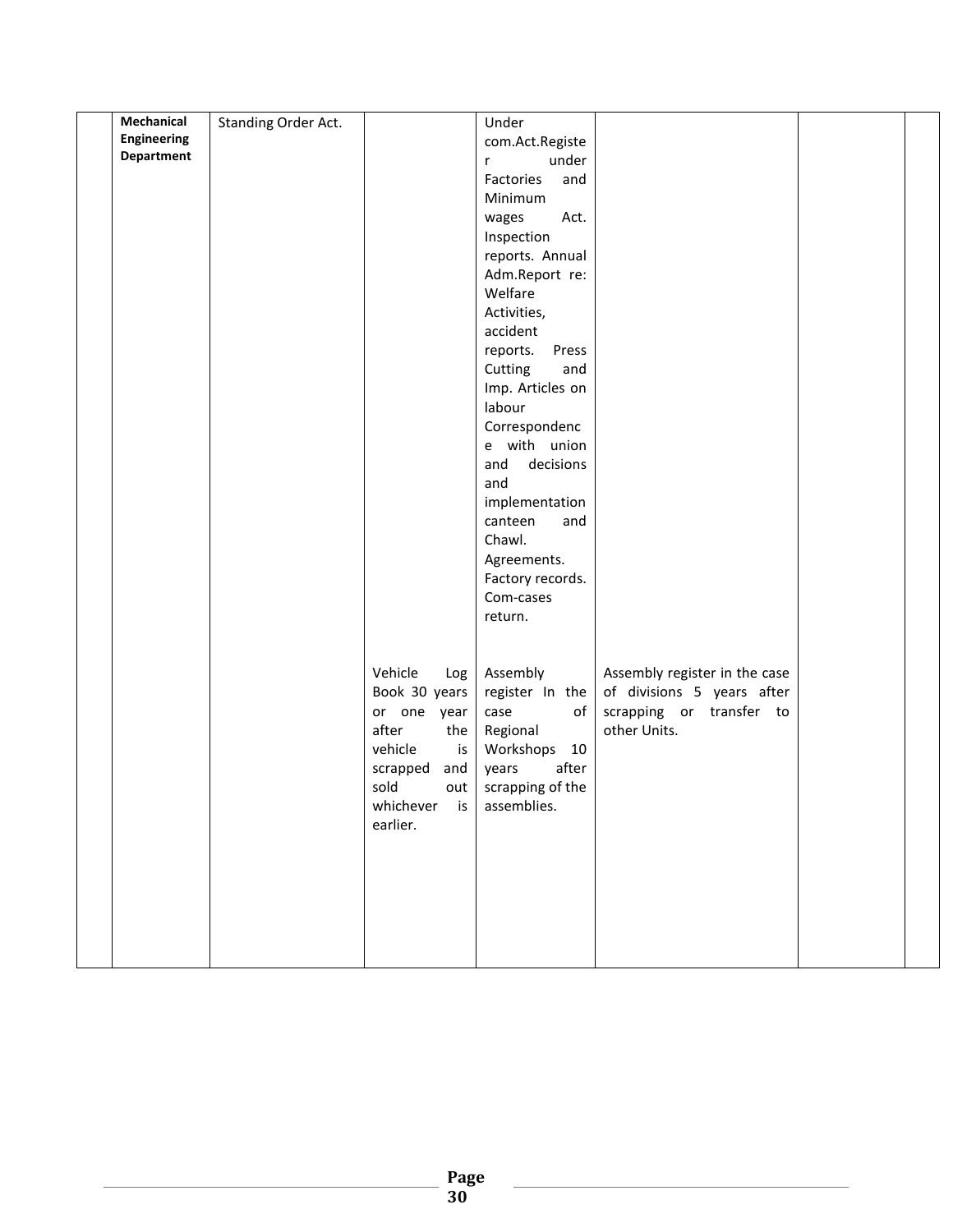| <b>Stores</b> | G.S.O's<br>Circulars, | Service        | Original copies    | Delivery challans & packing      | N.A.Register   |
|---------------|-----------------------|----------------|--------------------|----------------------------------|----------------|
|               | Code Lists & Manuals  | contracts<br>& | of I.Vs.<br>on     | notes.                           |                |
|               | issued by the stores  | connected      | which              | R.Vs. (S.K Copies) Inspection    | V.O.R          |
|               | Department of KSRTC   | papers         | acknowledgem       | Reports.                         | reports.&      |
|               | Govt. Circulars.      | Including      | of<br>ents<br>the  |                                  | holdup<br>item |
|               |                       | Type           | consignee<br>is    | Issue Control Registers.         | lists.         |
|               | Circulars & GSO of    | Retreading     | obtained.          |                                  |                |
|               | other<br><b>KSRTC</b> | contracts.     |                    | Bulk & express Indents &         | Corresponde    |
|               | Departments.          |                | P.E.C. Records.    | R.A.Os.                          | with<br>nce    |
|               |                       | Muster rolls.  |                    |                                  | S.T.<br>other  |
|               |                       |                |                    |                                  |                |
|               |                       |                | Purchase           | Transaction<br>Registers         | Undertakings   |
|               |                       | Master<br>Tyre | policies such as   | (between KSRTC Units)            | regarding      |
|               |                       | Register.      | <b>LPC</b>         | Registers of repairable &        | of<br>supply   |
|               |                       |                |                    | repaired items.                  | information.   |
|               |                       | Master         | Resolutions        |                                  |                |
|               |                       | Battery        | DTC Res,<br>&      | <b>Files of Registers</b>        | Tyre           |
|               |                       | Register.      | SPWC & Board       |                                  | allotment      |
|               |                       |                | Resolutions etc.   | Returns<br>disposal<br>on<br>of  | register.      |
|               |                       | Transaction    | and<br>contracts   | materials<br>scraped<br>&        |                |
|               |                       | Register (with | thereon.           | Vehicles.&<br>obsolete<br>New    | Casual leave   |
|               |                       | outside        |                    | materials.                       | record.        |
|               |                       | parties)       | Loss statements    |                                  |                |
|               |                       |                | write<br>off<br>&  | Sale Orders & Proceedings.       | Corresponde    |
|               |                       | Advance        | proposals(After    |                                  | with<br>nce    |
|               |                       | Register.      | finalization<br>&  | Loan issue Registers.            | firms          |
|               |                       |                | AUDIT)             |                                  | regarding      |
|               |                       |                | Performance        | Local Purchase Register.         | matters other  |
|               |                       |                |                    |                                  |                |
|               |                       |                | Reports            |                                  | then tenders.  |
|               |                       |                | regarding<br>the   | <b>Warranty Claims</b>           |                |
|               |                       |                | supplies<br>by     | Office Copy of the I.Vs. &       |                |
|               |                       |                | firms.             | Gate Passes office copies of     |                |
|               |                       |                |                    | R.Vs. Office copies of Bulk & -  |                |
|               |                       |                | D.Rs.<br>&         |                                  |                |
|               |                       |                | connected          | Periodical<br>returns,           |                |
|               |                       |                | correspondenc      | Correspondence<br>files<br>of    |                |
|               |                       |                | e up to and        | supplies with KSRTC Units.       |                |
|               |                       |                | inclusive of final |                                  |                |
|               |                       |                | settlement<br>&    | Bin Card Registers.              |                |
|               |                       |                | audit( without-    |                                  |                |
|               |                       |                | side units).       | <b>Enquiry Control Register.</b> |                |
|               |                       |                |                    |                                  |                |
|               |                       |                | Office copies of   | P.O. Control Register.           |                |
|               |                       |                | D.Rs<br>&          |                                  |                |
|               |                       |                | correspondenc      | Pump vise HSD Stock & issue      |                |
|               |                       |                | e thereon.         | Register & returns.              |                |
|               |                       |                | Purchase           | LUB. Oil, Grease Issue &         |                |
|               |                       |                | Orders.            | Stock Register.                  |                |
|               |                       |                | Tenders<br>&       |                                  |                |
|               |                       |                | enquiries          | Action on all Inspection         |                |
|               |                       |                | Import Licence     | reports & audit Reports.         |                |
|               |                       |                | &corresponden      | Correspondence files.            |                |
|               |                       |                |                    |                                  |                |
|               |                       |                | ce.                | Establishment Orders.            |                |
|               |                       |                |                    |                                  |                |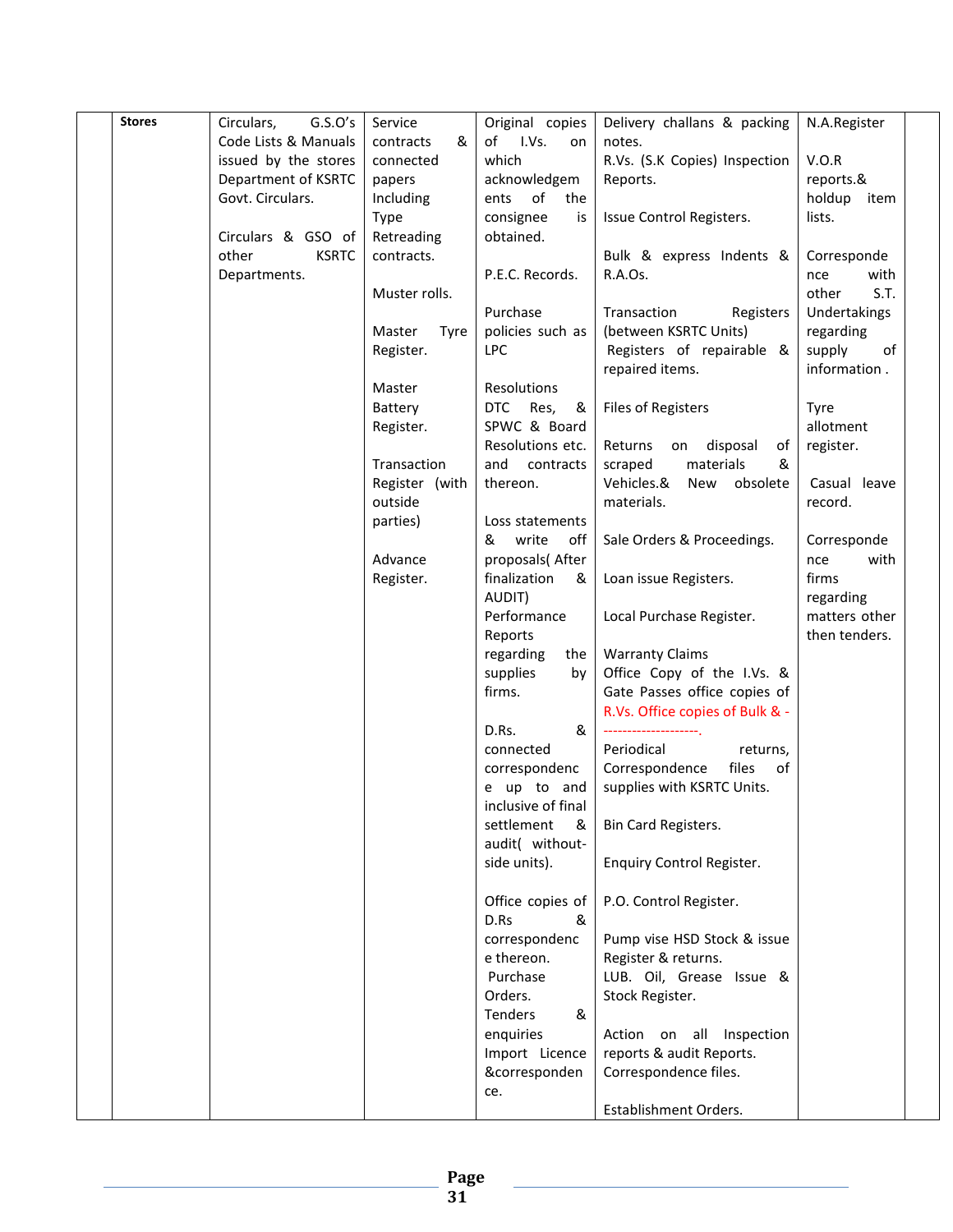| ng.Departme<br>Public Buildings.<br>& property by<br>correspondenc<br>employed on worker in<br>nt<br>injury fire etc.<br>e with other<br>regional Language.<br>Sub-<br>Buildings demolition,<br>than<br>Divisional<br>Sale, and Transfer.<br>Accommodati<br>Abstract of impost account.<br>Officers.<br>on for touring<br>Accident Reports received<br>&<br>Office of Public Work<br>officers<br>from<br>Electricity<br>Supply<br>Companies & Others under<br>Department. Manual<br>travelling<br>Administrative<br>Section 33 of the Indian<br>copies of<br>KSRTC.<br>public.<br>Reports.<br>Regulations<br>from<br>Electricity Act, 1910.<br>Books ect.<br>Advice<br>of<br>Account<br>transfer, credits<br>Accounts of daily receipts<br>correspondenc<br>e regd, refund<br>Executive Engineers<br>or acceptance<br>and issues of materials.<br>Circulars.<br>of Deposit etc.<br>of transport.<br>Accounts of Materials at site.<br>Files of Circulars by<br>Advice<br>of<br>Accounts<br>Agreement<br>Returns<br>&<br>Central Offices super<br>with contracts.<br>transfer debit.<br>miscellaneous.<br>indenting Engineers<br>C.A.O's or outside Audit<br>and the Accountant<br>Allowance<br>Assessment<br>Inspection notes.<br>General.<br>C.A.O's<br>objection<br>files.<br>charge,<br>&<br>conveyance<br>statements<br>salary<br>on<br>Files of important<br>Auction<br>Local.<br>lists<br>allowance.<br>Correspondence.<br>with<br>C.A.O's Reports of dates of<br>dispatch<br>correspondenc<br><b>Bills</b><br>&<br>receipt<br>of<br>monthly accounts of, etc, of<br>Files<br>of<br>Correspondenc<br>Standing<br>e.<br>Orders.<br>Cash Books, Su<br>e in connection<br>Executive Engineer.<br>Divisional,<br>with<br>Sub-<br>b-<br>& Divisional.<br>Divisional<br>Advances.<br>Important<br>Officer.<br>Correspondence<br>in<br>Regional Languages.<br>Contract<br>Allocation Sheet of daily<br>labour.<br>Agreement.<br><b>Budget</b><br>estimates<br>Leagal affairs(Suits)<br>Contract<br>&<br>(Printed).<br>Annual returns of Tools &<br>Level Books.<br>departmental<br>Plants.<br>Works<br>&<br>Certificates<br>Account.<br>receipt<br>for<br>Annual revenue estimates.<br>Maps<br>offices.<br>Notes detailing with<br>оf<br>important<br>Contractors<br>Annual<br>Statement<br>professional<br>Certificate<br>Rent.<br>Expenditure on Stores.<br>or<br>technical<br>subjects<br>works.<br>Completion<br>and<br>whether printed or<br>reports<br>Annual<br>of<br>materials.<br>&<br>Statements<br>completion<br>otherwise.<br>Contractor's<br>Expenditure<br>work<br>on<br>certificates.<br>ledger.<br>establishments.<br>Application<br>for<br>Papers<br>notes<br>or<br>dealing<br>Corresponden<br>Executive<br>appointments.<br>work<br>important<br>ce sanctioning<br>engineers<br>professional<br>tenders<br>of<br>circulars(<br>Applications for Leave by<br>or<br>technical<br>works<br>Accounts<br>Gazetted Officers.<br>subjects,<br>whether printed or<br>Branch)<br>extension<br>of<br>otherwise.<br>Files of treasury<br>Applications<br>time etc.<br>for<br>budget<br>accounts.<br>appropriations<br>of<br>Concise reports.<br>Defalcations &<br>grant. | Civil.Engineeri | Annual Returns<br>of l | Accident to life | Account          | Abstracts of daily laborers |  |
|--------------------------------------------------------------------------------------------------------------------------------------------------------------------------------------------------------------------------------------------------------------------------------------------------------------------------------------------------------------------------------------------------------------------------------------------------------------------------------------------------------------------------------------------------------------------------------------------------------------------------------------------------------------------------------------------------------------------------------------------------------------------------------------------------------------------------------------------------------------------------------------------------------------------------------------------------------------------------------------------------------------------------------------------------------------------------------------------------------------------------------------------------------------------------------------------------------------------------------------------------------------------------------------------------------------------------------------------------------------------------------------------------------------------------------------------------------------------------------------------------------------------------------------------------------------------------------------------------------------------------------------------------------------------------------------------------------------------------------------------------------------------------------------------------------------------------------------------------------------------------------------------------------------------------------------------------------------------------------------------------------------------------------------------------------------------------------------------------------------------------------------------------------------------------------------------------------------------------------------------------------------------------------------------------------------------------------------------------------------------------------------------------------------------------------------------------------------------------------------------------------------------------------------------------------------------------------------------------------------------------------------------------------------------------------------------------------------------------------------------------------------------------------------------------------------------------------------------------------------------------------------------------------------------------------------------------------------------------------------------------------------------------------------------------------------------------------------------------------------------------------------------------------------------------------|-----------------|------------------------|------------------|------------------|-----------------------------|--|
|                                                                                                                                                                                                                                                                                                                                                                                                                                                                                                                                                                                                                                                                                                                                                                                                                                                                                                                                                                                                                                                                                                                                                                                                                                                                                                                                                                                                                                                                                                                                                                                                                                                                                                                                                                                                                                                                                                                                                                                                                                                                                                                                                                                                                                                                                                                                                                                                                                                                                                                                                                                                                                                                                                                                                                                                                                                                                                                                                                                                                                                                                                                                                                                |                 |                        |                  |                  |                             |  |
|                                                                                                                                                                                                                                                                                                                                                                                                                                                                                                                                                                                                                                                                                                                                                                                                                                                                                                                                                                                                                                                                                                                                                                                                                                                                                                                                                                                                                                                                                                                                                                                                                                                                                                                                                                                                                                                                                                                                                                                                                                                                                                                                                                                                                                                                                                                                                                                                                                                                                                                                                                                                                                                                                                                                                                                                                                                                                                                                                                                                                                                                                                                                                                                |                 |                        |                  |                  |                             |  |
|                                                                                                                                                                                                                                                                                                                                                                                                                                                                                                                                                                                                                                                                                                                                                                                                                                                                                                                                                                                                                                                                                                                                                                                                                                                                                                                                                                                                                                                                                                                                                                                                                                                                                                                                                                                                                                                                                                                                                                                                                                                                                                                                                                                                                                                                                                                                                                                                                                                                                                                                                                                                                                                                                                                                                                                                                                                                                                                                                                                                                                                                                                                                                                                |                 |                        |                  |                  |                             |  |
|                                                                                                                                                                                                                                                                                                                                                                                                                                                                                                                                                                                                                                                                                                                                                                                                                                                                                                                                                                                                                                                                                                                                                                                                                                                                                                                                                                                                                                                                                                                                                                                                                                                                                                                                                                                                                                                                                                                                                                                                                                                                                                                                                                                                                                                                                                                                                                                                                                                                                                                                                                                                                                                                                                                                                                                                                                                                                                                                                                                                                                                                                                                                                                                |                 |                        |                  |                  |                             |  |
|                                                                                                                                                                                                                                                                                                                                                                                                                                                                                                                                                                                                                                                                                                                                                                                                                                                                                                                                                                                                                                                                                                                                                                                                                                                                                                                                                                                                                                                                                                                                                                                                                                                                                                                                                                                                                                                                                                                                                                                                                                                                                                                                                                                                                                                                                                                                                                                                                                                                                                                                                                                                                                                                                                                                                                                                                                                                                                                                                                                                                                                                                                                                                                                |                 |                        |                  |                  |                             |  |
|                                                                                                                                                                                                                                                                                                                                                                                                                                                                                                                                                                                                                                                                                                                                                                                                                                                                                                                                                                                                                                                                                                                                                                                                                                                                                                                                                                                                                                                                                                                                                                                                                                                                                                                                                                                                                                                                                                                                                                                                                                                                                                                                                                                                                                                                                                                                                                                                                                                                                                                                                                                                                                                                                                                                                                                                                                                                                                                                                                                                                                                                                                                                                                                |                 |                        |                  |                  |                             |  |
|                                                                                                                                                                                                                                                                                                                                                                                                                                                                                                                                                                                                                                                                                                                                                                                                                                                                                                                                                                                                                                                                                                                                                                                                                                                                                                                                                                                                                                                                                                                                                                                                                                                                                                                                                                                                                                                                                                                                                                                                                                                                                                                                                                                                                                                                                                                                                                                                                                                                                                                                                                                                                                                                                                                                                                                                                                                                                                                                                                                                                                                                                                                                                                                |                 |                        |                  |                  |                             |  |
|                                                                                                                                                                                                                                                                                                                                                                                                                                                                                                                                                                                                                                                                                                                                                                                                                                                                                                                                                                                                                                                                                                                                                                                                                                                                                                                                                                                                                                                                                                                                                                                                                                                                                                                                                                                                                                                                                                                                                                                                                                                                                                                                                                                                                                                                                                                                                                                                                                                                                                                                                                                                                                                                                                                                                                                                                                                                                                                                                                                                                                                                                                                                                                                |                 |                        |                  |                  |                             |  |
|                                                                                                                                                                                                                                                                                                                                                                                                                                                                                                                                                                                                                                                                                                                                                                                                                                                                                                                                                                                                                                                                                                                                                                                                                                                                                                                                                                                                                                                                                                                                                                                                                                                                                                                                                                                                                                                                                                                                                                                                                                                                                                                                                                                                                                                                                                                                                                                                                                                                                                                                                                                                                                                                                                                                                                                                                                                                                                                                                                                                                                                                                                                                                                                |                 |                        |                  |                  |                             |  |
|                                                                                                                                                                                                                                                                                                                                                                                                                                                                                                                                                                                                                                                                                                                                                                                                                                                                                                                                                                                                                                                                                                                                                                                                                                                                                                                                                                                                                                                                                                                                                                                                                                                                                                                                                                                                                                                                                                                                                                                                                                                                                                                                                                                                                                                                                                                                                                                                                                                                                                                                                                                                                                                                                                                                                                                                                                                                                                                                                                                                                                                                                                                                                                                |                 |                        |                  |                  |                             |  |
|                                                                                                                                                                                                                                                                                                                                                                                                                                                                                                                                                                                                                                                                                                                                                                                                                                                                                                                                                                                                                                                                                                                                                                                                                                                                                                                                                                                                                                                                                                                                                                                                                                                                                                                                                                                                                                                                                                                                                                                                                                                                                                                                                                                                                                                                                                                                                                                                                                                                                                                                                                                                                                                                                                                                                                                                                                                                                                                                                                                                                                                                                                                                                                                |                 |                        |                  |                  |                             |  |
|                                                                                                                                                                                                                                                                                                                                                                                                                                                                                                                                                                                                                                                                                                                                                                                                                                                                                                                                                                                                                                                                                                                                                                                                                                                                                                                                                                                                                                                                                                                                                                                                                                                                                                                                                                                                                                                                                                                                                                                                                                                                                                                                                                                                                                                                                                                                                                                                                                                                                                                                                                                                                                                                                                                                                                                                                                                                                                                                                                                                                                                                                                                                                                                |                 |                        |                  |                  |                             |  |
|                                                                                                                                                                                                                                                                                                                                                                                                                                                                                                                                                                                                                                                                                                                                                                                                                                                                                                                                                                                                                                                                                                                                                                                                                                                                                                                                                                                                                                                                                                                                                                                                                                                                                                                                                                                                                                                                                                                                                                                                                                                                                                                                                                                                                                                                                                                                                                                                                                                                                                                                                                                                                                                                                                                                                                                                                                                                                                                                                                                                                                                                                                                                                                                |                 |                        |                  |                  |                             |  |
|                                                                                                                                                                                                                                                                                                                                                                                                                                                                                                                                                                                                                                                                                                                                                                                                                                                                                                                                                                                                                                                                                                                                                                                                                                                                                                                                                                                                                                                                                                                                                                                                                                                                                                                                                                                                                                                                                                                                                                                                                                                                                                                                                                                                                                                                                                                                                                                                                                                                                                                                                                                                                                                                                                                                                                                                                                                                                                                                                                                                                                                                                                                                                                                |                 |                        |                  |                  |                             |  |
|                                                                                                                                                                                                                                                                                                                                                                                                                                                                                                                                                                                                                                                                                                                                                                                                                                                                                                                                                                                                                                                                                                                                                                                                                                                                                                                                                                                                                                                                                                                                                                                                                                                                                                                                                                                                                                                                                                                                                                                                                                                                                                                                                                                                                                                                                                                                                                                                                                                                                                                                                                                                                                                                                                                                                                                                                                                                                                                                                                                                                                                                                                                                                                                |                 |                        |                  |                  |                             |  |
|                                                                                                                                                                                                                                                                                                                                                                                                                                                                                                                                                                                                                                                                                                                                                                                                                                                                                                                                                                                                                                                                                                                                                                                                                                                                                                                                                                                                                                                                                                                                                                                                                                                                                                                                                                                                                                                                                                                                                                                                                                                                                                                                                                                                                                                                                                                                                                                                                                                                                                                                                                                                                                                                                                                                                                                                                                                                                                                                                                                                                                                                                                                                                                                |                 |                        |                  |                  |                             |  |
|                                                                                                                                                                                                                                                                                                                                                                                                                                                                                                                                                                                                                                                                                                                                                                                                                                                                                                                                                                                                                                                                                                                                                                                                                                                                                                                                                                                                                                                                                                                                                                                                                                                                                                                                                                                                                                                                                                                                                                                                                                                                                                                                                                                                                                                                                                                                                                                                                                                                                                                                                                                                                                                                                                                                                                                                                                                                                                                                                                                                                                                                                                                                                                                |                 |                        |                  |                  |                             |  |
|                                                                                                                                                                                                                                                                                                                                                                                                                                                                                                                                                                                                                                                                                                                                                                                                                                                                                                                                                                                                                                                                                                                                                                                                                                                                                                                                                                                                                                                                                                                                                                                                                                                                                                                                                                                                                                                                                                                                                                                                                                                                                                                                                                                                                                                                                                                                                                                                                                                                                                                                                                                                                                                                                                                                                                                                                                                                                                                                                                                                                                                                                                                                                                                |                 |                        |                  |                  |                             |  |
|                                                                                                                                                                                                                                                                                                                                                                                                                                                                                                                                                                                                                                                                                                                                                                                                                                                                                                                                                                                                                                                                                                                                                                                                                                                                                                                                                                                                                                                                                                                                                                                                                                                                                                                                                                                                                                                                                                                                                                                                                                                                                                                                                                                                                                                                                                                                                                                                                                                                                                                                                                                                                                                                                                                                                                                                                                                                                                                                                                                                                                                                                                                                                                                |                 |                        |                  |                  |                             |  |
|                                                                                                                                                                                                                                                                                                                                                                                                                                                                                                                                                                                                                                                                                                                                                                                                                                                                                                                                                                                                                                                                                                                                                                                                                                                                                                                                                                                                                                                                                                                                                                                                                                                                                                                                                                                                                                                                                                                                                                                                                                                                                                                                                                                                                                                                                                                                                                                                                                                                                                                                                                                                                                                                                                                                                                                                                                                                                                                                                                                                                                                                                                                                                                                |                 |                        |                  |                  |                             |  |
|                                                                                                                                                                                                                                                                                                                                                                                                                                                                                                                                                                                                                                                                                                                                                                                                                                                                                                                                                                                                                                                                                                                                                                                                                                                                                                                                                                                                                                                                                                                                                                                                                                                                                                                                                                                                                                                                                                                                                                                                                                                                                                                                                                                                                                                                                                                                                                                                                                                                                                                                                                                                                                                                                                                                                                                                                                                                                                                                                                                                                                                                                                                                                                                |                 |                        |                  |                  |                             |  |
|                                                                                                                                                                                                                                                                                                                                                                                                                                                                                                                                                                                                                                                                                                                                                                                                                                                                                                                                                                                                                                                                                                                                                                                                                                                                                                                                                                                                                                                                                                                                                                                                                                                                                                                                                                                                                                                                                                                                                                                                                                                                                                                                                                                                                                                                                                                                                                                                                                                                                                                                                                                                                                                                                                                                                                                                                                                                                                                                                                                                                                                                                                                                                                                |                 |                        |                  |                  |                             |  |
|                                                                                                                                                                                                                                                                                                                                                                                                                                                                                                                                                                                                                                                                                                                                                                                                                                                                                                                                                                                                                                                                                                                                                                                                                                                                                                                                                                                                                                                                                                                                                                                                                                                                                                                                                                                                                                                                                                                                                                                                                                                                                                                                                                                                                                                                                                                                                                                                                                                                                                                                                                                                                                                                                                                                                                                                                                                                                                                                                                                                                                                                                                                                                                                |                 |                        |                  |                  |                             |  |
|                                                                                                                                                                                                                                                                                                                                                                                                                                                                                                                                                                                                                                                                                                                                                                                                                                                                                                                                                                                                                                                                                                                                                                                                                                                                                                                                                                                                                                                                                                                                                                                                                                                                                                                                                                                                                                                                                                                                                                                                                                                                                                                                                                                                                                                                                                                                                                                                                                                                                                                                                                                                                                                                                                                                                                                                                                                                                                                                                                                                                                                                                                                                                                                |                 |                        |                  |                  |                             |  |
|                                                                                                                                                                                                                                                                                                                                                                                                                                                                                                                                                                                                                                                                                                                                                                                                                                                                                                                                                                                                                                                                                                                                                                                                                                                                                                                                                                                                                                                                                                                                                                                                                                                                                                                                                                                                                                                                                                                                                                                                                                                                                                                                                                                                                                                                                                                                                                                                                                                                                                                                                                                                                                                                                                                                                                                                                                                                                                                                                                                                                                                                                                                                                                                |                 |                        |                  |                  |                             |  |
|                                                                                                                                                                                                                                                                                                                                                                                                                                                                                                                                                                                                                                                                                                                                                                                                                                                                                                                                                                                                                                                                                                                                                                                                                                                                                                                                                                                                                                                                                                                                                                                                                                                                                                                                                                                                                                                                                                                                                                                                                                                                                                                                                                                                                                                                                                                                                                                                                                                                                                                                                                                                                                                                                                                                                                                                                                                                                                                                                                                                                                                                                                                                                                                |                 |                        |                  |                  |                             |  |
|                                                                                                                                                                                                                                                                                                                                                                                                                                                                                                                                                                                                                                                                                                                                                                                                                                                                                                                                                                                                                                                                                                                                                                                                                                                                                                                                                                                                                                                                                                                                                                                                                                                                                                                                                                                                                                                                                                                                                                                                                                                                                                                                                                                                                                                                                                                                                                                                                                                                                                                                                                                                                                                                                                                                                                                                                                                                                                                                                                                                                                                                                                                                                                                |                 |                        |                  |                  |                             |  |
|                                                                                                                                                                                                                                                                                                                                                                                                                                                                                                                                                                                                                                                                                                                                                                                                                                                                                                                                                                                                                                                                                                                                                                                                                                                                                                                                                                                                                                                                                                                                                                                                                                                                                                                                                                                                                                                                                                                                                                                                                                                                                                                                                                                                                                                                                                                                                                                                                                                                                                                                                                                                                                                                                                                                                                                                                                                                                                                                                                                                                                                                                                                                                                                |                 |                        |                  |                  |                             |  |
|                                                                                                                                                                                                                                                                                                                                                                                                                                                                                                                                                                                                                                                                                                                                                                                                                                                                                                                                                                                                                                                                                                                                                                                                                                                                                                                                                                                                                                                                                                                                                                                                                                                                                                                                                                                                                                                                                                                                                                                                                                                                                                                                                                                                                                                                                                                                                                                                                                                                                                                                                                                                                                                                                                                                                                                                                                                                                                                                                                                                                                                                                                                                                                                |                 |                        |                  |                  |                             |  |
|                                                                                                                                                                                                                                                                                                                                                                                                                                                                                                                                                                                                                                                                                                                                                                                                                                                                                                                                                                                                                                                                                                                                                                                                                                                                                                                                                                                                                                                                                                                                                                                                                                                                                                                                                                                                                                                                                                                                                                                                                                                                                                                                                                                                                                                                                                                                                                                                                                                                                                                                                                                                                                                                                                                                                                                                                                                                                                                                                                                                                                                                                                                                                                                |                 |                        |                  |                  |                             |  |
|                                                                                                                                                                                                                                                                                                                                                                                                                                                                                                                                                                                                                                                                                                                                                                                                                                                                                                                                                                                                                                                                                                                                                                                                                                                                                                                                                                                                                                                                                                                                                                                                                                                                                                                                                                                                                                                                                                                                                                                                                                                                                                                                                                                                                                                                                                                                                                                                                                                                                                                                                                                                                                                                                                                                                                                                                                                                                                                                                                                                                                                                                                                                                                                |                 |                        |                  |                  |                             |  |
|                                                                                                                                                                                                                                                                                                                                                                                                                                                                                                                                                                                                                                                                                                                                                                                                                                                                                                                                                                                                                                                                                                                                                                                                                                                                                                                                                                                                                                                                                                                                                                                                                                                                                                                                                                                                                                                                                                                                                                                                                                                                                                                                                                                                                                                                                                                                                                                                                                                                                                                                                                                                                                                                                                                                                                                                                                                                                                                                                                                                                                                                                                                                                                                |                 |                        |                  |                  |                             |  |
|                                                                                                                                                                                                                                                                                                                                                                                                                                                                                                                                                                                                                                                                                                                                                                                                                                                                                                                                                                                                                                                                                                                                                                                                                                                                                                                                                                                                                                                                                                                                                                                                                                                                                                                                                                                                                                                                                                                                                                                                                                                                                                                                                                                                                                                                                                                                                                                                                                                                                                                                                                                                                                                                                                                                                                                                                                                                                                                                                                                                                                                                                                                                                                                |                 |                        |                  |                  |                             |  |
|                                                                                                                                                                                                                                                                                                                                                                                                                                                                                                                                                                                                                                                                                                                                                                                                                                                                                                                                                                                                                                                                                                                                                                                                                                                                                                                                                                                                                                                                                                                                                                                                                                                                                                                                                                                                                                                                                                                                                                                                                                                                                                                                                                                                                                                                                                                                                                                                                                                                                                                                                                                                                                                                                                                                                                                                                                                                                                                                                                                                                                                                                                                                                                                |                 |                        |                  |                  |                             |  |
|                                                                                                                                                                                                                                                                                                                                                                                                                                                                                                                                                                                                                                                                                                                                                                                                                                                                                                                                                                                                                                                                                                                                                                                                                                                                                                                                                                                                                                                                                                                                                                                                                                                                                                                                                                                                                                                                                                                                                                                                                                                                                                                                                                                                                                                                                                                                                                                                                                                                                                                                                                                                                                                                                                                                                                                                                                                                                                                                                                                                                                                                                                                                                                                |                 |                        |                  |                  |                             |  |
|                                                                                                                                                                                                                                                                                                                                                                                                                                                                                                                                                                                                                                                                                                                                                                                                                                                                                                                                                                                                                                                                                                                                                                                                                                                                                                                                                                                                                                                                                                                                                                                                                                                                                                                                                                                                                                                                                                                                                                                                                                                                                                                                                                                                                                                                                                                                                                                                                                                                                                                                                                                                                                                                                                                                                                                                                                                                                                                                                                                                                                                                                                                                                                                |                 |                        |                  |                  |                             |  |
|                                                                                                                                                                                                                                                                                                                                                                                                                                                                                                                                                                                                                                                                                                                                                                                                                                                                                                                                                                                                                                                                                                                                                                                                                                                                                                                                                                                                                                                                                                                                                                                                                                                                                                                                                                                                                                                                                                                                                                                                                                                                                                                                                                                                                                                                                                                                                                                                                                                                                                                                                                                                                                                                                                                                                                                                                                                                                                                                                                                                                                                                                                                                                                                |                 |                        |                  |                  |                             |  |
|                                                                                                                                                                                                                                                                                                                                                                                                                                                                                                                                                                                                                                                                                                                                                                                                                                                                                                                                                                                                                                                                                                                                                                                                                                                                                                                                                                                                                                                                                                                                                                                                                                                                                                                                                                                                                                                                                                                                                                                                                                                                                                                                                                                                                                                                                                                                                                                                                                                                                                                                                                                                                                                                                                                                                                                                                                                                                                                                                                                                                                                                                                                                                                                |                 |                        |                  |                  |                             |  |
|                                                                                                                                                                                                                                                                                                                                                                                                                                                                                                                                                                                                                                                                                                                                                                                                                                                                                                                                                                                                                                                                                                                                                                                                                                                                                                                                                                                                                                                                                                                                                                                                                                                                                                                                                                                                                                                                                                                                                                                                                                                                                                                                                                                                                                                                                                                                                                                                                                                                                                                                                                                                                                                                                                                                                                                                                                                                                                                                                                                                                                                                                                                                                                                |                 |                        |                  |                  |                             |  |
|                                                                                                                                                                                                                                                                                                                                                                                                                                                                                                                                                                                                                                                                                                                                                                                                                                                                                                                                                                                                                                                                                                                                                                                                                                                                                                                                                                                                                                                                                                                                                                                                                                                                                                                                                                                                                                                                                                                                                                                                                                                                                                                                                                                                                                                                                                                                                                                                                                                                                                                                                                                                                                                                                                                                                                                                                                                                                                                                                                                                                                                                                                                                                                                |                 |                        |                  |                  |                             |  |
|                                                                                                                                                                                                                                                                                                                                                                                                                                                                                                                                                                                                                                                                                                                                                                                                                                                                                                                                                                                                                                                                                                                                                                                                                                                                                                                                                                                                                                                                                                                                                                                                                                                                                                                                                                                                                                                                                                                                                                                                                                                                                                                                                                                                                                                                                                                                                                                                                                                                                                                                                                                                                                                                                                                                                                                                                                                                                                                                                                                                                                                                                                                                                                                |                 |                        |                  |                  |                             |  |
|                                                                                                                                                                                                                                                                                                                                                                                                                                                                                                                                                                                                                                                                                                                                                                                                                                                                                                                                                                                                                                                                                                                                                                                                                                                                                                                                                                                                                                                                                                                                                                                                                                                                                                                                                                                                                                                                                                                                                                                                                                                                                                                                                                                                                                                                                                                                                                                                                                                                                                                                                                                                                                                                                                                                                                                                                                                                                                                                                                                                                                                                                                                                                                                |                 |                        |                  |                  |                             |  |
|                                                                                                                                                                                                                                                                                                                                                                                                                                                                                                                                                                                                                                                                                                                                                                                                                                                                                                                                                                                                                                                                                                                                                                                                                                                                                                                                                                                                                                                                                                                                                                                                                                                                                                                                                                                                                                                                                                                                                                                                                                                                                                                                                                                                                                                                                                                                                                                                                                                                                                                                                                                                                                                                                                                                                                                                                                                                                                                                                                                                                                                                                                                                                                                |                 |                        |                  |                  |                             |  |
|                                                                                                                                                                                                                                                                                                                                                                                                                                                                                                                                                                                                                                                                                                                                                                                                                                                                                                                                                                                                                                                                                                                                                                                                                                                                                                                                                                                                                                                                                                                                                                                                                                                                                                                                                                                                                                                                                                                                                                                                                                                                                                                                                                                                                                                                                                                                                                                                                                                                                                                                                                                                                                                                                                                                                                                                                                                                                                                                                                                                                                                                                                                                                                                |                 |                        |                  |                  |                             |  |
|                                                                                                                                                                                                                                                                                                                                                                                                                                                                                                                                                                                                                                                                                                                                                                                                                                                                                                                                                                                                                                                                                                                                                                                                                                                                                                                                                                                                                                                                                                                                                                                                                                                                                                                                                                                                                                                                                                                                                                                                                                                                                                                                                                                                                                                                                                                                                                                                                                                                                                                                                                                                                                                                                                                                                                                                                                                                                                                                                                                                                                                                                                                                                                                |                 |                        |                  |                  |                             |  |
|                                                                                                                                                                                                                                                                                                                                                                                                                                                                                                                                                                                                                                                                                                                                                                                                                                                                                                                                                                                                                                                                                                                                                                                                                                                                                                                                                                                                                                                                                                                                                                                                                                                                                                                                                                                                                                                                                                                                                                                                                                                                                                                                                                                                                                                                                                                                                                                                                                                                                                                                                                                                                                                                                                                                                                                                                                                                                                                                                                                                                                                                                                                                                                                |                 |                        |                  |                  |                             |  |
|                                                                                                                                                                                                                                                                                                                                                                                                                                                                                                                                                                                                                                                                                                                                                                                                                                                                                                                                                                                                                                                                                                                                                                                                                                                                                                                                                                                                                                                                                                                                                                                                                                                                                                                                                                                                                                                                                                                                                                                                                                                                                                                                                                                                                                                                                                                                                                                                                                                                                                                                                                                                                                                                                                                                                                                                                                                                                                                                                                                                                                                                                                                                                                                |                 |                        |                  |                  |                             |  |
|                                                                                                                                                                                                                                                                                                                                                                                                                                                                                                                                                                                                                                                                                                                                                                                                                                                                                                                                                                                                                                                                                                                                                                                                                                                                                                                                                                                                                                                                                                                                                                                                                                                                                                                                                                                                                                                                                                                                                                                                                                                                                                                                                                                                                                                                                                                                                                                                                                                                                                                                                                                                                                                                                                                                                                                                                                                                                                                                                                                                                                                                                                                                                                                |                 |                        |                  |                  |                             |  |
|                                                                                                                                                                                                                                                                                                                                                                                                                                                                                                                                                                                                                                                                                                                                                                                                                                                                                                                                                                                                                                                                                                                                                                                                                                                                                                                                                                                                                                                                                                                                                                                                                                                                                                                                                                                                                                                                                                                                                                                                                                                                                                                                                                                                                                                                                                                                                                                                                                                                                                                                                                                                                                                                                                                                                                                                                                                                                                                                                                                                                                                                                                                                                                                |                 |                        |                  |                  |                             |  |
|                                                                                                                                                                                                                                                                                                                                                                                                                                                                                                                                                                                                                                                                                                                                                                                                                                                                                                                                                                                                                                                                                                                                                                                                                                                                                                                                                                                                                                                                                                                                                                                                                                                                                                                                                                                                                                                                                                                                                                                                                                                                                                                                                                                                                                                                                                                                                                                                                                                                                                                                                                                                                                                                                                                                                                                                                                                                                                                                                                                                                                                                                                                                                                                |                 |                        | dismissals.      | Fire appliances. |                             |  |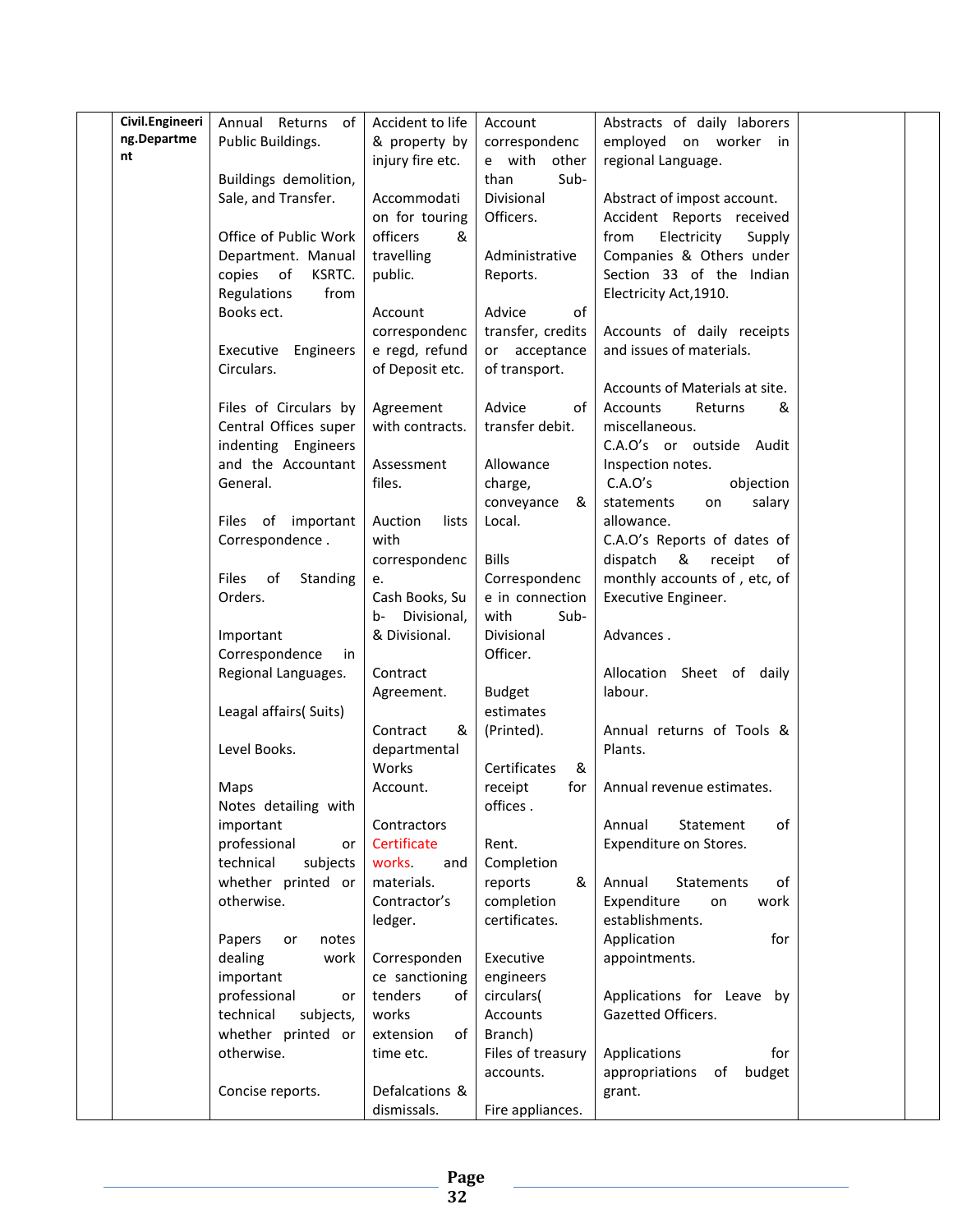| <b>Qualification Reports</b>       | Defaulter's      | Inspection          | Applications for Tenders.                      |  |
|------------------------------------|------------------|---------------------|------------------------------------------------|--|
| of<br>Officers                     | Registers.       | Reports<br>by       |                                                |  |
| Clerks,<br>Accountant              |                  | Superintending      | Arboriculture<br><b>Tree</b><br>$\overline{ }$ |  |
| Draftsmen<br>&Store-               | Estimate         |                     | Plantation etc)                                |  |
| Keepers.                           | sanctioned but   | Measurement         |                                                |  |
| <b>Qualification Reports</b>       | awaiting         | Books.              | Arrears of Wages etc.                          |  |
| of Officers of the                 | funds.           |                     |                                                |  |
| Karnataka Services of              | Extra items list | Notes on Works      | Audit memoranda.                               |  |
| Engineers.                         | not provided     | by                  | Audit remarks on accounts                      |  |
|                                    | for in tender.   | Superintending      | and objectionable items.                       |  |
| Register of Contracts.             | Fund             | Engineers.          |                                                |  |
| Reg. of Securities                 | subscription.    |                     | Statements by CAO.                             |  |
| Register of Service                | Journal, Ledger  | Notes on Works      |                                                |  |
| Books.                             | Stock Ledger,    | of<br>Executive     | Audit remarks<br>Sub-<br>on                    |  |
|                                    | Stock Journals   | Engineers.          | Divisional<br>Accounts<br>by                   |  |
| Register of Electric               | etc.             |                     | executive Engineers.                           |  |
| Installations.                     | Leave<br>to      | Office copies of    |                                                |  |
| Registers of letters,              | temporary        | Contingent          | Books for Tools leant to                       |  |
| Inward & Outward.                  | Establishment.   | Bills.              | contractors.                                   |  |
|                                    | (If leave A.c)   | Office copies of    |                                                |  |
| Regular (Permanent                 | are<br>not       | estimate<br>for     | Cash balance statements.                       |  |
| & Temporary) Estt.                 | maintained.      | works<br><b>New</b> |                                                |  |
| Files.                             | Medical(includ   | below<br>Rs.        | Certificates of leave.                         |  |
|                                    | public<br>ing    | 2500/- & for        |                                                |  |
| Standard<br>estimates              | Health).         | renewals.           | Comparative statements of                      |  |
| and type designs.                  | Pay Bills &      | Office copies of    | tenders.                                       |  |
|                                    | acquaintance     | estimates<br>for    |                                                |  |
| Technical<br>Papers,               | rolls where are  | works<br>new        | Contractors ledger extract                     |  |
| Tyre Designs.                      | maintained       | costing             | form.                                          |  |
| Standard.                          | separately<br>in | Rs.2500/-<br>&      |                                                |  |
|                                    | the case of      | upwards.            | Divisional<br><b>Balance</b><br>Cash           |  |
| Office<br>copies<br>of             | Non Gazetted     |                     | Statements.                                    |  |
| Salary Bills                       | Temporary        | Register<br>οf      |                                                |  |
|                                    | Establishment    | master rolls.       | Electrical meter readings.                     |  |
| Register of sanctions              | S.               |                     |                                                |  |
| to fixed charges.                  |                  | Register<br>of I    | Erosion reports.                               |  |
|                                    | Provident        | receipt & issues    |                                                |  |
| Audit Registers of                 | Fund             | note<br>οf<br>&     | Estimates of Tools & Plants.                   |  |
| Gazetted Officers &                |                  | measurement         | Estimates and work slips for                   |  |
| Non<br>Gazetted<br><b>Officers</b> | Rate forms       | books etc.          | repair work.                                   |  |
|                                    | Register<br>of I | Register<br>of      | Excess over estimates and                      |  |
| Registers of Library               | Depot visit.     | appropriations.     | allotments etc.                                |  |
| Books, Furniture &                 |                  |                     |                                                |  |
| Stock<br>Dead<br>&                 | Register<br>of l | Schedules<br>of     | Files of distribution of stores.               |  |
| Duplicate Keys.                    | leave.           | rates.              |                                                |  |
|                                    |                  |                     | Files of petitions.                            |  |
| History<br>of<br>Road              | Register<br>of l | Sub-Divisional      |                                                |  |
| Rollers.                           | major Works.     | Cash<br>Book        | Forwarding memoranda for                       |  |
|                                    |                  | copies.             | Cheques.                                       |  |
|                                    | of<br>Register   |                     |                                                |  |
|                                    | sanction<br>to   | Sub-Divisional      | Forwarding memoranda<br>&                      |  |
|                                    | estimate         | balance<br>Cash     | important papers regarding                     |  |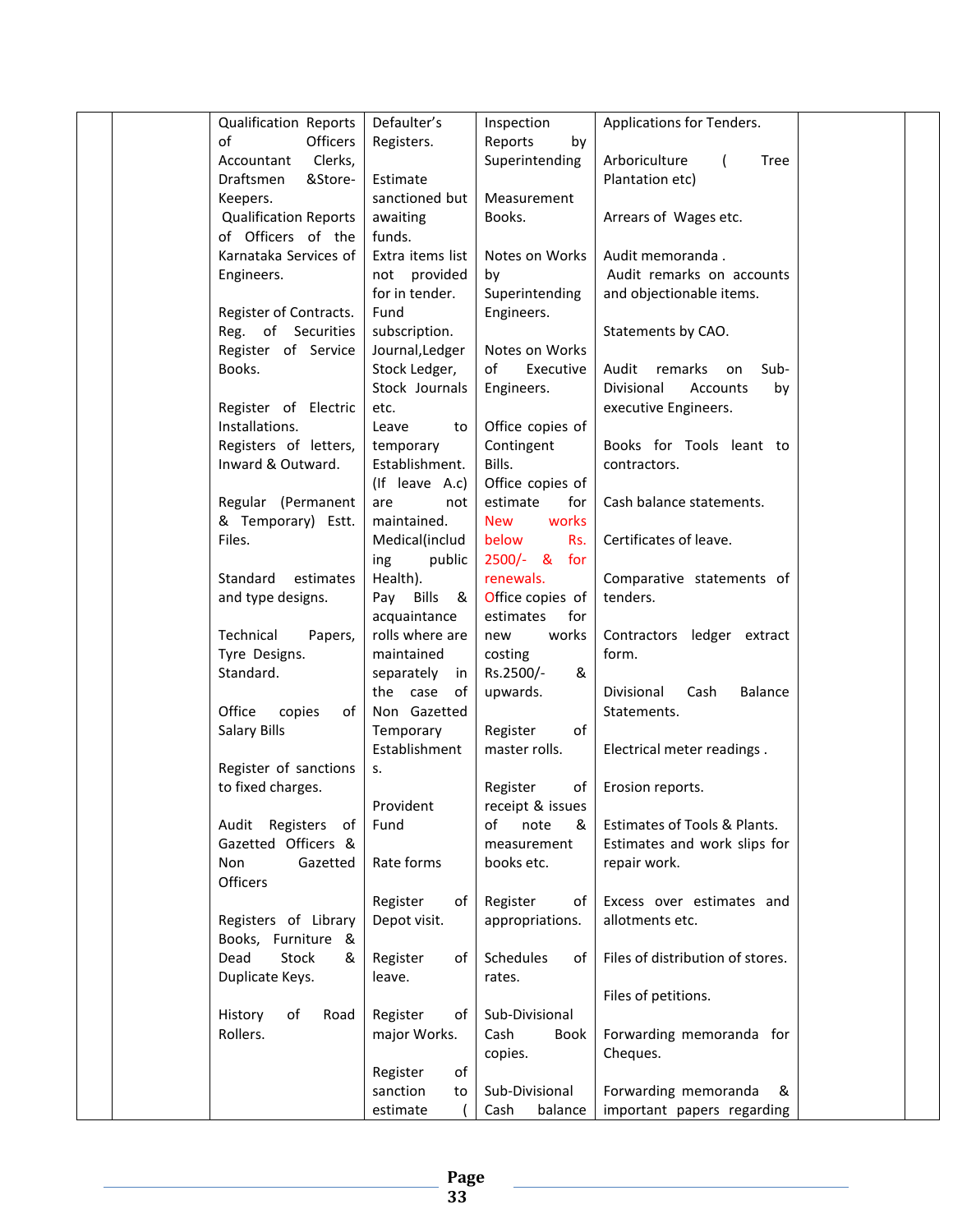| Record<br>regarding      | PWD)            | statements.      | stationary, indents, registers |  |
|--------------------------|-----------------|------------------|--------------------------------|--|
| purchase<br>of           | standard form   | Sub-Divisional   | etc.                           |  |
| machinery (viz., road    | No 579.         | returns of Tools |                                |  |
| rollers<br>concrete      |                 | & Plants.        | Gardens.                       |  |
| mixers, etc.)            | Registers<br>of |                  |                                |  |
|                          | revenue.        | Correspondenc    | Indents for books & forms.     |  |
| Records pertaining to    |                 | regarding<br>e   |                                |  |
| sites, rents, taxes etc. | Road general    | Type writers &   | Official<br>Indents<br>for     |  |
|                          | correspondenc   | Duplicators.     | publications.                  |  |
| List of Mosques,         | e               |                  | Indent for Service labels.     |  |
| Temples and Tombs        |                 | Register<br>of   | Indent for Stationary          |  |
| Service Books.           | Sanitary        | T.A.Advance.     | Indent for firms.              |  |
|                          | Works.          |                  | Inspection Officers reports of |  |
|                          | Security        | Register<br>of   | public works.                  |  |
|                          | Corresponden    | Cheques          |                                |  |
|                          | ce.             | received<br>from | Inspection note of<br>Sub-     |  |
|                          |                 | outside.         | Divisional Office by the       |  |
|                          | Store Ledgers   |                  | Executive Engineer, part I     |  |
|                          | of              |                  | (Administrative) & part II     |  |
|                          | mathematical    |                  | (Accounts).                    |  |
|                          | instruments.    |                  |                                |  |
|                          |                 |                  | Inspection reports drains and  |  |
|                          | Thefts of loss  |                  | buildings                      |  |
|                          | of S.T. Cash.   |                  |                                |  |
|                          |                 |                  | Inspection report on low &     |  |
|                          | Water supply    |                  | medium<br>pressure             |  |
|                          | & Drainage.     |                  | installations.                 |  |
|                          |                 |                  |                                |  |
|                          | Corresponden    |                  | to<br>Leave<br>temporary       |  |
|                          | ce with Sub-    |                  | establishments (If leave       |  |
|                          | Divisional      |                  | accounts are maintained)       |  |
|                          | Officers & Sub- |                  |                                |  |
|                          | ordinates.      |                  | Letters of<br>credit and       |  |
|                          |                 |                  | statements and distributions   |  |
|                          | Sanctioned      |                  | of funds.                      |  |
|                          | estimate<br>for |                  |                                |  |
|                          | original work   |                  | List of materials and          |  |
|                          | costing<br>not  |                  | Stationary.                    |  |
|                          | more then Rs    |                  |                                |  |
|                          | 10,000/- & for  |                  | Correspondence<br>in           |  |
|                          | theft<br>of     |                  | connection with permission     |  |
|                          | S.T.Cash.       |                  | Fees for occupation of         |  |
|                          |                 |                  | S.T.Rest House.                |  |
|                          | Register<br>of  |                  |                                |  |
|                          | purchases.      |                  | Correspondence<br>regarding    |  |
|                          |                 |                  | explosives.                    |  |
|                          | Subsidiary      |                  | Correspondence<br>regarding    |  |
|                          | register<br>of  |                  | for Bills for Electric Energy  |  |
|                          | purchases.      |                  | Consumed.                      |  |
|                          |                 |                  | Correspondence<br>regarding    |  |
|                          |                 |                  | form books & Envelopes.        |  |
|                          |                 |                  | Correspondence<br>regarding    |  |
|                          |                 |                  | Surplus Stores.                |  |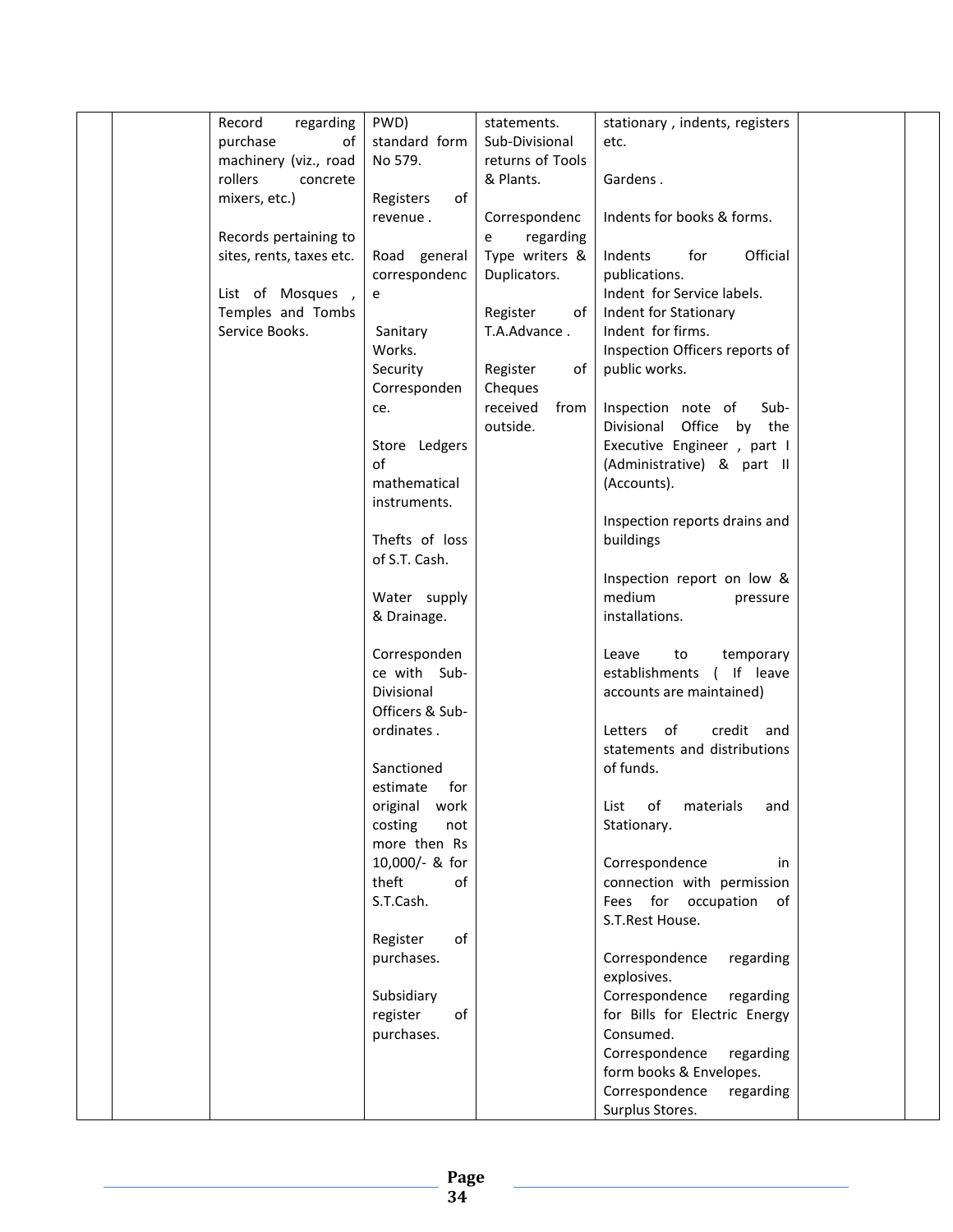| contractors.<br>Correspondence<br>with<br>Dealers.<br>Counterfoils of Cash Balance<br>statements.<br>Counterfoils of Daily reports.<br>Counterfoils of hand Receipt<br>Books.<br>Counterfoils of<br>impressed<br>cash books.<br>Delivery Notes of articles.<br>Disconnection reports, from-<br>Electrical supply.<br>List of Office Establishment.<br>List of Sub-Divisional Work<br>Establishment.<br>List of Works of construction.<br>Manuscript<br>Annual<br>Administration Reports.<br>Manuscript Budget.<br>Establishment<br>Manuscript<br><b>Budget Estimates.</b><br>Expenditure<br>Manuscript<br>Book.<br>Manuscript statement of Bills<br>received.<br>Materials of site Abstract<br>statement.<br>Materials of construction<br>(Cement.Coal, Paints etc.,)<br>Memoranda<br>circulating<br>books and periodicals.<br>Memoranda<br>from<br>subordinate to Contractors<br>of particulars of works.<br>Memoranda<br>intimating<br>sanctions to estimate for<br>repairs.<br>Memoranda to subordinates<br>of contracts entered into.<br>Memorandum to cheques<br>drawn.<br>Memorandum<br>to<br>accompany<br>measurement<br>books (while submission to<br>Head Office for check etc.)<br>Miscellaneous<br>Accounts |  |  |  |                        |  |
|------------------------------------------------------------------------------------------------------------------------------------------------------------------------------------------------------------------------------------------------------------------------------------------------------------------------------------------------------------------------------------------------------------------------------------------------------------------------------------------------------------------------------------------------------------------------------------------------------------------------------------------------------------------------------------------------------------------------------------------------------------------------------------------------------------------------------------------------------------------------------------------------------------------------------------------------------------------------------------------------------------------------------------------------------------------------------------------------------------------------------------------------------------------------------------------------------------------------|--|--|--|------------------------|--|
|                                                                                                                                                                                                                                                                                                                                                                                                                                                                                                                                                                                                                                                                                                                                                                                                                                                                                                                                                                                                                                                                                                                                                                                                                        |  |  |  | Correspondence<br>with |  |
|                                                                                                                                                                                                                                                                                                                                                                                                                                                                                                                                                                                                                                                                                                                                                                                                                                                                                                                                                                                                                                                                                                                                                                                                                        |  |  |  |                        |  |
|                                                                                                                                                                                                                                                                                                                                                                                                                                                                                                                                                                                                                                                                                                                                                                                                                                                                                                                                                                                                                                                                                                                                                                                                                        |  |  |  |                        |  |
|                                                                                                                                                                                                                                                                                                                                                                                                                                                                                                                                                                                                                                                                                                                                                                                                                                                                                                                                                                                                                                                                                                                                                                                                                        |  |  |  |                        |  |
|                                                                                                                                                                                                                                                                                                                                                                                                                                                                                                                                                                                                                                                                                                                                                                                                                                                                                                                                                                                                                                                                                                                                                                                                                        |  |  |  |                        |  |
|                                                                                                                                                                                                                                                                                                                                                                                                                                                                                                                                                                                                                                                                                                                                                                                                                                                                                                                                                                                                                                                                                                                                                                                                                        |  |  |  |                        |  |
|                                                                                                                                                                                                                                                                                                                                                                                                                                                                                                                                                                                                                                                                                                                                                                                                                                                                                                                                                                                                                                                                                                                                                                                                                        |  |  |  |                        |  |
|                                                                                                                                                                                                                                                                                                                                                                                                                                                                                                                                                                                                                                                                                                                                                                                                                                                                                                                                                                                                                                                                                                                                                                                                                        |  |  |  |                        |  |
|                                                                                                                                                                                                                                                                                                                                                                                                                                                                                                                                                                                                                                                                                                                                                                                                                                                                                                                                                                                                                                                                                                                                                                                                                        |  |  |  |                        |  |
|                                                                                                                                                                                                                                                                                                                                                                                                                                                                                                                                                                                                                                                                                                                                                                                                                                                                                                                                                                                                                                                                                                                                                                                                                        |  |  |  |                        |  |
|                                                                                                                                                                                                                                                                                                                                                                                                                                                                                                                                                                                                                                                                                                                                                                                                                                                                                                                                                                                                                                                                                                                                                                                                                        |  |  |  |                        |  |
|                                                                                                                                                                                                                                                                                                                                                                                                                                                                                                                                                                                                                                                                                                                                                                                                                                                                                                                                                                                                                                                                                                                                                                                                                        |  |  |  |                        |  |
|                                                                                                                                                                                                                                                                                                                                                                                                                                                                                                                                                                                                                                                                                                                                                                                                                                                                                                                                                                                                                                                                                                                                                                                                                        |  |  |  |                        |  |
|                                                                                                                                                                                                                                                                                                                                                                                                                                                                                                                                                                                                                                                                                                                                                                                                                                                                                                                                                                                                                                                                                                                                                                                                                        |  |  |  |                        |  |
|                                                                                                                                                                                                                                                                                                                                                                                                                                                                                                                                                                                                                                                                                                                                                                                                                                                                                                                                                                                                                                                                                                                                                                                                                        |  |  |  |                        |  |
|                                                                                                                                                                                                                                                                                                                                                                                                                                                                                                                                                                                                                                                                                                                                                                                                                                                                                                                                                                                                                                                                                                                                                                                                                        |  |  |  |                        |  |
|                                                                                                                                                                                                                                                                                                                                                                                                                                                                                                                                                                                                                                                                                                                                                                                                                                                                                                                                                                                                                                                                                                                                                                                                                        |  |  |  |                        |  |
|                                                                                                                                                                                                                                                                                                                                                                                                                                                                                                                                                                                                                                                                                                                                                                                                                                                                                                                                                                                                                                                                                                                                                                                                                        |  |  |  |                        |  |
|                                                                                                                                                                                                                                                                                                                                                                                                                                                                                                                                                                                                                                                                                                                                                                                                                                                                                                                                                                                                                                                                                                                                                                                                                        |  |  |  |                        |  |
|                                                                                                                                                                                                                                                                                                                                                                                                                                                                                                                                                                                                                                                                                                                                                                                                                                                                                                                                                                                                                                                                                                                                                                                                                        |  |  |  |                        |  |
|                                                                                                                                                                                                                                                                                                                                                                                                                                                                                                                                                                                                                                                                                                                                                                                                                                                                                                                                                                                                                                                                                                                                                                                                                        |  |  |  |                        |  |
|                                                                                                                                                                                                                                                                                                                                                                                                                                                                                                                                                                                                                                                                                                                                                                                                                                                                                                                                                                                                                                                                                                                                                                                                                        |  |  |  |                        |  |
|                                                                                                                                                                                                                                                                                                                                                                                                                                                                                                                                                                                                                                                                                                                                                                                                                                                                                                                                                                                                                                                                                                                                                                                                                        |  |  |  |                        |  |
|                                                                                                                                                                                                                                                                                                                                                                                                                                                                                                                                                                                                                                                                                                                                                                                                                                                                                                                                                                                                                                                                                                                                                                                                                        |  |  |  |                        |  |
|                                                                                                                                                                                                                                                                                                                                                                                                                                                                                                                                                                                                                                                                                                                                                                                                                                                                                                                                                                                                                                                                                                                                                                                                                        |  |  |  |                        |  |
|                                                                                                                                                                                                                                                                                                                                                                                                                                                                                                                                                                                                                                                                                                                                                                                                                                                                                                                                                                                                                                                                                                                                                                                                                        |  |  |  |                        |  |
|                                                                                                                                                                                                                                                                                                                                                                                                                                                                                                                                                                                                                                                                                                                                                                                                                                                                                                                                                                                                                                                                                                                                                                                                                        |  |  |  |                        |  |
|                                                                                                                                                                                                                                                                                                                                                                                                                                                                                                                                                                                                                                                                                                                                                                                                                                                                                                                                                                                                                                                                                                                                                                                                                        |  |  |  |                        |  |
|                                                                                                                                                                                                                                                                                                                                                                                                                                                                                                                                                                                                                                                                                                                                                                                                                                                                                                                                                                                                                                                                                                                                                                                                                        |  |  |  |                        |  |
|                                                                                                                                                                                                                                                                                                                                                                                                                                                                                                                                                                                                                                                                                                                                                                                                                                                                                                                                                                                                                                                                                                                                                                                                                        |  |  |  |                        |  |
|                                                                                                                                                                                                                                                                                                                                                                                                                                                                                                                                                                                                                                                                                                                                                                                                                                                                                                                                                                                                                                                                                                                                                                                                                        |  |  |  |                        |  |
|                                                                                                                                                                                                                                                                                                                                                                                                                                                                                                                                                                                                                                                                                                                                                                                                                                                                                                                                                                                                                                                                                                                                                                                                                        |  |  |  |                        |  |
|                                                                                                                                                                                                                                                                                                                                                                                                                                                                                                                                                                                                                                                                                                                                                                                                                                                                                                                                                                                                                                                                                                                                                                                                                        |  |  |  |                        |  |
|                                                                                                                                                                                                                                                                                                                                                                                                                                                                                                                                                                                                                                                                                                                                                                                                                                                                                                                                                                                                                                                                                                                                                                                                                        |  |  |  |                        |  |
|                                                                                                                                                                                                                                                                                                                                                                                                                                                                                                                                                                                                                                                                                                                                                                                                                                                                                                                                                                                                                                                                                                                                                                                                                        |  |  |  |                        |  |
|                                                                                                                                                                                                                                                                                                                                                                                                                                                                                                                                                                                                                                                                                                                                                                                                                                                                                                                                                                                                                                                                                                                                                                                                                        |  |  |  |                        |  |
|                                                                                                                                                                                                                                                                                                                                                                                                                                                                                                                                                                                                                                                                                                                                                                                                                                                                                                                                                                                                                                                                                                                                                                                                                        |  |  |  |                        |  |
|                                                                                                                                                                                                                                                                                                                                                                                                                                                                                                                                                                                                                                                                                                                                                                                                                                                                                                                                                                                                                                                                                                                                                                                                                        |  |  |  |                        |  |
|                                                                                                                                                                                                                                                                                                                                                                                                                                                                                                                                                                                                                                                                                                                                                                                                                                                                                                                                                                                                                                                                                                                                                                                                                        |  |  |  |                        |  |
|                                                                                                                                                                                                                                                                                                                                                                                                                                                                                                                                                                                                                                                                                                                                                                                                                                                                                                                                                                                                                                                                                                                                                                                                                        |  |  |  |                        |  |
|                                                                                                                                                                                                                                                                                                                                                                                                                                                                                                                                                                                                                                                                                                                                                                                                                                                                                                                                                                                                                                                                                                                                                                                                                        |  |  |  |                        |  |
|                                                                                                                                                                                                                                                                                                                                                                                                                                                                                                                                                                                                                                                                                                                                                                                                                                                                                                                                                                                                                                                                                                                                                                                                                        |  |  |  |                        |  |
|                                                                                                                                                                                                                                                                                                                                                                                                                                                                                                                                                                                                                                                                                                                                                                                                                                                                                                                                                                                                                                                                                                                                                                                                                        |  |  |  |                        |  |
|                                                                                                                                                                                                                                                                                                                                                                                                                                                                                                                                                                                                                                                                                                                                                                                                                                                                                                                                                                                                                                                                                                                                                                                                                        |  |  |  |                        |  |
|                                                                                                                                                                                                                                                                                                                                                                                                                                                                                                                                                                                                                                                                                                                                                                                                                                                                                                                                                                                                                                                                                                                                                                                                                        |  |  |  |                        |  |
|                                                                                                                                                                                                                                                                                                                                                                                                                                                                                                                                                                                                                                                                                                                                                                                                                                                                                                                                                                                                                                                                                                                                                                                                                        |  |  |  |                        |  |
|                                                                                                                                                                                                                                                                                                                                                                                                                                                                                                                                                                                                                                                                                                                                                                                                                                                                                                                                                                                                                                                                                                                                                                                                                        |  |  |  |                        |  |
|                                                                                                                                                                                                                                                                                                                                                                                                                                                                                                                                                                                                                                                                                                                                                                                                                                                                                                                                                                                                                                                                                                                                                                                                                        |  |  |  |                        |  |
|                                                                                                                                                                                                                                                                                                                                                                                                                                                                                                                                                                                                                                                                                                                                                                                                                                                                                                                                                                                                                                                                                                                                                                                                                        |  |  |  |                        |  |
|                                                                                                                                                                                                                                                                                                                                                                                                                                                                                                                                                                                                                                                                                                                                                                                                                                                                                                                                                                                                                                                                                                                                                                                                                        |  |  |  |                        |  |
|                                                                                                                                                                                                                                                                                                                                                                                                                                                                                                                                                                                                                                                                                                                                                                                                                                                                                                                                                                                                                                                                                                                                                                                                                        |  |  |  |                        |  |
|                                                                                                                                                                                                                                                                                                                                                                                                                                                                                                                                                                                                                                                                                                                                                                                                                                                                                                                                                                                                                                                                                                                                                                                                                        |  |  |  |                        |  |
|                                                                                                                                                                                                                                                                                                                                                                                                                                                                                                                                                                                                                                                                                                                                                                                                                                                                                                                                                                                                                                                                                                                                                                                                                        |  |  |  |                        |  |
|                                                                                                                                                                                                                                                                                                                                                                                                                                                                                                                                                                                                                                                                                                                                                                                                                                                                                                                                                                                                                                                                                                                                                                                                                        |  |  |  |                        |  |
|                                                                                                                                                                                                                                                                                                                                                                                                                                                                                                                                                                                                                                                                                                                                                                                                                                                                                                                                                                                                                                                                                                                                                                                                                        |  |  |  |                        |  |
|                                                                                                                                                                                                                                                                                                                                                                                                                                                                                                                                                                                                                                                                                                                                                                                                                                                                                                                                                                                                                                                                                                                                                                                                                        |  |  |  |                        |  |
|                                                                                                                                                                                                                                                                                                                                                                                                                                                                                                                                                                                                                                                                                                                                                                                                                                                                                                                                                                                                                                                                                                                                                                                                                        |  |  |  |                        |  |
|                                                                                                                                                                                                                                                                                                                                                                                                                                                                                                                                                                                                                                                                                                                                                                                                                                                                                                                                                                                                                                                                                                                                                                                                                        |  |  |  |                        |  |
|                                                                                                                                                                                                                                                                                                                                                                                                                                                                                                                                                                                                                                                                                                                                                                                                                                                                                                                                                                                                                                                                                                                                                                                                                        |  |  |  |                        |  |
|                                                                                                                                                                                                                                                                                                                                                                                                                                                                                                                                                                                                                                                                                                                                                                                                                                                                                                                                                                                                                                                                                                                                                                                                                        |  |  |  |                        |  |
|                                                                                                                                                                                                                                                                                                                                                                                                                                                                                                                                                                                                                                                                                                                                                                                                                                                                                                                                                                                                                                                                                                                                                                                                                        |  |  |  |                        |  |
|                                                                                                                                                                                                                                                                                                                                                                                                                                                                                                                                                                                                                                                                                                                                                                                                                                                                                                                                                                                                                                                                                                                                                                                                                        |  |  |  |                        |  |
|                                                                                                                                                                                                                                                                                                                                                                                                                                                                                                                                                                                                                                                                                                                                                                                                                                                                                                                                                                                                                                                                                                                                                                                                                        |  |  |  |                        |  |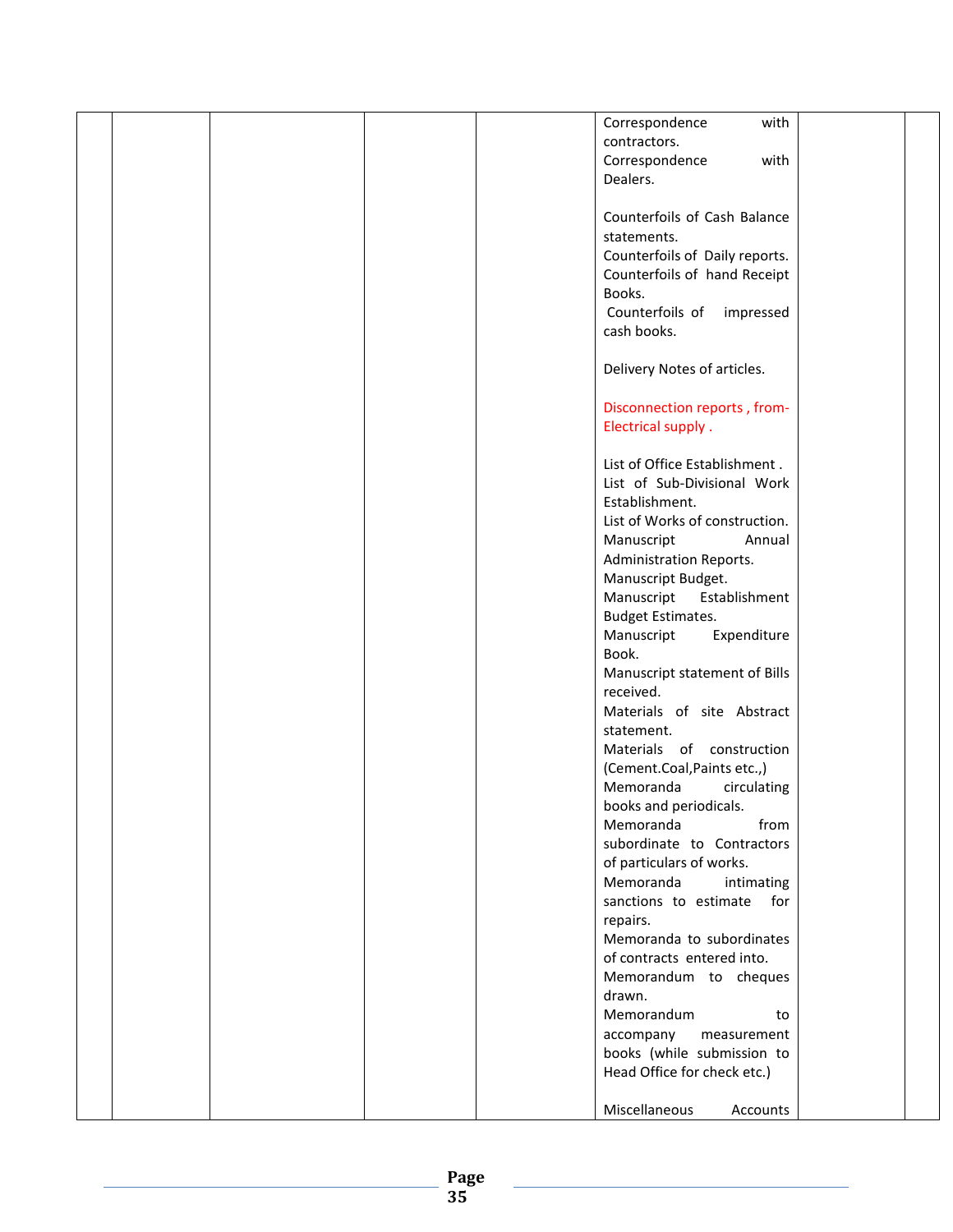|  |  | Returns.                       |  |
|--|--|--------------------------------|--|
|  |  | Miscellaneous                  |  |
|  |  |                                |  |
|  |  | Correspondence                 |  |
|  |  | Monthly List of completed      |  |
|  |  | Works                          |  |
|  |  | Progress report of all works.  |  |
|  |  | Monthly returns of Electricity |  |
|  |  | duty levied, under part II of  |  |
|  |  | the Bombay Finance Act, II     |  |
|  |  | 1932.                          |  |
|  |  | Monthly<br>statement<br>of     |  |
|  |  | Contracts.                     |  |
|  |  | Master Rolls, English &        |  |
|  |  | Regional Language.             |  |
|  |  | Tour Programs.                 |  |
|  |  | Office copies of reports of    |  |
|  |  |                                |  |
|  |  | the Survey of unserviceable    |  |
|  |  | stores.                        |  |
|  |  | Office copies of schedules.    |  |
|  |  | Office copies of statements    |  |
|  |  | of Income Tax                  |  |
|  |  | Reports of Sub-Divisional      |  |
|  |  | Transfers                      |  |
|  |  | Reports of Transfer of         |  |
|  |  | Superintending Engineers.      |  |
|  |  | Reports of Transfer of         |  |
|  |  | <b>Executive Engineers.</b>    |  |
|  |  | Requisitions<br>for<br>blank   |  |
|  |  | cheque and receipt books.      |  |
|  |  | Requisition for cheques.       |  |
|  |  | Returns.                       |  |
|  |  | Office copies of statements    |  |
|  |  | of Objectionable items.        |  |
|  |  | Office copies of statements    |  |
|  |  | of receipts & Issue of tools & |  |
|  |  | Plans.                         |  |
|  |  | Office copies of statements    |  |
|  |  | Transfer reports<br>of<br>of   |  |
|  |  | Accountants.                   |  |
|  |  | Office Orders & Certificates   |  |
|  |  |                                |  |
|  |  | of<br>Qualification (Office    |  |
|  |  | copies.)                       |  |
|  |  | Orders for write back.         |  |
|  |  | Orders to subordinate for      |  |
|  |  | execution of petty works.      |  |
|  |  | Peon Delivery Books.           |  |
|  |  | Periodicals Engineering.       |  |
|  |  | Price Lists of Private Firms.  |  |
|  |  | Railway Guides.                |  |
|  |  | Register of Building with      |  |
|  |  | record of Inspection.          |  |
|  |  | Register of receipts<br>8      |  |
|  |  | Disposal of Divisional cash    |  |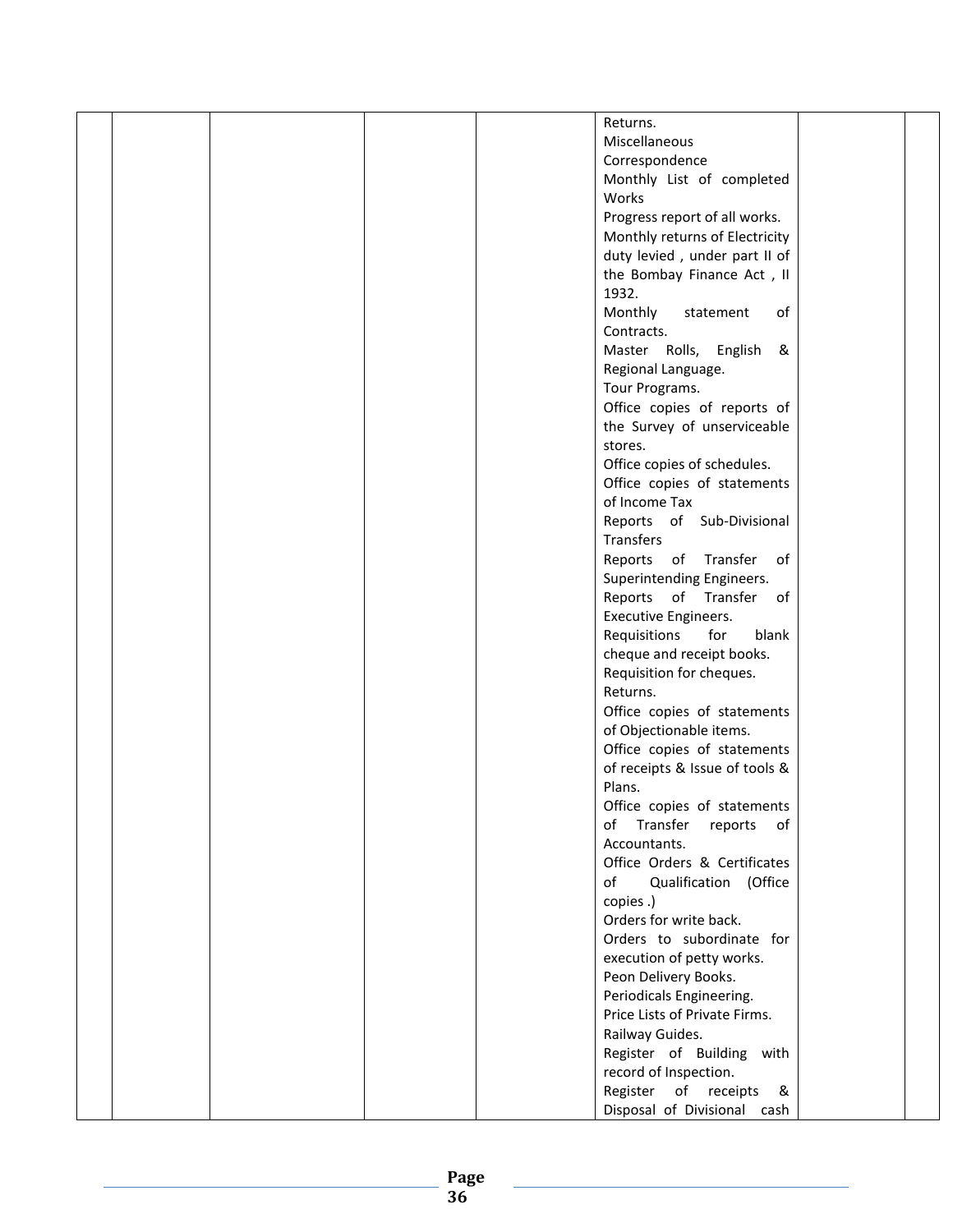|  |  | accounts.<br>Miscellaneous<br>Correspondence, Office<br>Orders & Certificates of<br>qualifications.<br>(Office copies)<br>Dairies of Officers<br>Dairies of subordinates. |  |
|--|--|---------------------------------------------------------------------------------------------------------------------------------------------------------------------------|--|
|  |  |                                                                                                                                                                           |  |
|  |  |                                                                                                                                                                           |  |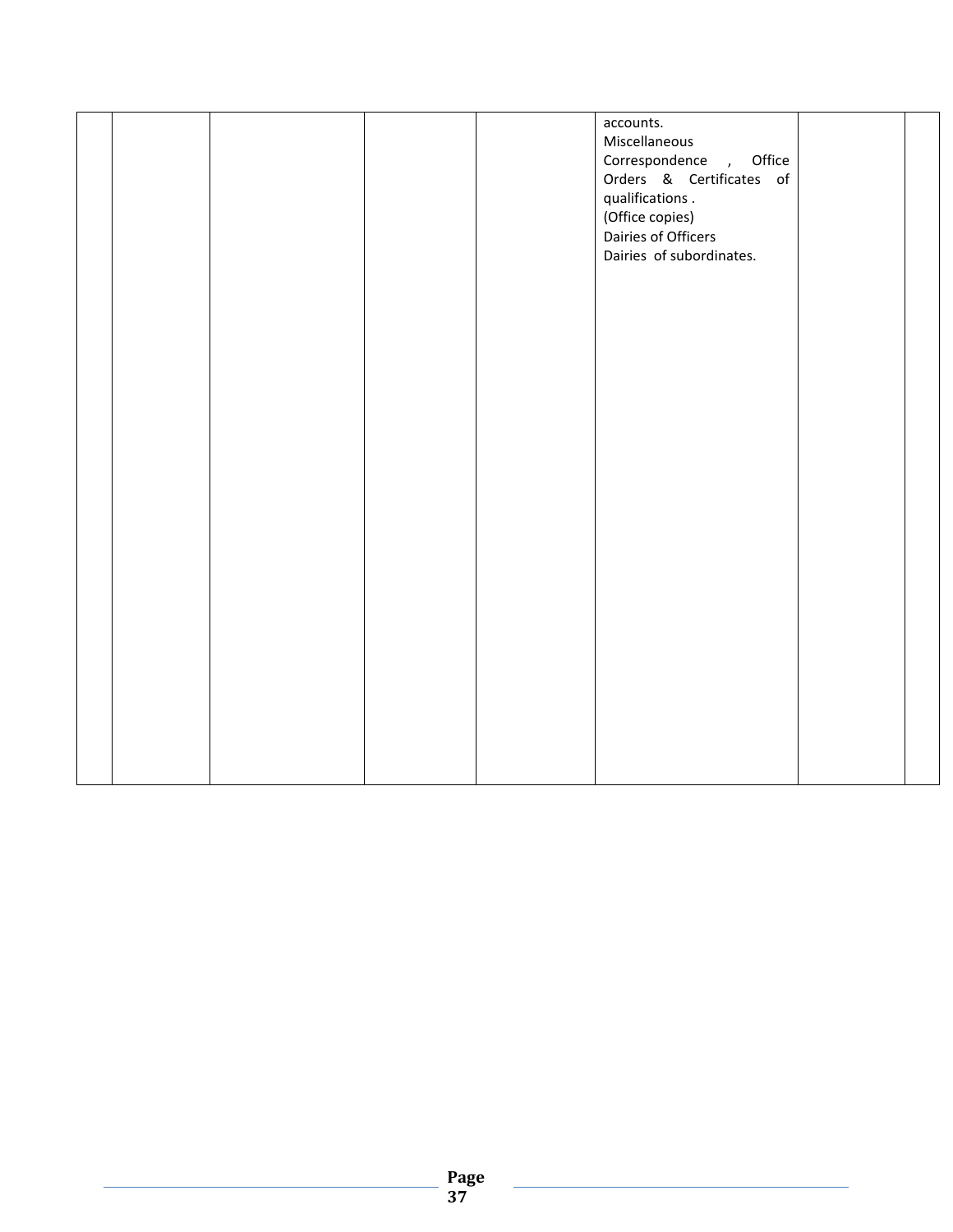| C.E               | of<br>Hired<br>Price           | Files<br>for       | State<br>postings      | Files for hired premises on                               |  |
|-------------------|--------------------------------|--------------------|------------------------|-----------------------------------------------------------|--|
| <b>Department</b> | Premises taken on              | acquisition site   | (No.<br>of files       | temporary, basis(No. of files                             |  |
| &<br>Estate       | permanent<br>basis             | (No. of files      | according<br>to        | according to premises hired                               |  |
| <b>Planning</b>   | (Number<br>of<br>files         | according<br>to    | Divisions)             | in Divisions)                                             |  |
| <b>Branch</b>     | according<br>to                | sites taken in     |                        | Files for sites requisitioned                             |  |
|                   | premises taken for             | <b>KSRTC</b>       | Removal<br>of          | (No. of files according to No.                            |  |
|                   | <b>KSRTC Divisions)</b>        | Divisions.)        | poles<br>&             | of sites taken in Divisions)                              |  |
|                   |                                |                    | Pipelines(No. of       | leased<br><b>Sites</b><br>from                            |  |
|                   | Policy files of stage          | Files<br>for       | files according        | Government on Temporary                                   |  |
|                   | posts. Policy files for        | Government         | to                     | basis.                                                    |  |
|                   | N.A assessment.                | Lands              | requirements)          | Files on Municipal Taxed (No.                             |  |
|                   | Policy files of rest           | Permanently        |                        | of files according to KSRTC                               |  |
|                   | <b>Files</b><br>houses.<br>for | transferred to     | Income derived         | properties in Divisions)                                  |  |
|                   | circulars for estate           | KSRTC (No. of      | from<br><b>KSRTC</b>   | File of N.A. assessment (No.                              |  |
|                   | branch.                        | files according    | properties<br>in       | of files according to Lands                               |  |
|                   |                                | to No. of sites    | various KSRTC          | acquired<br>alienated                                     |  |
|                   | Files for<br>Standing          | taken<br>in        | Divisions.             | purchased for KSRTC)                                      |  |
|                   | Orders.<br>Registers           | Divisions.)        |                        | for<br>Residential<br>Files                               |  |
|                   | acquisition.                   | Files for<br>all   | <b>Budget</b>          | for Class<br>accommodation                                |  |
|                   |                                | <b>KSRTC</b>       | estimates              | $I,II,III$ & Iv.                                          |  |
|                   |                                | properties<br>in   |                        |                                                           |  |
|                   | Register<br>of                 | various            | <b>Rest Houses for</b> | Subsidiary files in connection                            |  |
|                   | acquisition<br>for             | Divisions(No.      | <b>KSRTC</b>           | with requisition, acquisition                             |  |
|                   | Karnataka Region.              | of<br>files        |                        | & alienation.                                             |  |
|                   |                                | according<br>to    |                        |                                                           |  |
|                   | of<br>Register                 | sites              | Registers<br>for       | Register of Stationary with                               |  |
|                   | acquisition<br>for             | taken)Sites        | Inward<br>&            | vouchers                                                  |  |
|                   | Maharashtra Region.            | purchased for      | Outward.               | Register<br>of<br>suspense                                |  |
|                   |                                | <b>KSRTC</b><br>in |                        | transactions.                                             |  |
|                   | Register of Premises           | Divisions.         |                        | Dispatchers.<br>Registers of                              |  |
|                   | of Lands hired in all          |                    |                        | Stamps.                                                   |  |
|                   | Divisions.                     |                    |                        | Register of Liabilities                                   |  |
|                   |                                |                    |                        | Registers<br>of<br>unclaimed                              |  |
|                   |                                |                    |                        | Wages.                                                    |  |
|                   |                                |                    |                        | Remittance Books.                                         |  |
|                   |                                |                    |                        | of<br>&<br>Reports<br>arrival                             |  |
|                   |                                |                    |                        | departure.                                                |  |
|                   |                                |                    |                        | check<br>of<br>Reports                                    |  |
|                   |                                |                    |                        | of<br>all<br>measurements                                 |  |
|                   |                                |                    |                        | clearances.                                               |  |
|                   |                                |                    |                        | Reports of contracts.                                     |  |
|                   |                                |                    |                        | Reports of Sub-Divisional<br>transfers.                   |  |
|                   |                                |                    |                        | Reports<br>of transfer<br>of                              |  |
|                   |                                |                    |                        |                                                           |  |
|                   |                                |                    |                        | superintending Engineers.<br>Reports<br>of transfer<br>of |  |
|                   |                                |                    |                        | Executive Engineers.                                      |  |
|                   |                                |                    |                        | Requisition for blank Cheque                              |  |
|                   |                                |                    |                        | & receipt Books.                                          |  |
|                   |                                |                    |                        | <b>Requisition for Cheques</b>                            |  |
|                   |                                |                    |                        | of<br>Returns<br>rentable                                 |  |
|                   |                                |                    |                        | Buildings.                                                |  |
|                   |                                |                    |                        | Returns of surplus stores.                                |  |
|                   |                                |                    |                        |                                                           |  |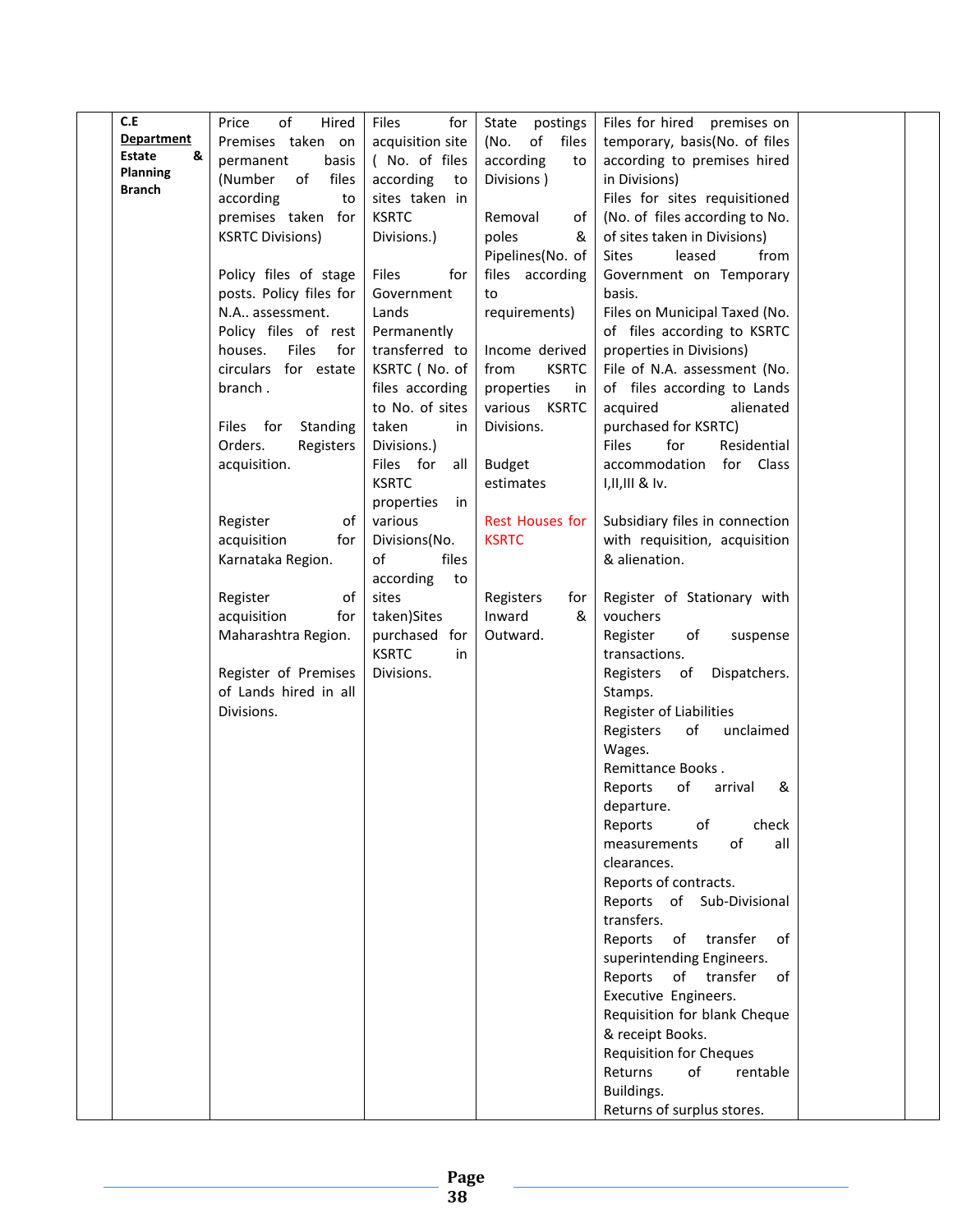| Register of Municipal<br>Taxes for various<br>Divisions in S.T.<br>Registers<br>N.A<br>of<br>assessment.                                                           | Schedules of Establishment<br>Bills.<br>Stock Registers,<br>Tenders in A-1 or A-2 forms.<br>Travelling allowance Bills &<br>Rolls<br>acutance<br>relating<br>thereto.                                                                                                                                                                                                                                                                                                                                                                                                                                                                                                                                                                                                                                                                                                            |
|--------------------------------------------------------------------------------------------------------------------------------------------------------------------|----------------------------------------------------------------------------------------------------------------------------------------------------------------------------------------------------------------------------------------------------------------------------------------------------------------------------------------------------------------------------------------------------------------------------------------------------------------------------------------------------------------------------------------------------------------------------------------------------------------------------------------------------------------------------------------------------------------------------------------------------------------------------------------------------------------------------------------------------------------------------------|
| Documentary files for<br>all S.T. properties (<br>No. of files according<br>to sites taken).<br>Register of premises<br>or lands requisitions<br>in all Divisions. | Balance<br>Treasure<br>Certificates.<br>Treasure Pass Books,<br>Treasury Remittance Books.<br>Vouchers<br>for unclaimed<br>wages.<br>Measurement Books.<br>Note Books.<br>Administration<br>report<br>Personal Files of Gazetted<br>Officers relating section<br>Files<br>Personal<br>for<br>Casual Leave<br>Nongazetted officers.<br>applications.<br>Miscellaneous Files.<br>Indent Books for stationary.<br>Monthly<br>statement of<br>Tour Programme.<br>N.A Cases.<br>Delivary Books<br>Monthly returns sent by this<br>Monthly<br>branch to CAO & other<br>Works report<br>departments.<br>of<br>Planning<br>Inspectors<br>Statements of outstading<br>Liabilities in respect of Rent<br>Monthly<br>compensation . Rent &<br>Statement of<br>Municipal Taxes & N.A<br>of<br>progress<br>Land<br>assessment.<br>acquisition &<br>requisition<br>cases sent by<br>Divisions. |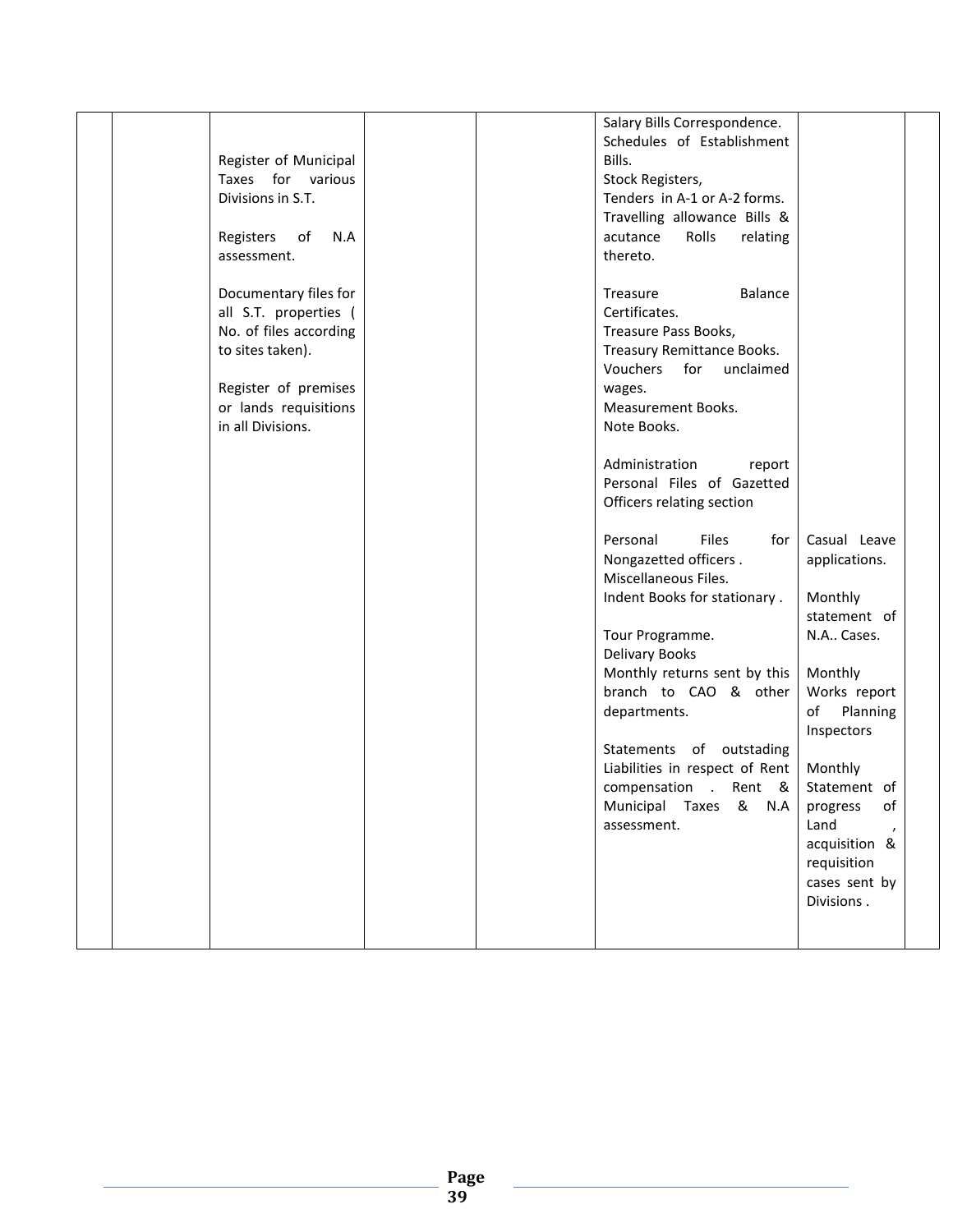### Annexure-B

### INWARD REGISTER

# (TO be Maintained by the In charge of Record Room)

| SI<br><b>No</b> | Date of<br>receipt | Compilation Ref.<br>No.& Date from<br>which received | Subject<br>$\ln$<br>Alphabetical<br>Order | Volume<br>No. | Year to<br>which it<br>pertains | Classification | Ref.page<br>No | Location | Remarks<br>Detail of disposal |      |
|-----------------|--------------------|------------------------------------------------------|-------------------------------------------|---------------|---------------------------------|----------------|----------------|----------|-------------------------------|------|
|                 |                    |                                                      |                                           |               |                                 |                |                |          | No.                           | Date |
|                 | 2                  | 3                                                    | 4                                         | 5             | 6                               |                | 8              | 9        |                               | 10   |
|                 |                    |                                                      |                                           |               |                                 |                |                |          |                               |      |

#### Annexure-c

### OUTWARD REGISTER

### (TO be Maintained by the In charge of Record Room)

| SI<br>No | Reference<br>No. &<br>Date | By whom<br>requisitioned | No.& name of<br>compilation | subject<br>$\bullet$ | Inward check<br>No. | Name of<br>Person<br>receiving<br>records | Signature<br>& Date | Date<br>Returned | Signature of the In<br>charge Record<br>Room. |
|----------|----------------------------|--------------------------|-----------------------------|----------------------|---------------------|-------------------------------------------|---------------------|------------------|-----------------------------------------------|
|          | 2                          | 3                        | 4                           | 5                    | 6                   | 7                                         | 8                   | 9                | 10                                            |
|          |                            |                          |                             |                      |                     |                                           |                     |                  |                                               |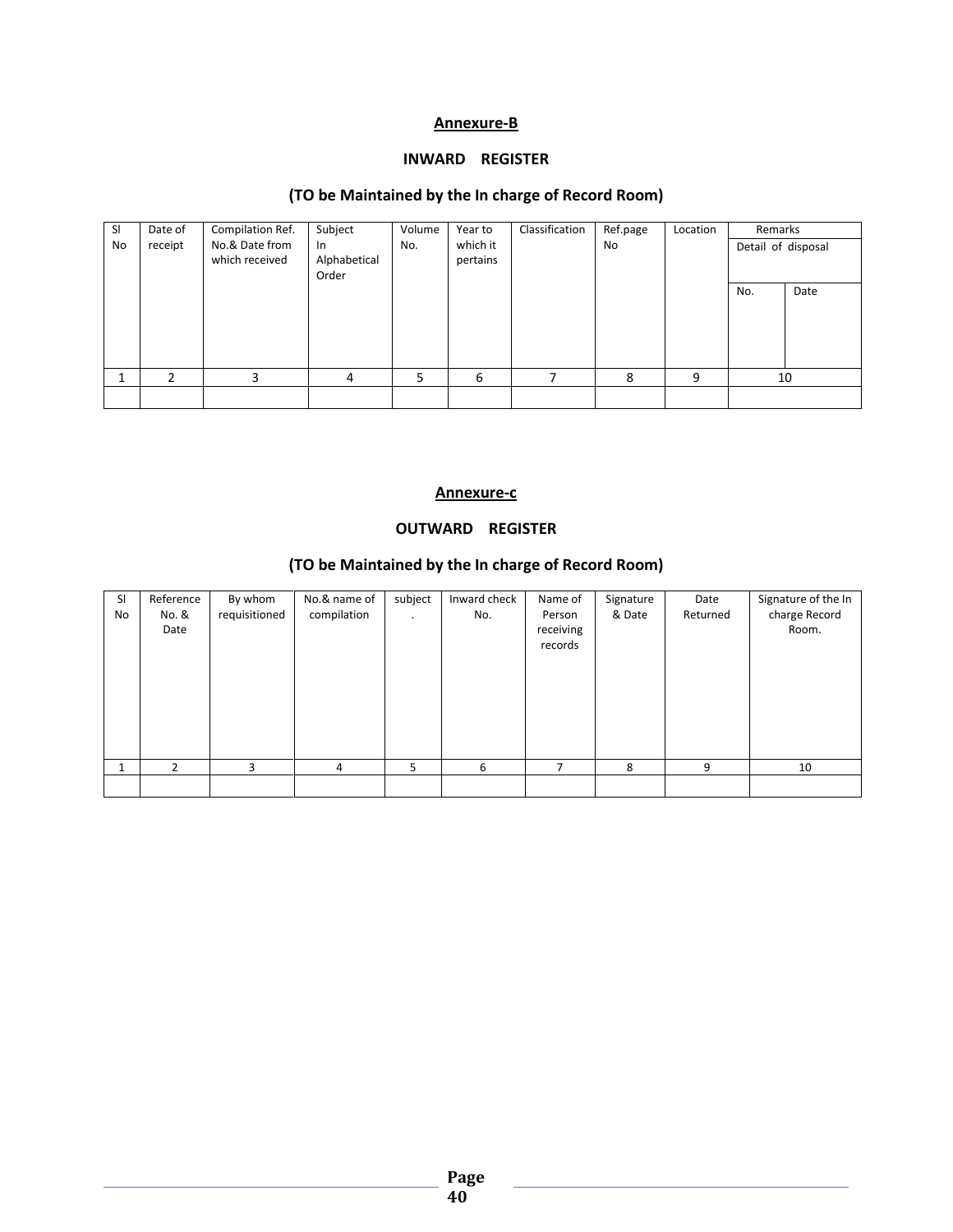

# Karnataka State Road Transport Corporation

ಕರಾಸಾ/ಕೇಕ/ಆಡಳಿತ/ಎ3/559/11–12

ದಿನಾಂಕ 21-09-2011

### ಸುತ್ತೋಲೆ ಸಂಖ್ಯೆ 1450

(ಆಡಳಿತ ಶಾಖೆಯಿಂದ ಹೊರಡಿಸಲಾಗಿದೆ)

ವಿಷಯ:-ಸಾಮಾನ್ಯ ಸ್ಥಾಯಿ ಆದೇಶ ಸಂಖ್ಯೆ 250 ದಿನಾಂಕ 08-06-1978 ಕ್ಕೆ ಭಾಗಶಃ ತಿದ್ದುಪಡಿಮಾಡುವ ಕುರಿತು

ಉಲ್ಲೇಖ:- 1) ಜಿಎಸ್.ಓ-250 ದಿನಾಂಕ: 08-06-1978

2) ಕರಾಸಾ/ಕೇಕ/ಅಡಳಿತ/ಎ3/174/11-12 ದಿನಾಂಕ 25-05-2011

3) ಸೂಕ್ಕಾಧಿಕಾರಿಗಳ: ಅದೇಶ ದಿನಾಂಕ: 16-09-2011.

\*\*\*\*\*\*\*\*

ಮೇಲ್ವಂಡ ವಿಷಯ ಹಾಗು ಉಲ್ಲೇಖಕ್ಕೆ ಸಂಬಂಧಿಸಿದಂತೆ ಸಂಸ್ಥೆಯ ದಾಖಲಾತಿಗಳ ನಿರ್ವಹಣೆಯ ನಿರ್ದೇಶನಗಳ ಸಾಮಾನ್ಯ ಸ್ಥಾಯೀ ಆದೇಶ ಸಂಖ್ಯೆ 250 ದಿನಾಂಕ 08–06–1978 ರ ಮಟ ಸಂಖ್ಯೆ 9 ರಿಂದ 14 ರವರೆಗಿನ ಮಟಗಳಲ್ಲಿ ಆಡಳಿತ ಇಲಾಖೆಗೆ ಸಂಬಂಧಿಸಿದಂತೆ ಇರುವ ಕಡತಗಳ ವರ್ಗೀಕರಣವನ್ನು ಪ್ರಸ್ತುತ ಅವಶ್ಯಕತೆಗೆ ಅನುಗುಣವಾಗಿ ವರ್ಗೀಕರಿಸಿ ತಿದ್ದುಪಡಿ ಮಾಡಲಾಗಿದೆ. ವಿವರವಾದ ಪಟ್ಟಿಯನ್ನು ಮಟ 1 ರಿಂದ 7 ರವರೆಗೆ ಲಗತ್ತಿಸಿದೆ,

ಮುಂದುವರೆದು ಸಾಮಾನ್ಯ ಸ್ಥಾಯೀ ಆದೇಶ ಸಂಖ್ಯೆ 250 ದಿನಾಂಕ 08–06–1978ರಲ್ಲಿ ಮಟ ಸಂಖ್ಯೆ 01 ರಿಂದ 07 ರವರೆಗಿನ ಮಟಗಳಲ್ಲಿ ಲೆಕ್ಕಪತ್ರ ಇಲಾಖೆಗೆ ಸಂಬಂಧಿಸಿದಂತೆ ಇರುವ ಕಡತಗಳ ವರ್ಗೀಕರಣವನ್ನು ಉಲ್ಲೇಖ 2 ರ ಆದೇಶದಂತೆ ತಿದ್ದುಪಡಿ ಮಾಡಿದ್ದು, ಅದರಲ್ಲಿ ರ್ವರ್ಗಿಕರಣ 'ಎ' ನಲ್ಲಿರುವ ದಾಖಲೆಗಳನ್ನು ಪ್ರಸ್ತುತ ಅವಶ್ಯಕತೆಗೆ ಅನುಗುಣವಾಗಿ 'ಸಿ' ಗುಂಪಿನಲ್ಲಿ ವರ್ಗೀಕರಿಸಿ ತಿದ್ದುಪಡಿ ಮಾಡಲಾಗಿದೆ. ಇನ್ನುಳಿದ ಅಂಶಗಳಲ್ಲಿ ಯಾವುದೇ ಬದಲಾವಣೆ ಇರುವುದಿಲ್ಲವೆಂದು ತಿಳಿಯಪಡಿಸಿದೆ.

ಸಂಬಂಧಪಟ್ಟ ಎಲ್ಲಾ ಪ್ರಾಧಿಕಾರಿಗಳು ಮೇಲೆ ತಿಳಿಸಿದ ತಿದ್ದುಪಡಿಗಳನ್ನು ಮನದಟ್ಟು ಮಾಡಿಕೊಂಡು ಅದರಂತೆ ದಾಖಲೆಗಳನ್ನು ನಿರ್ವಹಿಸಲು ಮುಂದಿನ ಕ್ರಮ ಕೈಗೊಳ್ಳತಕ್ಕದ್ದು.

ಈ ಸುತ್ತೋಲೆಯು ತಕ್ಷಣದಿಂದ ಜಾರಿಗೆ ಬರುತ್ತದೆ.

–ಸಹಿ–

#### ಅಡಕ:ಮೇಲಿನಂತೆ

#### ವ್ಯವಸ್ಥಾಪಕ ನಿರ್ದೇಶಕರು

1. ವ್ಯವಸ್ಥಾಪಕ ನಿರ್ದೇಶಕರು, ಕರಾರಸಾ ನಿಗಮ/ಬೆಂಮನಸಾಸಂಸ್ಥೆ/ವಾಕರಸಾಸಂಸ್ಥೆ/ಈಕರಸಾಸಂಸ್ಥೆ ರವರ ಮಾಹಿತಿಗಾಗಿ.

2. ನಿರ್ದೇಶಕರು(ಸಿ&ಪ) ಕರಾರಸಾ ನಿಗಮ, ನಿರ್ದೇಸಕರು (ಭ.ಮ.ಜಾ), /ಬೆಂಮನಸಾಸಂಸ್ಥೆ ರವರ ಮಾಹಿತಿಗಾಗಿ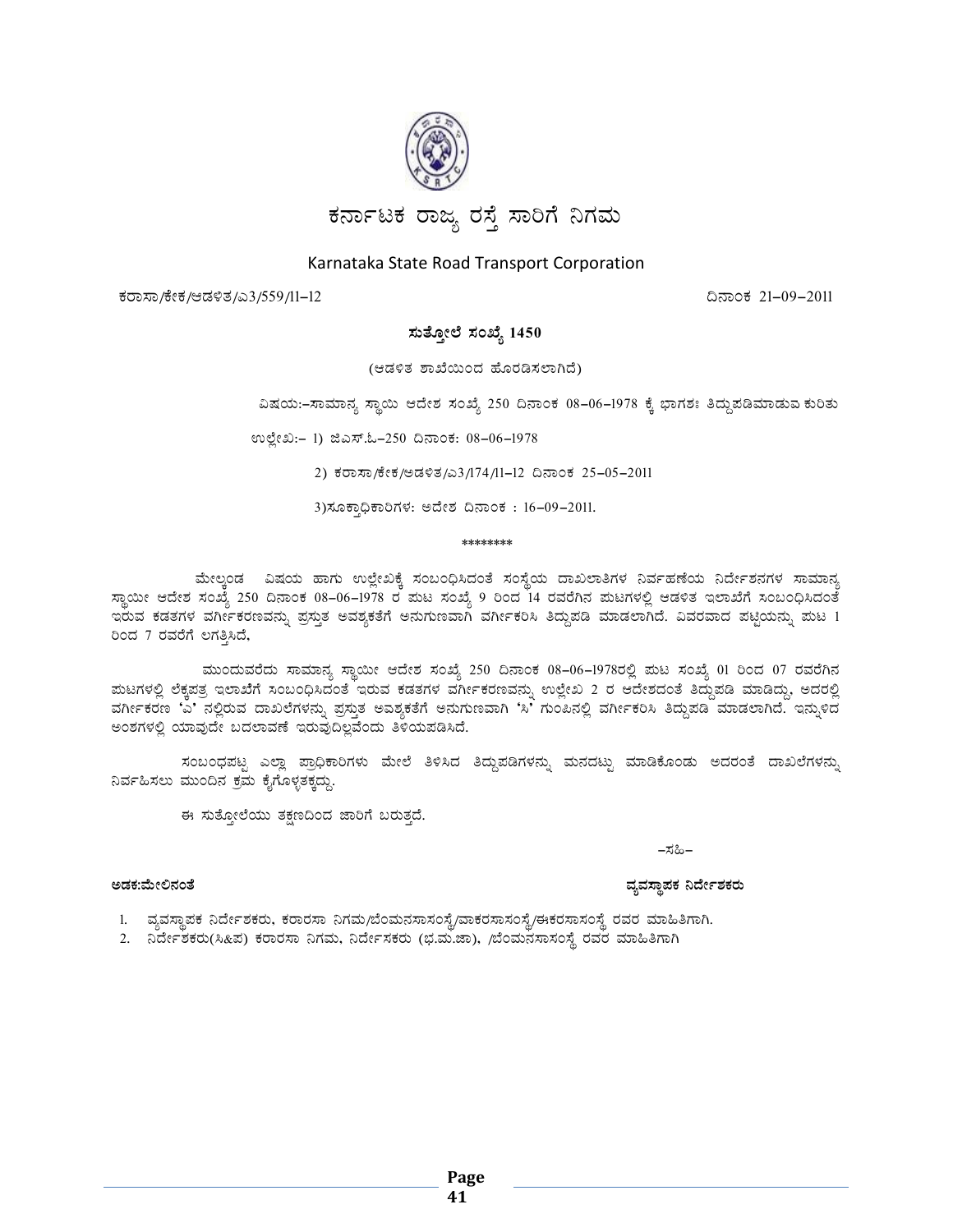# ವಾಯವ್ಯ ಕರ್ನಾಟಕ ರಸ್ತೆ ಸಾರಿಗೆ ಸಂಸ್ಥೆ: ಕೇಂದ್ರ ಕಚೇರಿ: ಹುಬ್ಬಳ್ಳಿ

# ಸಂ:ವಾಕರಸಾ:ಕೇಕ:ಹು:ಸಿಬ್ಬಂದಿ:ಸಿ6:1539

ಪ್ರತಿಯನ್ನು ಆದರ ಪೂರ್ವಕವಾಗಿ:ಎಲ್ಲಾ ಇಲಾಖಾ ಮುಖ್ಯಸ್ಥರು , ವಾಕರಸಾಸಂಸ್ಥೆ ಕೇಂದ್ರ ಕಚೇರಿ, ಹುಬ್ಬಳ್ಳಿ/ಎಲ್ಲಾ ಹಿರಿಯ/ ವಿಭಾಗೀಯ ನಿಯಂತ್ರಣಾಧಿಕಾರಿಗಳು/ಕಾರ್ಯ ವ್ಯವಸ್ಥಾಪಕರು, ಪ್ರಾದೇಶಿಕ ಕಾರ್ಯಾಗಾರ,ಹುಬ್ಬಳಿ/ಪ್ರಾಂಶುಪಾಲರು ಪ್ರಾತಕೇಂ, ಹುಬ್ಬಳ್ಳಿ ರವರ ಮಾಹಿತಿಗಾಗಿ ಹಾಗೂ ಸದರಿ ಸುತ್ತೋಲೆಯನ್ನು ಈ ಸಂಸ್ಥೆಯಲ್ಲಿಯೂ ಸಹ ಯಥಾವತ್ತಾಗಿ ಅಳವಡಿಸಿಕೊಳ್ಳಲು ಸೂಕ್ತಾಧಿಕಾರಿಗಳು ಅನುಮೋದಿಸಿರುತ್ತಾರೆ. ಅದರಂತೆ ಕ್ರಮ ಕೈಗೊಳ್ಳುವುದು .

–ಸಹಿ–

ಮುಖ್ಯ ಸಿಬ್ಬಂದಿ ವ್ಯವಸ್ಥಾಪಕರು

|                                                                                                         | <u>ಕರಾರಸಾಸಂಸ್ಥೆ: ಆಡಳಿತ ಇಲಾಖೆ: ದಾಖಲೆಗಳ ವರ್ಗೀಕರಣ ; ಜಿಎಸ್ಓ 250ಕ್ಕೆ ತಿದ್ದುಪಡಿ</u> |                |                      |                 |                     |  |  |  |
|---------------------------------------------------------------------------------------------------------|-------------------------------------------------------------------------------|----------------|----------------------|-----------------|---------------------|--|--|--|
|                                                                                                         | ಸಿಬ್ಬಂದಿ ಶಾಖೆ                                                                 |                |                      |                 |                     |  |  |  |
|                                                                                                         |                                                                               |                |                      |                 |                     |  |  |  |
|                                                                                                         |                                                                               |                |                      |                 |                     |  |  |  |
| <u>ವರ್ಗೀಕರಣ</u>                                                                                         | <u>ಎ (ಖಾಯಂ)</u>                                                               | ಬಿ(30 ವರ್ಷ)    | ಸಿ $(10\vec{a}$ ರ್ಷ) | ಡಿ(05 ವರ್ಷ)     | ಇ(01 ವರ್ಷ)          |  |  |  |
| ಕೇಂದ್ರ ಕಚೇರಿ                                                                                            | 1)ಚಾಲ್ತಿಯಲ್ಲಿರುವ                                                              | <u>)</u> ಎಲ್ಲಾ | 1)ಖಾಲಿ ಹುದ್ದೆ        | <u>1) ಎಲ್ಲಾ</u> | 1) ವಿಭಾಗ–ಕೇಂದ್ರ     |  |  |  |
| ವಿಭಾಗೀಯ ಕಚೇರಿ                                                                                           | ಸಾಮಾನ್ಯ                                                                       | ಮುಂಬಡಿ         | ಕಡತ/ರಿಜಿಸ್ಸರ್ಗಳು     | ವರ್ಗಾವಣೆ        | ಕಚೇರಿ ನಡುವಿನ ಪತ್ತ   |  |  |  |
| ಘಟಕ                                                                                                     | ಸ್ಥಾಯೀಆದೇಶಗಳು                                                                 | ಕಡತಗಳು         | 2)ಉದ್ಯೋಗಿಗಳ          | ಸಂಬಮದಿಸಿದ       | ವ್ಯವಹಾರ ಲಡತಗಳು      |  |  |  |
| ಮಟ್ಟಗಳನ್ನೊಳಗೊಂಡಂತೆ                                                                                      | 2)ಚಾಲ್ತಿಯಲ್ಲಿರುವ                                                              | 2) ಸಾಮಾನ್ಯ     | ಸೇವೆ                 | ಕಡತಗಳು          | 2) ಸರ್ಕರದೊಂದಿಗಿನ    |  |  |  |
|                                                                                                         | ಸುತ್ತೋಲೆಗಳು                                                                   | ಸಿಬ್ಬಂದಿ       | ಖಾಯಂಗೊಳಿಸುವಿ         | 2)ಒಳನೊಂದಣಿ      | ಪತ್ರ ವ್ಯವಹಶರ        |  |  |  |
|                                                                                                         | 3)ರೋಸ್ಗರ್                                                                     | ಆದೇಶಗಳು        | ಕೆ,ರಾಜಿನಾಮೆ,ಸ್ವಯ     | ಮತು             | ಕಡತಗಳು              |  |  |  |
|                                                                                                         | ರಜಿಸ್ಗರ್ ಗಳು                                                                  |                | ಂನಿವೃತ್ತಿ,           | ಹೊರನೊಂದಣಿ       | 3) ಹುದ್ದೆ ಬದಲಾವಣೆ   |  |  |  |
|                                                                                                         | 4)ಚಾಲ್ತಿಯಲ್ಲಿರುವ                                                              |                | ನಿವೃತ್ತಿ ,ಉಪಾದಾನ     | ಹಾಜರಾತಿ         | ಸಂಬಂಧಿತ ಕಡತಗಳು      |  |  |  |
|                                                                                                         | ಅಧಿಕೃತ ಜ್ಞಾಪನಾ                                                                |                | ಇತರೆ.                | ಸಂಬಂಧಿತ         | 4) ಎರವಲು ಸೇವೆ       |  |  |  |
|                                                                                                         | ಪತ್ರಗಳು                                                                       |                | ಉದ್ಯೋಗಿಯ             | ದಾಖಲೆಗಳು        | ಮೇಲೆ ನಿಯೋಜಿತ        |  |  |  |
|                                                                                                         |                                                                               |                | ಸೇವೆಗೆ               | 3) ವೈಯಕ್ತಿಕ     | ಸಂಬಂಧಿ ಕಡತಗಳು       |  |  |  |
|                                                                                                         |                                                                               |                | ಸಂಬಂದಿಸಿದ            | ಕುಂದುಕೊರತೆ      | 5) ನಿರಾಕ್ಷೇಪಣಾ ಪತ್ರ |  |  |  |
|                                                                                                         |                                                                               |                | ಕಡತಗಳು               | ಅರ್ಜಿ ಹಾಗೂ      | ಗುರುತುಪತ್ರ ಇತ್ಯಾದಿ  |  |  |  |
|                                                                                                         |                                                                               |                | 3) ಸೇವಾ              | ಸಮಬಂಧಿತ         | 6) ರಜೆ ಕಡತ          |  |  |  |
|                                                                                                         |                                                                               |                | ಮಸ್ತಕಗಳು             | ಕಡತಗಳು          | 7) ಸಾಂಧರ್ಭಿಕವಾಗಿ    |  |  |  |
|                                                                                                         |                                                                               |                | 4)ವೈಯಕ್ತಿಕ           | 4) ರಜೆ          | ತೆರೆದ ತಾತ್ಕಾಲಿಕ     |  |  |  |
|                                                                                                         |                                                                               |                | ಕಡತಗಳು               | ನಗದೀಕರಣ         | ಕಡತಗಳು              |  |  |  |
|                                                                                                         |                                                                               |                |                      | ಕಡತ, ಅಸಾಮಾನ್ಯ   |                     |  |  |  |
|                                                                                                         |                                                                               |                |                      | ರಜೆ ಕಡತ         |                     |  |  |  |
| ವಿಸೂ:ಪ್ರತಿ ವಿಷಯಗಳಿಗೆ ಪ್ರತ್ಯೇಕ ಕಡತ ಚಾಲನೆ ಮಾಡಬೇಕು, ಹಾಗೂ ಆವಿಷಯ ಇತ್ಯರ್ಥಗೊಂಡ ತರುವಾಯ/ಶೈಕ್ಷಣಿಕ ವರ್ಷ ಮುಗಿದ ನಂತರ |                                                                               |                |                      |                 |                     |  |  |  |
| ಆಯಾ ಕಡತಗಳನ್ನು ಕೊನೆಗೊಳಿಸಬೇಕು, ಕಡತವನ್ನ ಮುಚ್ಚಿದ ತರುವಾಯ ದಾಖಲಾತಿ ಕೊಠಡಿಯಲ್ಲಿ ಈ ಮೇಲಿನ ಅವಧಿಯಷ್ಟು ಸಮಯ            |                                                                               |                |                      |                 |                     |  |  |  |
| ಕಡತವನ್ನು ಸಂರಕ್ಷಿಸಬೇಕು,                                                                                  |                                                                               |                |                      |                 |                     |  |  |  |
|                                                                                                         |                                                                               |                | ಆಡಳಿತ ಶಾಖೆ           |                 |                     |  |  |  |
| ವರ್ಗೀಕರಣ                                                                                                | <u>ಎ (ಖಾಯಂ)</u>                                                               | ಬಿ(30 ವರ್ಷ)    | ಸಿ(10ವರ್ಷ)           | ಡಿ(05 ವರ್ಷ)     | ಇ(01 ವರ್ಷ)          |  |  |  |
|                                                                                                         | 1.ಚಾಲ್ಷಿಯಲ್ಲಿರುವ                                                              |                | 1.ಗೃಹನಿರ್ಮಾಣ/ಗೃಹ     | 1.ಒಳನೊಂದಣಿ      | 1.ಅಧಿಕಾರಿ/ಉದ್ಯೋಗಿಗೆ |  |  |  |
|                                                                                                         | ಸುತ್ತೋಲೆಗಳು                                                                   |                | ಸಾಲಕ್ಕೆ ಸಂಬಂಧಪಟ್ಟ    | ದಾಖಲಾತಿಗಳು.     | ನೀಡಲಾಗುವ            |  |  |  |
|                                                                                                         |                                                                               |                | ಎಲ್ಲಾ ಕಡತಗಳು         | ಹೊರನೊಂದಣಿ       | ವೈದ್ಯಕೀಯ            |  |  |  |
|                                                                                                         |                                                                               |                | ನೊಂದಣಿ ಮಸ್ತಕಗಳು      | ಮಸ್ತಕಗಳು,       | ಮುಂಗಡಗಳ ವ್ಯಕ್ತಿಗತ   |  |  |  |
|                                                                                                         |                                                                               |                |                      | ಹಾಜರಾತಿ         | ಕಡತಗಳು ಮತ್ತು        |  |  |  |
|                                                                                                         |                                                                               |                |                      | ಮಸ್ತಕಗಳು.       | ನೊಂದಣಿ ಮಸ್ತಕ        |  |  |  |
|                                                                                                         |                                                                               |                |                      | 2.ಕೇಂದ್ರ        | 2. ರಜೆ ಮಸ್ತಕಗಳು     |  |  |  |
|                                                                                                         |                                                                               |                |                      | ಕಚೇರಿಯಲ್ಲಿ      | ರಜಿಸರ್.             |  |  |  |

#### ದಿನಾಂಕ:1–10–2011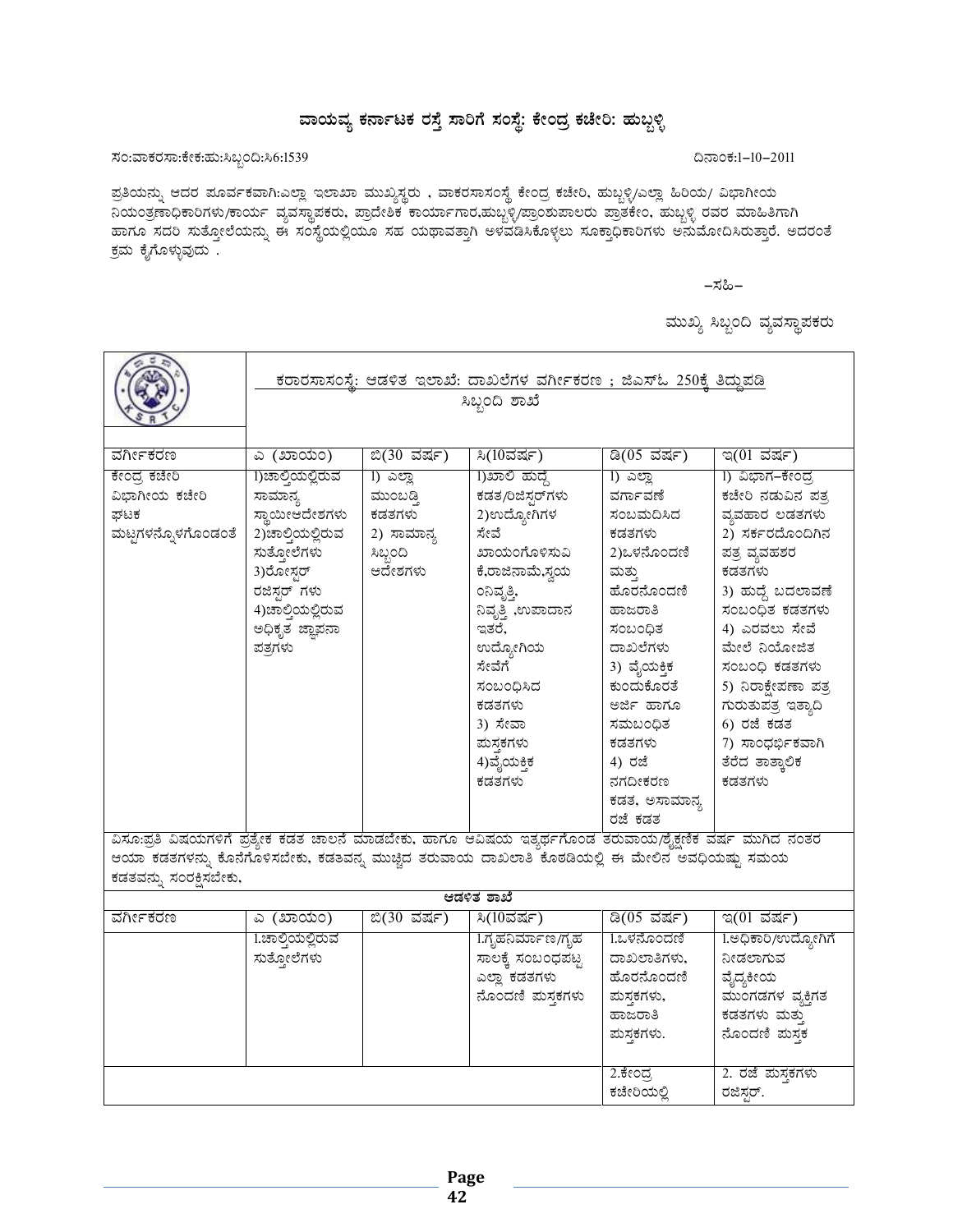| ಸರ್ಕಾರದಿಂದ        |                      |
|-------------------|----------------------|
|                   |                      |
| ಸ್ವೀಕರಿಸುವ        |                      |
| ಪತ್ರಗಳ            |                      |
| ಅನಿಸರಣಾವರದಿ       |                      |
| ನೀಡುವ ಕುರಿತು      |                      |
|                   |                      |
| ಕಡತಗಳು            |                      |
| 3.ಎ.ಎಸ್.ಆರ್.ಟಿ.   | 3. ಸಾಂಧರ್ಭಿಕವಾಗಿ     |
| ಯುಗೆವಾರ್ಷಿಕ       | ತೆರೆದ ಇತರೇ ತಾತ್ಕಾಲಿಕ |
| ವಾಹನಶುಲ್ಕ         | ಕಡತಗಳು               |
| ಪಾವತಿಸುವ ಕಡತ      |                      |
|                   |                      |
|                   |                      |
|                   |                      |
|                   |                      |
| <u>4.ಎಲ್ಲಾ</u>    | 4.ರವಾನೆಯ ಮುದ್ರೆ      |
|                   |                      |
| ವಿಭಾಗಗಳ           | ಒತ್ತುವ ಯಂತ್ರಕ್ಕೆ     |
| ಅಧಿಕಾರಿ           | ಸಂಬಂಧಪಟ್ಟ ಕಡತ        |
| /ಉದ್ಯೋಗಿಗಳ        |                      |
| ಖಾಸಗೀ ಆಸ್ಪತ್ರೆ    |                      |
|                   |                      |
| ವೈದ್ಯಕೀಯ          |                      |
| ವೆಚ್ಚಗಳ           |                      |
| ಮರುಪಾವತಿ          |                      |
| ಕಡತಗಳು            |                      |
| ನೊಂದಣಿ            |                      |
|                   |                      |
| ಮಸ್ತಕಗಳು          |                      |
| 5.ಕನ್ನಡ ಅನುಷ್ಠಾನ  | 5.ಸಾರ್ವಜನಿಕ ರಜೆ      |
| ಸಮಿತಿ             | ಚುನಾವಣೆ ಸಂಬಂಧ        |
| ಸಭೆಯಕಡತಗಳು        | ರಜಾ ಘೋಷಿಸುವ          |
|                   | ಕಡತ                  |
|                   |                      |
| <u>6.ಅಧಿಕಾರಿ/</u> |                      |
| ಉದ್ಯೋಗಿಗಳ         |                      |
| ವಸತಿಗೃಹಹಂಚಿಕೆ,    |                      |
| ತೆರವು ಮತ್ತು       |                      |
| ಅದಕ್ಕೆ            |                      |
|                   |                      |
| ಸಂಬಂಧಪಟ್ಟ         |                      |
| ಎಲ್ಲಾ ಕಡತಗಳು      |                      |
| 7.ವಾಹನಮುಂಗಡ       |                      |
| .ಗಣಕಯಂತ್ರ         |                      |
| ಮುಂಗಡ,ಇದಕ್ಕೆ      |                      |
|                   |                      |
| ಸಂಬಂಧಪಟ್ಟ         |                      |
| ಕಡತಗಳು            |                      |
| 8.ಅಧಿಕಾರಿ/        |                      |
| ಉದ್ಯೋಗಿಗಳಿಗೆ      |                      |
| ನೀಡಲಾಗಿರುವ        |                      |
|                   |                      |
| ಮೊಬೈಲ್,ಸ್ಥಿರ      |                      |
| ದೂರವಾಣಿಗಳಿಗೆ      |                      |
| ಸಂಬಂಧಪಟ್ಟ         |                      |
| ಎಲ್ಲಾ             |                      |
|                   |                      |
| ಕಡತಗಳು,ಕಚೇರಿಗೆ    |                      |
| ಅಳವಡಿಸಲಾಗಿರುವ     |                      |
| ಎಲ್ಲಾ ಆಂತರಿಕ      |                      |
| ದೂವರವಾಣಿಗಳಿಗೆ     |                      |
| ಸಂಬಂಧಪಟ್ಟ         |                      |
|                   |                      |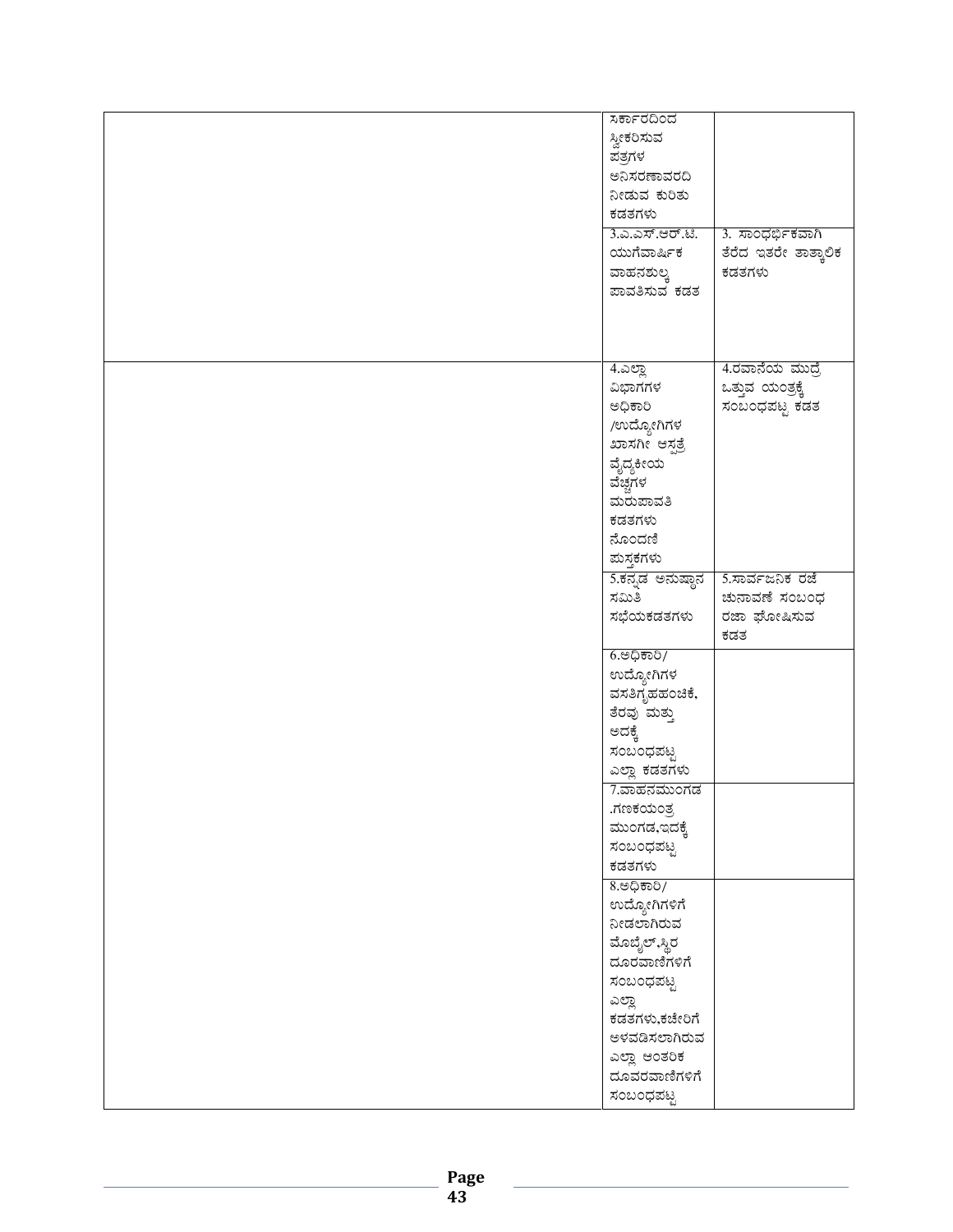|                             |                    |                            |                               | ಕಡತಗಳು,ಇ,ಪಿ,ಬಿ,                 |                   |
|-----------------------------|--------------------|----------------------------|-------------------------------|---------------------------------|-------------------|
|                             |                    |                            |                               | ಎ,ಎಕ್ಸ್,ಎಫ್,ಸಿ,ಟಿಕ              |                   |
|                             |                    |                            |                               | ಡತಗಳು                           |                   |
|                             |                    |                            |                               | 9.ಆಡಳಿತ                         |                   |
|                             |                    |                            |                               |                                 |                   |
|                             |                    |                            |                               | ಇಲಾಖೆಗೆ                         |                   |
|                             |                    |                            |                               | ಸಂಬಂಧಪಟ್ಣ ಸಭೆ                   |                   |
|                             |                    |                            |                               | ಸಮಾರಂಭಗಳ                        |                   |
|                             |                    |                            |                               | ಕಡತ,                            |                   |
|                             |                    |                            |                               | 10.ನೆರಳಚ್ಚು                     |                   |
|                             |                    |                            |                               | ಶಾಖೆಗೆ                          |                   |
|                             |                    |                            |                               | ಸಂಬಂಧಪಟ್ಟ                       |                   |
|                             |                    |                            |                               | ಕಡತಗಳು                          |                   |
|                             |                    |                            |                               | <u>II. ಆಡಳಿತ</u>                |                   |
|                             |                    |                            |                               | ಶಾಖೆಗೆ                          |                   |
|                             |                    |                            |                               | ಸಂಬಂಧಪಟ್ಟ                       |                   |
|                             |                    |                            |                               | ಆಯವ್ಯಯ ಕಡತ.                     |                   |
|                             |                    |                            |                               | 12.ಸಿಬ್ಬಂದಿಗಳಿಗೆ                |                   |
|                             |                    |                            |                               | ಉಚಿತ ಸಾರಿಗೆ                     |                   |
|                             |                    |                            |                               | ಪ್ರಯಾಣದ                         |                   |
|                             |                    |                            |                               | ಪಾಸುಗಳನ್ನು                      |                   |
|                             |                    |                            |                               | ವಿತರಿಸುವ                        |                   |
|                             |                    |                            |                               | ನೊಂದಣಿ                          |                   |
|                             |                    |                            |                               | ಮಸ್ತಕ,ಪಂಚಿಗ್                    |                   |
|                             |                    |                            |                               | ಕಾರ್ಡಿಗೆ                        |                   |
|                             |                    |                            |                               |                                 |                   |
|                             |                    |                            |                               | ಸಂಬಂಧಪಟ್ಟ                       |                   |
|                             |                    |                            |                               | ಕಡತ                             |                   |
|                             |                    |                            |                               |                                 |                   |
|                             |                    |                            | ವಾರ್ಷಿಕ ಗುಣ ವಿಮರ್ಷಾ ವರದಿ ಶಾಖೆ |                                 |                   |
| ವರ್ಗೀಕರಣ                    | ಎ (ಖಾಯಂ)           | ಬಿ(30 ವರ್ಷ)                | <u>ಸಿ(10ವರ್ಷ)</u>             | ಡಿ(05 ವರ್ಷ)                     | ಇ(01 ವರ್ಷ)        |
| <u>ನಾಲ್ಕು ಸಂಸ್ಥೆಯ ಎಲ್ಲಾ</u> | 1.ಚಾಲ್ತಿಯಲ್ಲಿರುವ   |                            | 1.ದರ್ಜೆ–2 ಮತ್ತು               |                                 |                   |
| ಕೇಂದ್ರ ಕಚೇರಿ                | ಸುತ್ತೋಲೆಗಳು        |                            | ದರ್ಜೆ–1 ಹಿರಿಯ/ಕಿರಿಯ           |                                 |                   |
| ವಿಭಾಗಗಳಿಗೆ                  |                    |                            | ಹಾಗೂ ಆಯ್ಕೆಶ್ರೇಣಿ              |                                 |                   |
| ಸಂಬಂಧಿಸಿದಂತೆ                |                    |                            | ಅಧಿಕಾರಿಗಳ ಆಸ್ತಿ ಮತ್ತು         |                                 |                   |
|                             |                    |                            | ಋಣಭಾರದ ಕಡತಗಳು                 |                                 |                   |
|                             |                    |                            |                               |                                 |                   |
|                             |                    |                            | 2.ಸಂಸ್ಥೆಯ ಎಲ್ಲಾ               |                                 |                   |
|                             |                    |                            | ಮೇಲ್ವಿಚಾರಕ ಹಾಗೂ               |                                 |                   |
|                             |                    |                            | ದರ್ಜೆ-2 ಅಧಿಕಾರಿ               |                                 |                   |
|                             |                    |                            | ವರ್ಗದ ವಾರ್ಷಿಕ ಗುಣ             |                                 |                   |
|                             |                    |                            | ವಿಮರ್ಷಾವರದಿಯ                  |                                 |                   |
|                             |                    |                            | ಕಡತಗಳು                        |                                 |                   |
|                             |                    |                            | ಸೇವಾ ನಿಯಮ ಶಾಖೆ                |                                 |                   |
| ವರ್ಗೀಕರಣ                    | ಎ (ಖಾಯಂ)           | ಬಿ(30 ವರ್ಷ)                | ಸಿ(10ವರ್ಷ)                    | ಡಿ(05 ವರ್ಷ)                     | ಇ(01 ವರ್ಷ)        |
|                             | ಕ.ರಾ.ರ.ಸಾ.ಸಂಸ್ಥೆ   | <u>1.ಕ.ರಾ.ರ.ಸಾ.</u>        | 1.ಉಪದಾನ ಮತ್ತು                 | <u>l</u> . ಇತರೆ                 | 1.ಸರ್ಕರದೊಡನೆ      |
|                             | ಯಲ್ಲಿಚಾಲ್ತಿಯಲ್ಲಿರು | ಸಂಸ್ಥೆಯ                    | ರಜೆಯ ಕುರಿಒತು                  | ಕಡತಗಳು                          | ವ್ಯವಹರಿಸಿದ ವಿಷಯಗಳ |
|                             | ವನಿಯಮಾವಳಿಗಳು       | (ಪದವೃಂದ ಮತ್ತು   ವಿಭಗಗಳೊಡನೆ |                               |                                 | ಕಡತ               |
|                             |                    | ನೇಮಕಾತಿ)                   | ಮಾಡಿದ                         |                                 |                   |
|                             |                    | ನಿಯಮಾವಳಿ                   | ವ್ಯವಹಾರಿಸಿದ                   |                                 |                   |
|                             |                    | ತಿದ್ದುಪಡಿಗೆ  <br>ಯ         | ಕಡತಗಳು                        |                                 |                   |
|                             |                    | ಸಂಬಂಧಿಸಿದ                  |                               |                                 |                   |
|                             |                    | ಕಡತಗಳು                     |                               |                                 |                   |
|                             |                    |                            |                               |                                 |                   |
|                             |                    | 2. ಕ.ರಾ.ರ.ಸಾ.ಸಂಸ್ಥೆ        |                               | 2.ಸೇವಾ ವಿಷಯಕ್ಕೆ<br>ಸಂಬಂಧಿಸಿದಂತೆ |                   |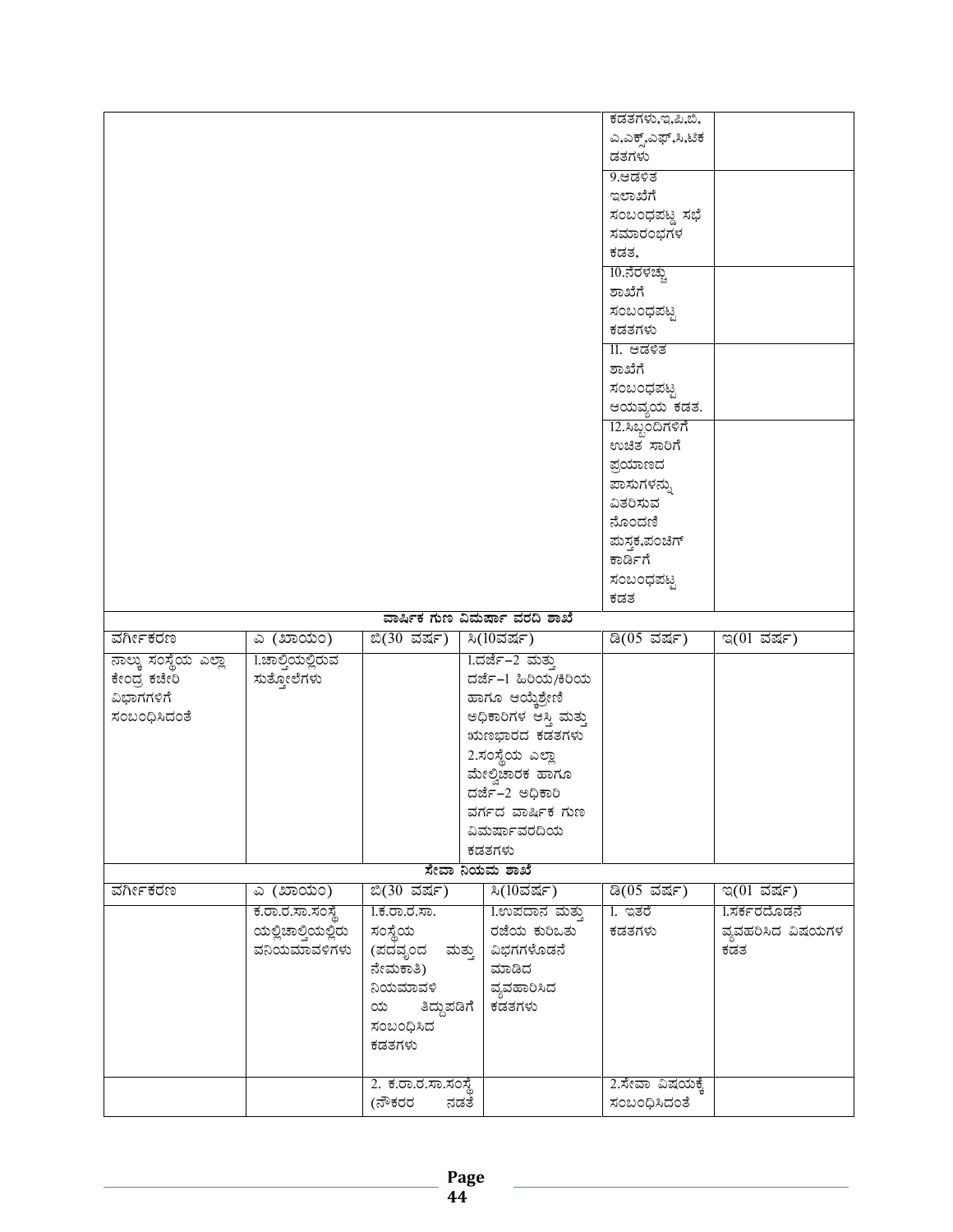|                    |                  | ಮತ್ತುಶಿಸ್ತು)        |                   | ವಿಭಾಗಗಳೊಡನೆ       |                          |
|--------------------|------------------|---------------------|-------------------|-------------------|--------------------------|
|                    |                  | ನಿಯಮಾವಳಿಗೆ          |                   | ವ್ಯವಹಾರಕ್ಕೆ       |                          |
|                    |                  | ಸಂಬಂಧಿಸಿದ           |                   | ಸಂಬಂಧಿತ           |                          |
|                    |                  | ಕಡತಗಳು              |                   | ಕಡತಗಳು            |                          |
|                    |                  |                     |                   |                   |                          |
|                    |                  | 3.ಕಾಂಟ್ರಾಕ್ಟ್       |                   |                   |                          |
|                    |                  | ಕ್ಯಾರೇಜ್<br>ಆಕ್ಟ್   |                   |                   |                          |
|                    |                  | $1976\frac{2}{9}$   |                   |                   |                          |
|                    |                  | ಸಂಭಂಧಿಸಿದಂತೆ        |                   |                   |                          |
|                    |                  | ನ್ಯಾಯಾಲಯದ           |                   |                   |                          |
|                    |                  |                     |                   |                   |                          |
|                    |                  | ಕೇಸುಗಳು/ ಅದಕ್ಕೆ     |                   |                   |                          |
|                    |                  | ಸಂಬಂಧಿಸಿದ           |                   |                   |                          |
|                    |                  | ವ್ಯವಹಾರ ಮಾಡಿದ       |                   |                   |                          |
|                    |                  | ಕಡತಗಳು              |                   |                   |                          |
|                    |                  | 4.1985-875          |                   |                   |                          |
|                    |                  | ಅವಧಿಯಲ್ಲಿ           |                   |                   |                          |
|                    |                  | ಗುಲ್ಬರ್ಗಾ,ರಾಯಚೂ     |                   |                   |                          |
|                    |                  | ರ,ಬೀದರ              |                   |                   |                          |
|                    |                  | ಜಿಲ್ಲೆಗಳಲ್ಲಿನ ಮಾರ್ಗ |                   |                   |                          |
|                    |                  | ರಾಷ್ಟೀಕರಣದಿಂದ       |                   |                   |                          |
|                    |                  | ಉದ್ಯೋಗ              |                   |                   |                          |
|                    |                  | ವಂಚಿತರಾದ            |                   |                   |                          |
|                    |                  | ನೌಕರರ ವಿಷಯಕ್ಕೆ      |                   |                   |                          |
|                    |                  | ಸಂಬಂಧಿಸಿದ           |                   |                   |                          |
|                    |                  | ನ್ಯಾಯಾಲಯ/ವ್ಯವ       |                   |                   |                          |
|                    |                  | ಹಾರ ಮಾಡಿದ           |                   |                   |                          |
|                    |                  | ಕಡತಗಳು              |                   |                   |                          |
|                    |                  | 5.ಸುತ್ತೋಲೆಗಳಿಗೆ     |                   |                   |                          |
|                    |                  | ಸಂಬಂಧಿಸಿದ           |                   |                   |                          |
|                    |                  | ವಿಭಾಗಗಳಿಗೆ ಹೆಚ್ಚಿನ  |                   |                   |                          |
|                    |                  | ನಿರ್ದೇಶನಗಳಿಗೆ       |                   |                   |                          |
|                    |                  |                     |                   |                   |                          |
|                    |                  | ಸಂಬಂದಿಸಿದ ಕಡತ       |                   |                   |                          |
|                    |                  | ವರಿಷ್ಠತಾ ಶಾಖೆ       |                   |                   |                          |
| ವರ್ಗೀಕರಣ           | ಎ (ಖಾಯಂ)         | ಬಿ(30 ವರ್ಷ)         | ಸಿ(10ವರ್ಷ)        | ಡಿ(05 ವರ್ಷ)       | ಇ $(01$ ವರ್ಷ)            |
| ಕೇಂದ್ರ ಕಚೇರಿ       | 1.ಚಾಲ್ತಿಯಲ್ಲಿರುವ |                     | 1.ಸಾಂಧರ್ಭಿಕ       | <u>1.ಅಧಿಕಾರಿ/</u> | $\overline{\phantom{0}}$ |
| ವಿಭಾಗೀಯ ಕಚೇರಿ      | ಸುತ್ತೋಲೆಗಳು      |                     | ರಜೆಗಳನ್ನು         | ನೌಕರರು            |                          |
| ಘಟಕ                | ಅಧಿಕೃತ           |                     | ನಿರ್ವಹಣೆ          | ಜೇಷ್ಠತೆಯ          |                          |
| ಮಟ್ಟಗಳನ್ನೊಳಗೊಂಡಂತೆ | ಜ್ಞಾಪನಾಪತ್ರಗಳು   |                     | ಮಾಡುವ ಮಸ್ತಕ       | ವಿಷಯದಲ್ಲಿ         |                          |
|                    |                  |                     |                   | ಸಲ್ಲಿಸಿರುವ        |                          |
|                    |                  |                     |                   | ಅರ್ಜಿಗಳ           |                          |
|                    |                  |                     |                   | ಕಡತಗಳು            |                          |
|                    |                  |                     | 2.ವಿಭಾಗ–          | 2.ಒಳನೊಂದಣಿ        |                          |
|                    |                  |                     | ಕೇಂದ್ರಕಚೇರಿ       | ಮಸ್ತಕ             |                          |
|                    |                  |                     | ನಡುವಿನ ಪತ್ರ       |                   |                          |
|                    |                  |                     | ವ್ಯವಹಾರದ          |                   |                          |
|                    |                  |                     | ಕಡತಗಳು            |                   |                          |
|                    |                  |                     | 3.ಮಾಹಿತಿ ಹಕ್ಕು    | 3.ಹೊರನೊಂದಣಿ       |                          |
|                    |                  |                     | ಅಧಿನಿಯಮ           | ಮಸ್ತಕ             |                          |
|                    |                  |                     | $2005\frac{2}{9}$ |                   |                          |
|                    |                  |                     | ಸಂಬಂಧಿಸಿದಂತೆ      |                   |                          |
|                    |                  |                     | ಸ್ವೀಕರಿಸಿರುವ      |                   |                          |
|                    |                  |                     | ಅರ್ಜಿಗಳ ನೊಂದಣಿ    |                   |                          |
|                    |                  |                     |                   |                   |                          |

Page<br>45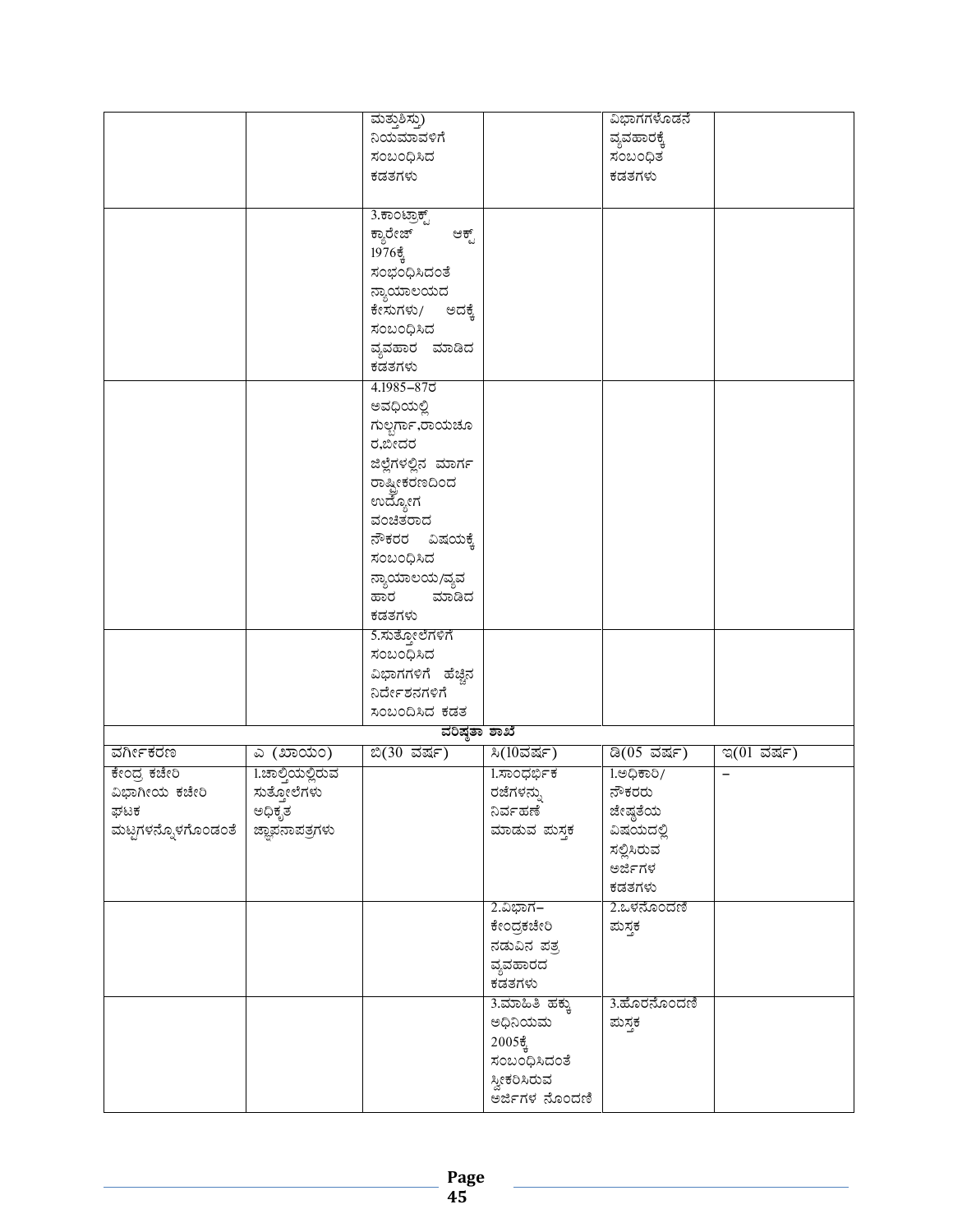|               |                          |                         | ಮಸ್ತಕ               |               |                      |
|---------------|--------------------------|-------------------------|---------------------|---------------|----------------------|
|               |                          |                         | 4.ನ್ಯಾಯಾಲಯದಲ್ಲಿ     | 4. ಕಡತಗಳ      |                      |
|               |                          |                         | ಅಧಿಕಾರಿ,            | ಚಲನ ವಲನ       |                      |
|               |                          |                         |                     |               |                      |
|               |                          |                         | ನೌಕರರುಗಳು           | ಮಸ್ತಕ         |                      |
|               |                          |                         | ಜೇಷ್ಠತೆ ವಿಷಯದ       |               |                      |
|               |                          |                         | ಬಗ್ಗೆ ಸಲ್ಲಿಸುವ ರಿಟ್ |               |                      |
|               |                          |                         | ಅರ್ಜಿಗಳಿಗೆ          |               |                      |
|               |                          |                         | ಸಂಬಂಧಿಸಿದಂತೆ        |               |                      |
|               |                          |                         | ಕೈಗೊಂಡ ಕ್ರಮದ        |               |                      |
|               |                          |                         | ಬಗ್ಗೆ ಸಂಬಂಧಿಸಿದ     |               |                      |
|               |                          |                         | ದಾಖಲೆಗಳು            |               |                      |
|               |                          | ಜೇಷ್ಠತಾ ಪಟ್ಟಿಗಳನ್ನು     | ಆಕ್ಷೇಪಣೆಗಳ          | ಸಿಬ್ಬಂದಿಗಳ    |                      |
|               |                          | ಪ್ರಕಟಿಸುವ               | ರಜಿಸ್ತರ್            | ಹಾಜರಾತಿ ಮಸ್ತಕ |                      |
|               |                          | ವಿಷಯದಲ್ಲಿ               |                     |               |                      |
|               |                          | ನಿರ್ವಹಿಸುವ              |                     |               |                      |
|               |                          | ಕಡತಗಳು                  |                     |               |                      |
|               |                          | ಜೇಷ್ಠತಾ ಪಟ್ಟಿಯನ್ನು      |                     |               |                      |
|               |                          |                         |                     |               |                      |
|               |                          | ವೃಂದವಾರು<br>ವಾರ್ಷಿಕವಾರು |                     |               |                      |
|               |                          | ನೇಮಕ ಶಾಖೆ               |                     |               |                      |
|               |                          |                         |                     |               |                      |
| ವರ್ಗೀಕರಣ      | <u>ಎ (ಖಾಯಂ)</u>          | ಬಿ(30 ವರ್ಷ)             | ಸಿ $(10$ ವರ್ಷ)      | ಡಿ(05 ವರ್ಷ)   | ಇ(01 ವರ್ಷ)           |
| ಕೇಂದ್ರ ಕಚೇರಿ  | 1. ಸಾಮಾನ್ಯ               | 1.ಸಿಬ್ಬಂದಿ              | 1.ನೂತನ              | 1. ಸಿಬ್ಬಂದಿ   | 1.ವಿಭಾಗ–ಕೇಂದ್ರ ಕಚೇರಿ |
| ವಿಭಾಗೀಯ ಕಚೇರಿ | ಸ್ಥಾಯೀ                   | ಮಂಜೂರಾತಿ                | ವಿಭಾಗ/ಘಟಕ           | ಮಂಜೂರಾತಿ(ಇತ   | ಪತ್ರ ವ್ಯವಹಾರಗಳ       |
|               | ಆದೇಶಗಳು                  | ಆದೇಶದ                   | ಇಲಾಖೆಗಳನ್ನು         | ರೇ)ಕಡತಗಳು     | ಕಡತಗಳು               |
|               |                          | ರಿಜಿಸ್ಟರ್/ಸಿಬ್ಬಂದಿ      | ಸೃಜಿಸುವ ಬಗ್ಗೆ       |               |                      |
|               |                          | ಅನುಪಾತ ಮಾದರಿ            |                     |               |                      |
|               |                          | ಮತ್ತು ಪ್ರಧಾನ ಕಡತ        |                     |               |                      |
|               |                          |                         |                     |               |                      |
|               | 2.ಸುತ್ತೋಲೆಗಳು            | 2.ಸಾಮಾನ್ಯ ಸಿಬ್ಬಂದಿ      | 2.ನ್ಯಾಯಾಲಯದ         | 2.ದಯಾಯಾಚನಾ    | 2.ಆಯ್ಕೆಹೊಂದಿಲ್ಲದವರ   |
|               | (ಕಾಲಕಾಲಕೆ,               | ಆದೇಶಗಳು                 | ಆದೇಶಗಳನ್ನು          | ಮನವಿಗಳ        | ತಿರಸ್ತೃತ ಅರ್ಜಿಗಳು    |
|               | ತಿದ್ದುಪಡಿಗೆ              |                         | ಅನುಷ್ಠಾನಗೊಳಿಸುವ     | ಕಡತಗಳು.       | ಮತ್ತು ಸಂಬಂಧಪಟ್ಟ      |
|               | ಒಳಪಟ್ಟಂತೆ)               |                         | ಕಡತಗಳು.             |               | ದಾಖಲೆಗಳು             |
|               | 3.ನೇಮಕಾತಿ                | 3.ಅನುಕಂಪದ               | 3.ಜಾಹೀರಾತು          | 3.ಸರ್ಕಾರದೊಂದಿ | 3.ದಾಖಲಾತಿ ಪರಿಶೀಲನೆ   |
|               |                          |                         |                     |               |                      |
|               | ಹುದ್ದೆಗಳ ರೋಸ್ಸರ್         | ಆಧಾರದ ನೇಮಕಾತಿ           | ಪ್ರತಿಗಳು            | ಗಿನ           | ಸಂಬಂಧಿಸಿದ ಕಡತ        |
|               | ರಿಜಿಸ್ಟರ್ಗಳು.            | ದಾಖಲಾತಿ ಮಸ್ತಕ           | ಒಳನೊಂದಣಿ ಮತ್ತು      | ಪತ್ರವ್ಯವಹಾರದ  |                      |
|               |                          |                         | ಹೊರನೊಂದಣಿ           | ಕಡತ           |                      |
|               |                          |                         | ಮಸ್ತಕಗಳು            |               |                      |
|               | 4.ಆಯ್ಕೆಪಟ್ಟಿಗಳು          | 4.ಅನುಕಂಪದ               |                     |               | 4.ಸಾಂಧರ್ಭಿಕವಾಗಿ      |
|               |                          | ಆಧಾರದ ನೇಮಕಾತಿ           |                     |               | ತೆರೆಯಲಾದ ಕಡತಗಳು.     |
|               |                          | ಸಂಬಂಧ ವರಿಷ್ಠತಾ          |                     |               |                      |
|               |                          | ಪಟ್ಟಿ                   |                     |               |                      |
|               | 5.ಆಯ್ಕೆ ಹೊಂದಿದ           | 5.ಹುದ್ದೆಗಳನ್ನು          |                     |               | 5.ಮಾಹಿತಿ ಹಕ್ಕು       |
|               | ಅಭ್ಯರ್ಥಿಗಳ ಉತ್ತರ         | ಬಗೆಗಿನ<br>ಸೃಜಿಸುವ       |                     |               | ಕಾಯ್ದೆಯಡಿ            |
|               | ಪತ್ರಿಕೆಗಳು/ಇತರೆ          | ಕಡತ                     |                     |               | ಸ್ವೀಕರಿಸಲಾದ ಅರ್ಜಿಗಳ  |
|               |                          |                         |                     |               | ಕಡತಗಳು.              |
|               |                          |                         |                     |               |                      |
|               | ದಾಖಲೆಗಳು                 |                         |                     |               |                      |
|               | 6.ದಾಖಲಾತಿ                |                         |                     |               |                      |
|               | ಕೊಠಡಿಗೆ                  |                         |                     |               |                      |
|               | ದಾಖಲೆಗಳನ್ನು              |                         |                     |               |                      |
|               | ಕಳುಹಿಸಿರುವ               |                         |                     |               |                      |
|               | /ವಿಲೇವಾರಿ                |                         |                     |               |                      |
|               | ಮಾಡಲಾದ<br>ದಾಖಲೆಗಳ ಕುರಿತು |                         |                     |               |                      |

Page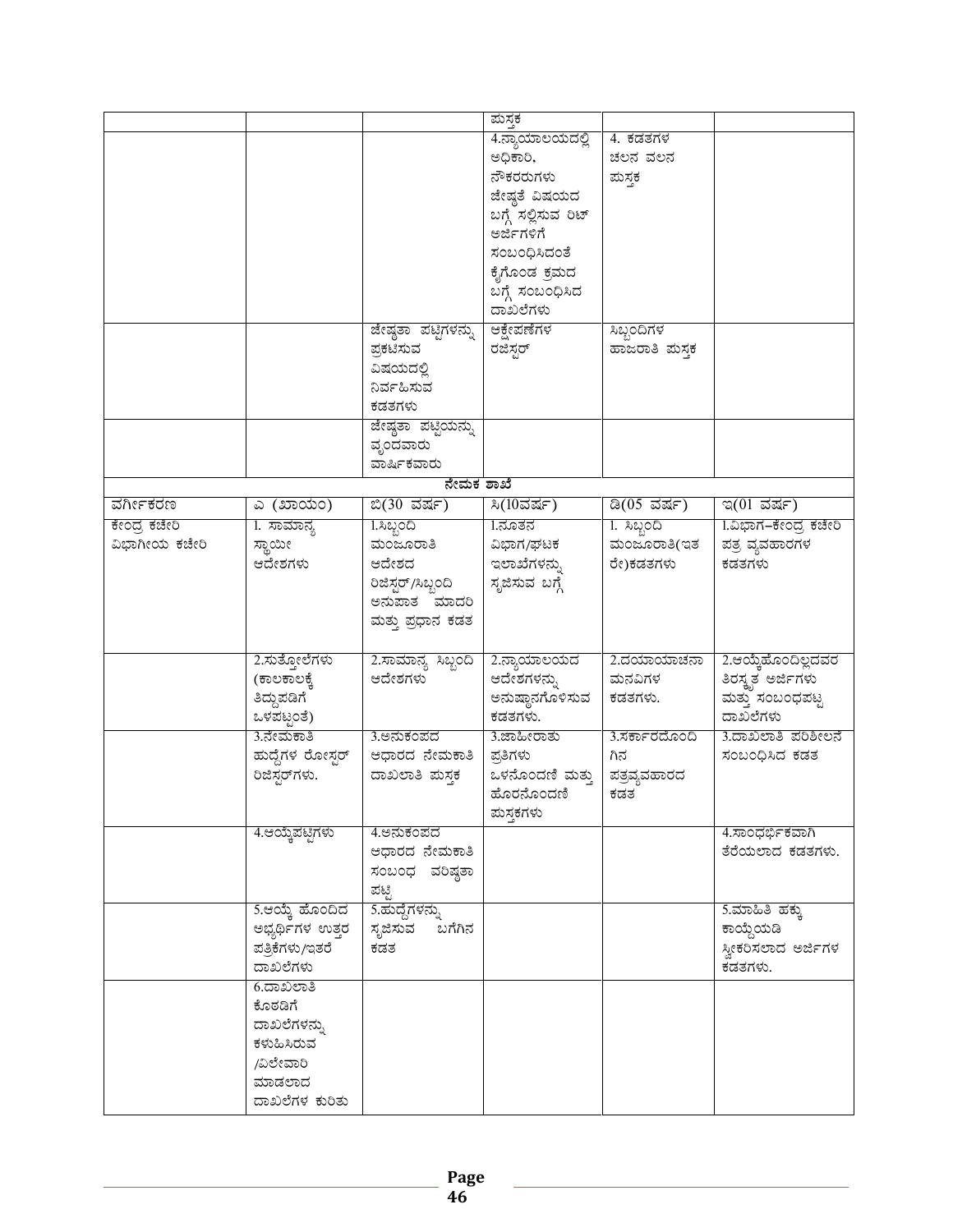|               | ದಾಖಲಾತಿ ಮಸ್ತಕ.                                                                      |                                                                                                                                                                             |                                                                                                       |                                                               |                                                                  |
|---------------|-------------------------------------------------------------------------------------|-----------------------------------------------------------------------------------------------------------------------------------------------------------------------------|-------------------------------------------------------------------------------------------------------|---------------------------------------------------------------|------------------------------------------------------------------|
|               |                                                                                     | ಅಪರಾಧ ಶಿಸ್ತು ಶಾಖೆ                                                                                                                                                           |                                                                                                       |                                                               |                                                                  |
| ವರ್ಗೀಕರಣ      | ಎ (ಖಾಯಂ)                                                                            | <u> ಬಿ(30 ವರ್ಷ)</u>                                                                                                                                                         | ಸಿ(10ವರ್ಷ)                                                                                            | ಡಿ(05 ವರ್ಷ)                                                   | ಇ(01 ವರ್ಷ)                                                       |
| ಕೇಂದ್ರ ಕಚೇರಿ  | 1. ಚಾಲ್ತಿಲ್ಲಿರುವ<br>ಸಾಮಾನ್ಯ ಸ್ಥಾಯೀ<br>ಆದೇಶ ಸುತ್ತೋಲೆ<br>ಅಧಿಕೃತ ಜ್ಞಾಪನಾ<br>ಪತ್ರಗಳ ಕಡತ | 1.ನಿಯಮ–18(ಎ)iv<br>to viii ಮತ್ತು to iii ರವರೆಗೆ<br>$18(2)$ ix to x<br>0ರಲ್ಲಿ ಹೊರಡಿಸುವ<br>ಆದೇಶಗಳ ಪ್ರಕರಣ  <br>ಹಾಗೂ ತತ್ತಂಬಂದ<br>ನ್ಯಾಯಾಲಯದಲ್ಲಿ<br>ದಾಖಲಾಗುವ<br>ಪ್ರಕರಣಗಳ<br>ಕಡತಗಳು. | 1.ನಿಯಮ–18(ಎ)i<br>ಹೊರಡಿಸುವ<br>ದಂಡನಾದೇಶ<br>ಪ್ರಕರಣಗಳ<br>ಕಡತಗಳು                                           | ಅಧಿಕಾರಿ/ಸಿಬ್ಬಂದಿಗ<br>ಳ ಅಪರಾಧ<br>ಪ್ರಕರಣಗಳ ಚರಿತ್ರಾ<br>ವಿವರದ ಕಡತ | 1.ವಿಭಾಗ/ಕೇಂದ್ರ<br>ಕಚೇರಿಯ ನಡುವಣ<br>ಸಾಮಾನ್ಯ ಪತ್ರವ್ಯವಹಾರ<br>ಕಡತಗಳು. |
|               | 2.ದಾಖಲುಪಡಿಸುವ<br>ಪ್ರಕರಣಗಳ<br>ನೊಂದಣಿ ರಜಿಸ್ಗರ್                                        |                                                                                                                                                                             | 2.ಮೇಲ್ಪನವಿ<br>/ಮನರ್<br>ಪರಿಶೀಲನಾ<br>ಪ್ರಕರಣಗಳ<br>ಕಡತಗಳು<br>3.ಒಳನೊಂದಣಿ/                                  |                                                               | 2.ಅಪರಾಧ ಪ್ರಕರಣಗಳ<br>ಮಾಸಿಕ ವಿವರಣಾ<br>ತಖ್ತೆಯ ಕಡತಗಳು                |
|               |                                                                                     |                                                                                                                                                                             | ಹೊರ ನೊಂದಣಿ<br>ಹಾಗೂ ಹಾಜರಾತಿ<br>ಸಂಬಂಧಿತ<br>ದಾಖಲೆಗಳು                                                     |                                                               |                                                                  |
| ವಿಭಾಗೀಯ ಕಚೇರಿ | 1.ಚಾಲ್ತಿಯಲ್ಲಿರುವ<br>ಸಾಮಾನ್ಯ ಸ್ಥಾಯೀ<br>ಆದೇಶ ಸುತ್ತೋಲೆ<br>ಅಧಿಕೃತ ಜ್ಞಾಪನಾ<br>ಪತ್ರಗಳ ಕಡತ | 1.ನಿಯಮ–18(ಎ)iv<br>to viii ಮತ್ತು<br>$18(2)$ ix to x<br>ಂರಲ್ಲಿ ಹೊರಡಿಸುವ<br>ಆದೇಶಗಳ ಪ್ರಕರಣ  <br>ಹಾಗೂ ತತಂಬಂದ<br>ನ್ಯಾಯಾಲಯದಲ್ಲಿ<br>ದಾಖಲಾಗುವ<br>ಪ್ರಕರಣಗಳ<br>ಕಡತಗಳು                  | 1.ನಿಯಮ–18(ಎ)i<br>to iii ರವರೆಗೆ<br>ಹೊರಡಿಸುವ<br>ದಂಡನಾದೇಶ<br>ಪ್ರಕರಣಗಳ<br>ಕಡತಗಳು                          | ಅಧಿಕಾರಿ/ಸಿಬ್ಬಂದಿಗ<br>ಳ ಅಪರಾಧ<br>ಪ್ರಕರಣಗಳ ಚರಿತ್ರಾ<br>ವಿವರದ ಕಡತ | 1.ವಿಭಾಗ/ಕೇಂದ್ರ<br>ಕಚೇರಿಯ ನಡುವಣ<br>ಸಾಮಾನ್ಯ ಪತ್ರವ್ಯವಹಾರ<br>ಕಡತಗಳು. |
|               | 2.ದಾಖಲುಪಡಿಸುವ<br>ಪ್ರಕರಣಗಳ<br>ನೊಂದಣಿ ರಜಿಸ್ಟರ್                                        |                                                                                                                                                                             | 2.ಮೇಲ್ಮನವಿ<br>ಪ್ರಕರಣಗಳ<br>ಕಡತಗಳು<br>3.ಒಳ ನೊಂದಣಿ/<br>ಹೊರ ನೊಂದಣಿ<br>ಹಾಗೂ ಹಾಜರಾತಿ<br>ಸಂಬಂಧಿತ<br>ದಾಖಲೆಗಳು |                                                               | 2.ಅಪರಾಧ ಪ್ರಕರಣಗಳ<br>ಮಾಸಿಕ ವಿವರಣಾ<br>ತಖ್ತೆಯ ಕಡತಗಳು                |
| ಘಟಕಗಳು        | ಚಾಲ್ತಿಯಲ್ಲಿರುವ<br>ಸಾಮಾನ್ಯ ಸ್ಥಾಯೀ<br>ಆದೇಶ ಸುತ್ತೋಲೆ<br>ಅಧಿಕೃತ ಜ್ಞಾಪನಾ<br>ಪತ್ರಗಳ ಕಡತ   | 1.ನಿಯಮ–18(ಎ)iv<br>viii<br>ಮತ್ತು<br>to<br>$18(2)$ ix<br>to x<br>ಂರಲ್ಲಿ ಹೊರಡಿಸುವ<br>ಆದೇಶಗಳ ಪ್ರಕರಣ<br>ಹಾಗೂ ತತ್ಪಂಬಂದ<br>ನ್ಯಾಯಾಲಯದಲ್ಲಿ<br>ದಾಖಲಾಗುವ<br>ಪ್ರಕರಣಗಳ                   | 1.ನಿಯಮ-18(ಎ)i<br>to iii ರವರೆಗೆ<br>ಹೊರಡಿಸುವ<br>ದಂಡನಾದೇಶ<br>ಪ್ರಕರಣಗಳ<br>ಕಡತಗಳು                          | ಸಿಬ್ಬಂದಿಗಳ<br>ಅಪರಾಧ<br>ಪ್ರಕರಣಗಳ ಚರಿತ್ರಾ<br>ವಿವರದ ಕಡತ          | .ವಿಭಾಗ/ಘಟಕಗಳ<br>ನಡುವಣ ಸಾಮಾನ್ಯ<br>ಪತ್ರವ್ಯವಹಾರ ಕಡತಗಳು.             |